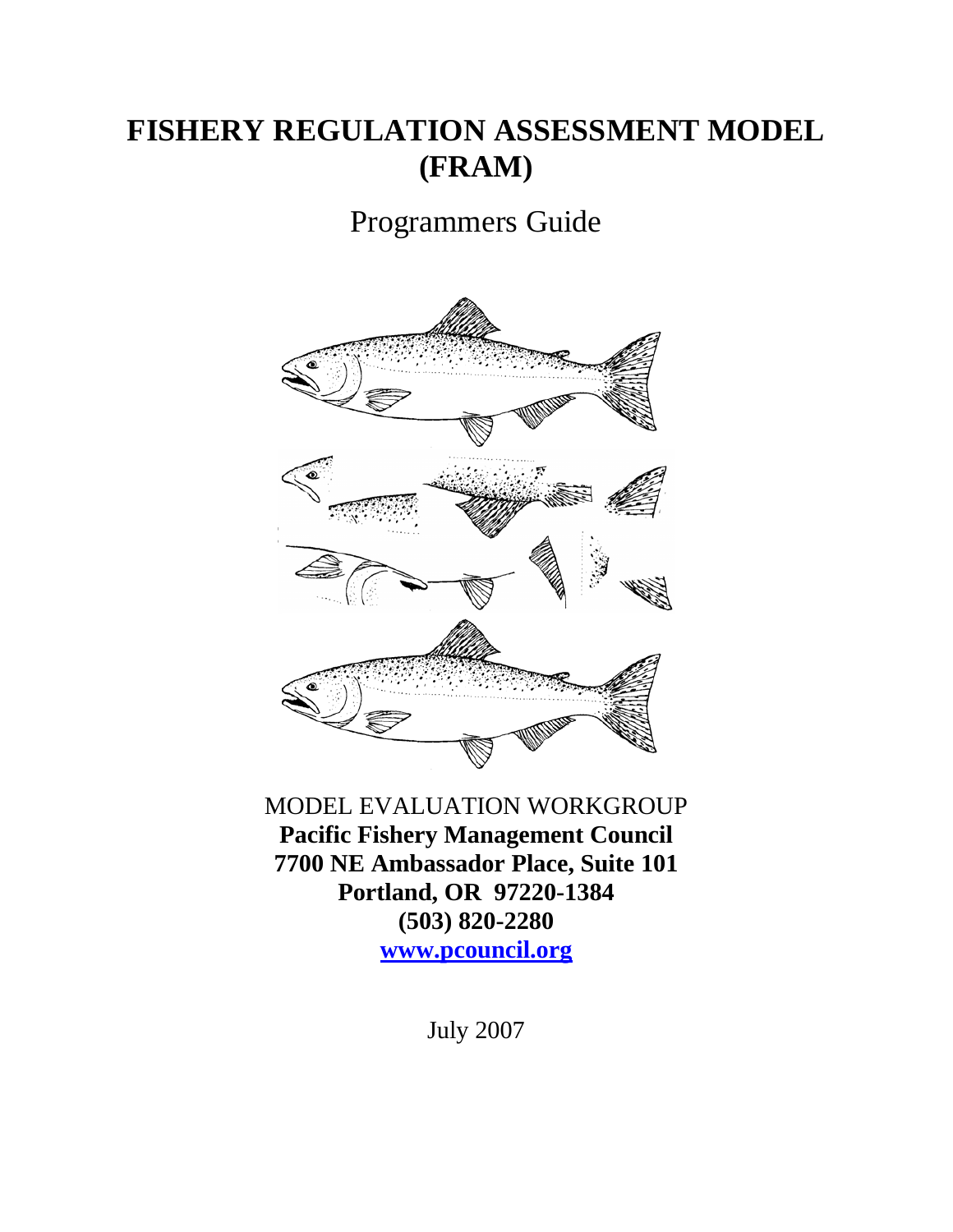# **MODEL EVALUATION WORKGROUP**

### **MR. ANDY RANKIS, CHAIR**

Northwest Indian Fisheries Commission, Olympia, Washington

### **MR. LARRIE LAVOY, VICE CHAIR**

Washington Department of Fish and Wildlife, Olympia, Washington

**MR. ETHAN CLEMMONS**  Oregon Department of Fish and Wildlife, Newport, Oregon

**MR. ROBERT CONRAD**  Northwest Indian Fisheries Commission, Olympia, Washington

**MR. ALLEN GROVER**  California Department of Fish and Game, Santa Rosa, California

**MR. JIM PACKER**  Washington Department of Fish and Wildlife, Olympia, Washington

**MR. RISHI SHARMA**  Columbia River Intertribal Fish Commission, Portland, Oregon

**MR. DELL SIMMONS**  National Marine Fisheries Service, Lacey, Washington

**MR. HENRY YUEN**  U.S. Fish and Wildlife Service, Vancouver, Washington

# **PACIFIC FISHERY MANAGEMENT COUNCIL STAFF**

### **MR. CHUCK TRACY MS. RENEE DORVAL MS. CARRIE COMPTON MS. KIM MERYDITH**

The Model Evaluation Workgroup (MEW) and the Council staff express their thanks for the expert assistance provided by Ms. Angelika Hagen-Breaux and Mr. Jeff Haymes, Washington Department of Fish and Wildlife, Ms. Carrie Tabor-Cook, U.S. Fish and Wildlife Service, and Mr. Curt Melcher, Oregon Department of Fish and Wildlife, in completing the FRAM documentation.

This document may be cited in the following manner:

Model Evaluation Workgroup (MEW). 2007. *Fisheries Regulation Assessment Model (FRAM) Programmers Guide.* (Document prepared for the Council and its advisory entities.) Pacific Fishery Management Council, 7700 NE Ambassador Place, Suite 101, Portland, Oregon 97220-1384.



A report of the Pacific Fishery Management Council pursuant to National Oceanic and Atmospheric Administration Award Number NA05NMF4410008.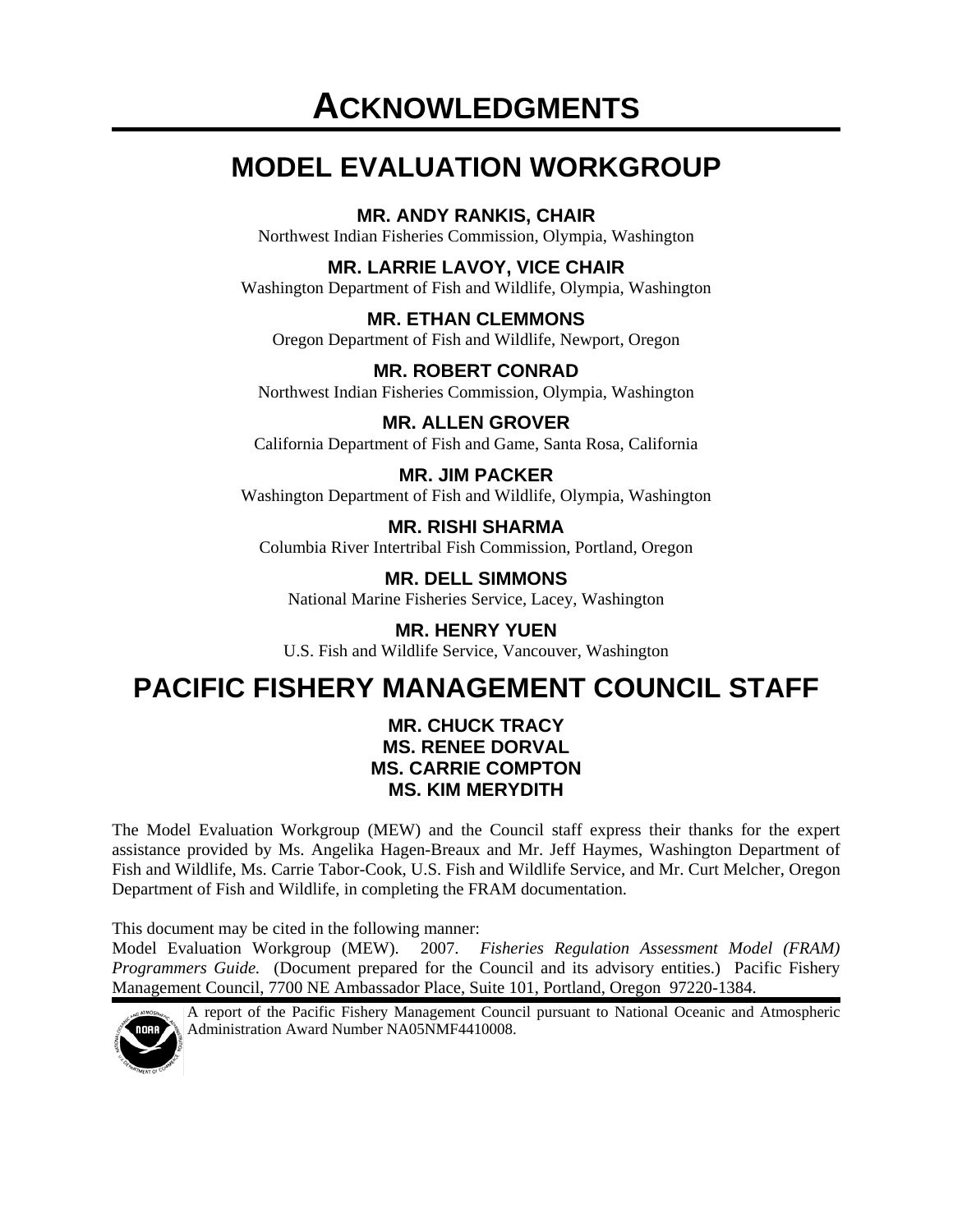# **Table of Contents**

|                 | Page |
|-----------------|------|
|                 |      |
| List of Figures |      |
| $\mathbf{1}$    |      |
|                 |      |
| 2.1             |      |
| 2.2             |      |
| 2.3             |      |
| 2.4             |      |
|                 |      |
| 3.1             |      |
| 3.2             |      |
| 3.3             |      |
| 3.4             |      |
| 3.5             |      |
| 3.6             |      |
|                 |      |
| 4.1             |      |
| 4.2             |      |
| 4.3             |      |
| 4.4             |      |

# **List of Figures**

|           | Page |
|-----------|------|
| Figure 1. |      |
| Figure 2. |      |
| Figure 3. |      |
| Figure 4. |      |
| Figure 5. |      |
| Figure 6. |      |
| Figure 7. |      |
| Figure 8. |      |
| Figure 9. |      |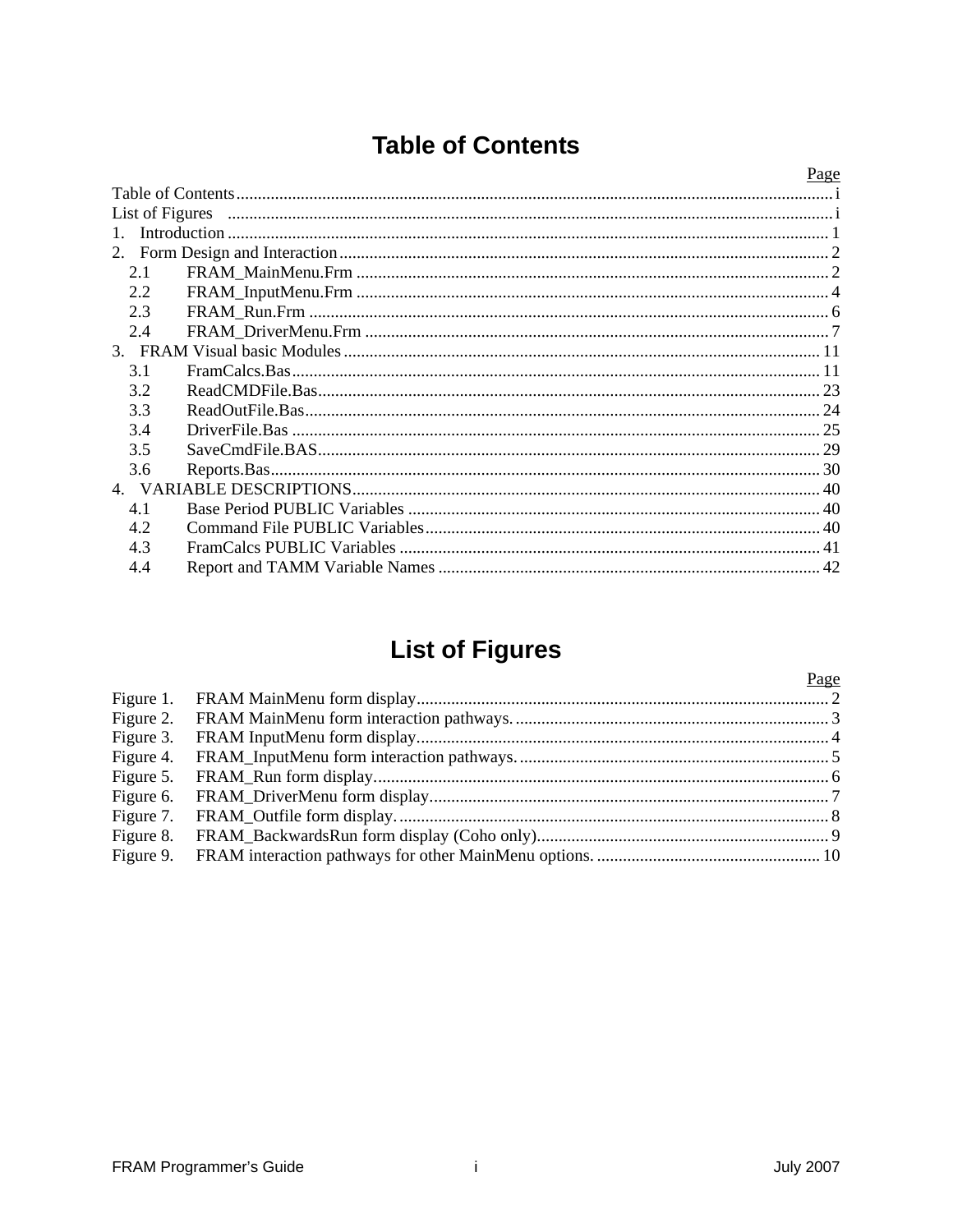# **1. INTRODUCTION**

The Fishery Regulation Assessment Model (FRAM) was developed to estimate fishery related impacts to Chinook and coho stocks in fisheries managed by the Pacific Fishery Management Council (PFMC), the Washington State Department of Fish and Wildlife (WDFW), and the Treaty Tribes of Washington State. The FRAM program uses coded-wire-tag (CWT) release and recovery information averaged over several years to estimate a base period state of exploitation rates by stock, fishery, and time period. In the preseason regulation setting process scalars for stock abundance and fishery size are inputted into FRAM to simulate expected fishery impacts for each model stock. The FRAM output is then used to assess compliance with stock based conservation goals and allocation needs between fishery user groups.

The FRAM program replaced two earlier versions of regulation assessment tools. The Coho Assessment Model (CAM) was a spreadsheet based application used for many years (1986-1993) in the PFMC and "North of Falcon" (NOF) (WDFW and Treaty Tribes) regulation assessment processes. A Chinook model was developed using MS Quick Basic 4.5 but was not used much because fishery restrictions for coho conservation concerns were always greater than restrictions that were necessary for Chinook. Both of these models used the same basic catch algorithms and base period development as FRAM. They also used the same CWT recovery years (1979-1981) for their respective base periods.

The Chinook model was used as the basis for FRAM development using the MS Visual Basic 5.1 program. The CAM spreadsheet was prone to errors, very difficult to document, and was extremely difficult to add additional stocks or fisheries. The Chinook model was easier to use but had limited report capabilities and lacked some critical functions. The FRAM Visual Basic program made the application into a more modern compiled program that could be easily distributed and took advantage of the MS Window operating system environment.

This document is organized in a manner similar to a Visual Basic application. That is the forms (user interface screens) and modules (computer language code) are the main focus of the document. The FRAM program has 31 forms and 6 modules. Each of the forms has associated subroutines (object oriented approach) and each of the modules contain multiple subroutines. The modules are typically called by several of the forms and are organized by function such as catch estimation or file input.

The first part of this document shows how the forms are organized in relation to each other. This is essentially a roadmap of the user interface. The second part is a listing of pseudo-code (short descriptive phases) that shows the program design. The third part is a listing of program variables and a description of their use.

A complete set of code for the FRAM forms and program design is available from the Council upon request or may be downloaded from the Council web site at: http://www.pcouncil.org/salmon/salother.html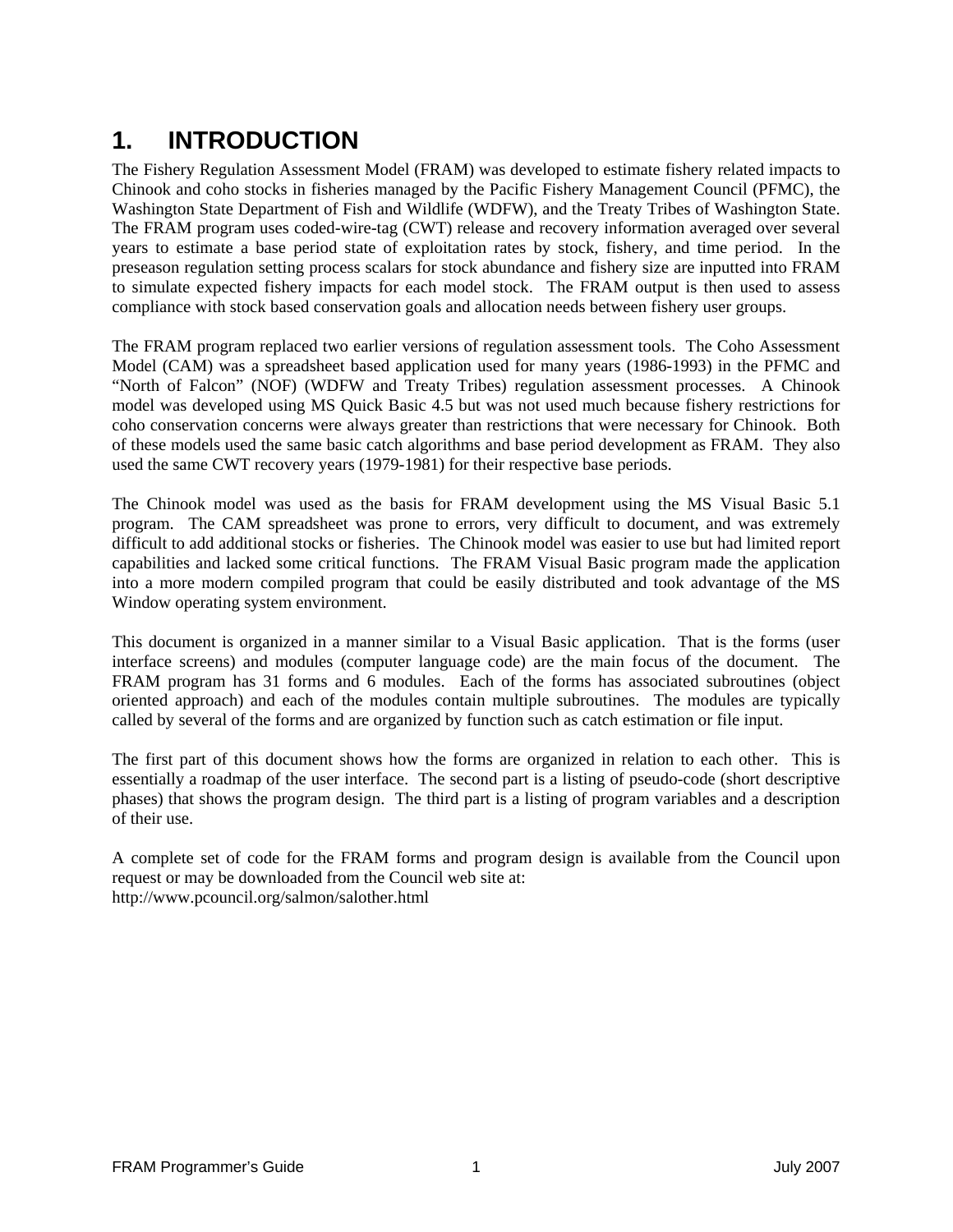# **2. FORM DESIGN AND INTERACTION**

### *2.1 FRAM\_MainMenu.Frm*

The FRAM\_MainMenu form is the controlling mechanism of the application. It is used to direct the program into each of the major functions. Figure 1 shows the form display and Figure 2 shows the form interaction pathways.



Figure 1. FRAM MainMenu form display.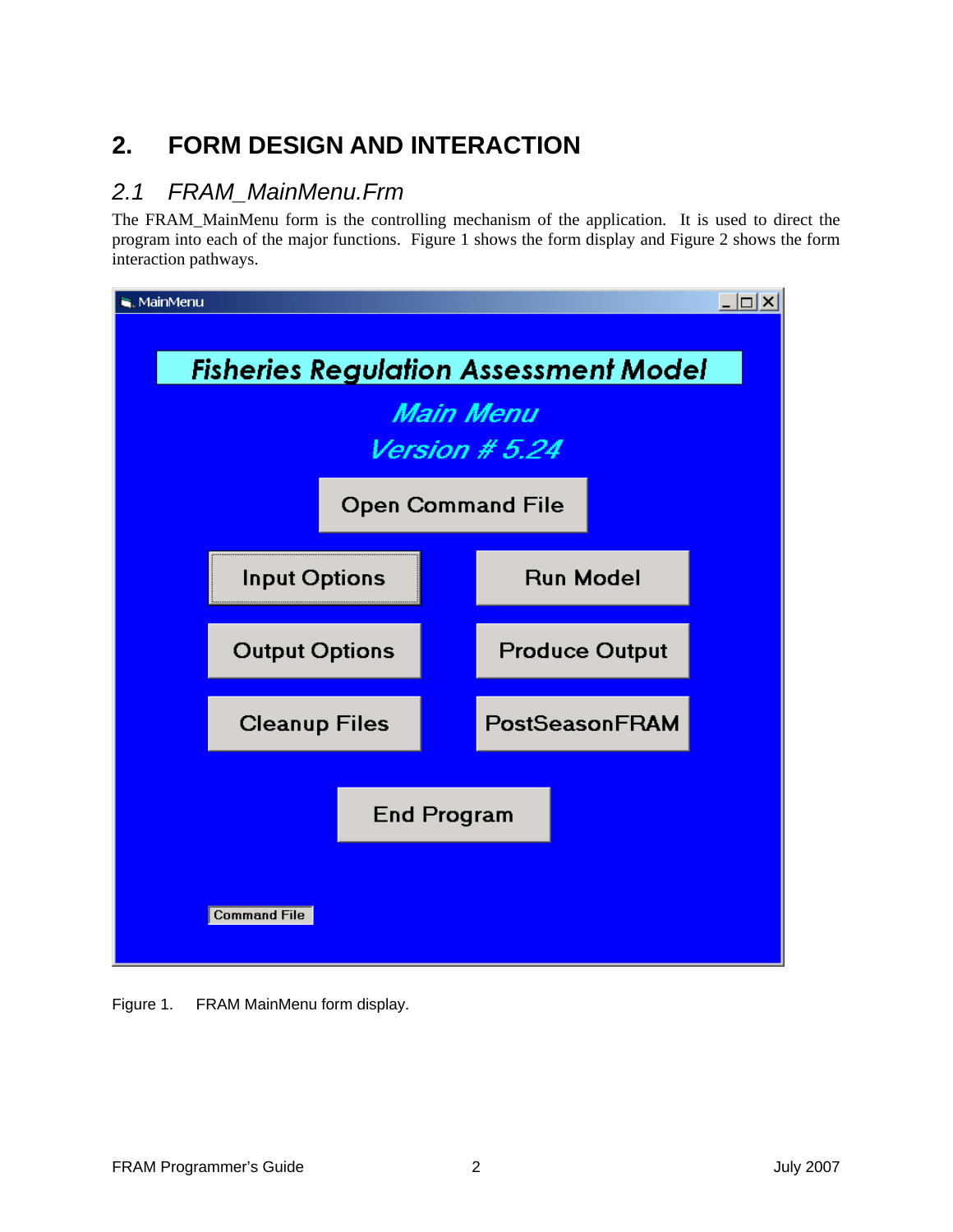

Figure 2. FRAM MainMenu form interaction pathways.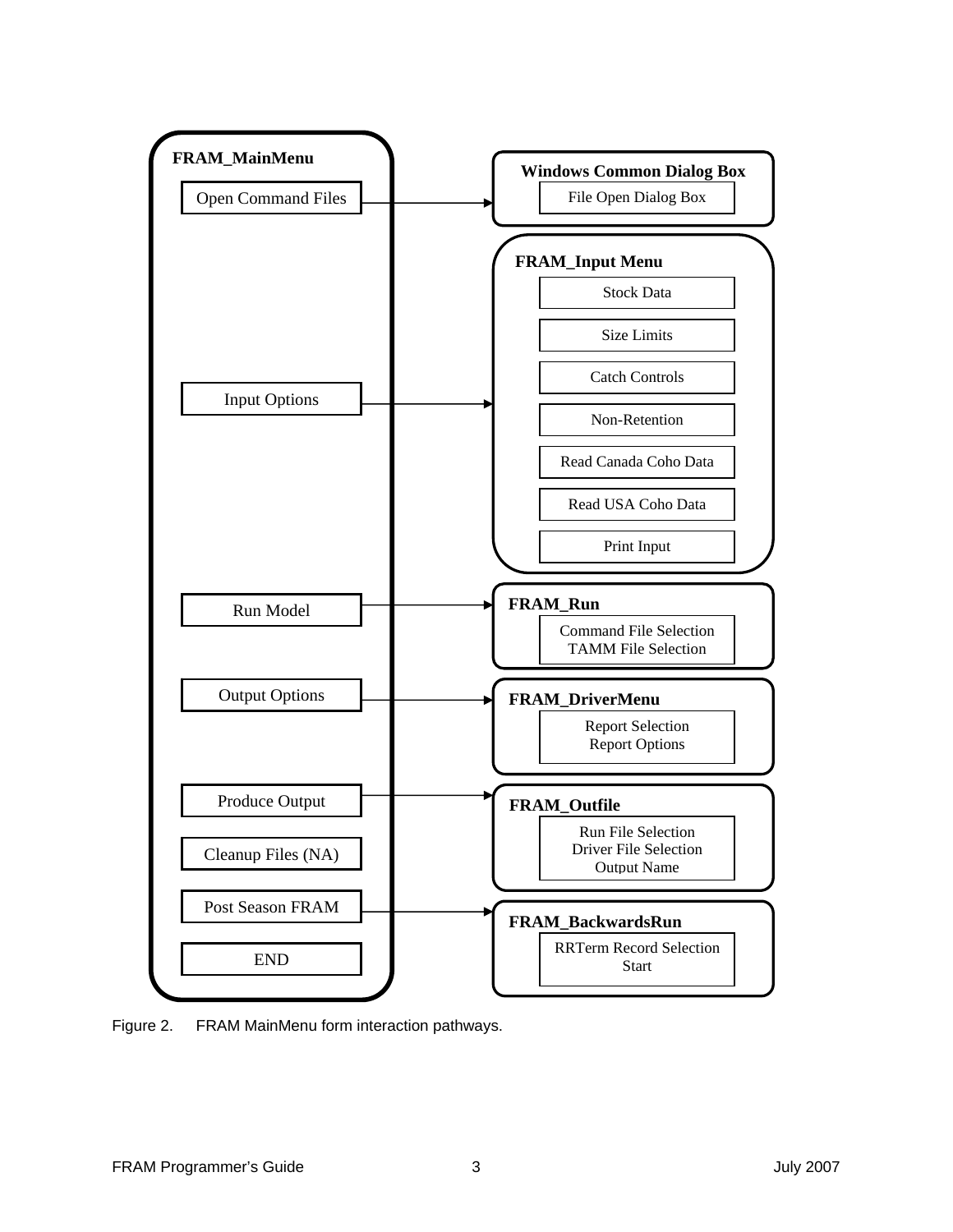### *2.2 FRAM\_InputMenu.Frm*

The FRAM\_InputMenu form is used to direct the program to the user input functions necessary to run the program in preseason mode. Figure 3 shows the form display and Figure 4 shows the form interaction pathways.

| FRAM Input Menu             |                    |                          |                                 |
|-----------------------------|--------------------|--------------------------|---------------------------------|
| <b>Input Options Menu</b>   |                    |                          |                                 |
| <b>Stock Data</b>           | <b>Size Limits</b> | Catch<br><b>Controls</b> | Non-<br>Retention               |
|                             |                    |                          |                                 |
| Read Canada Coho Input Data |                    |                          | <b>Read USA Coho Input Data</b> |
| <b>Print Input File</b>     |                    |                          |                                 |
| <b>Return to Main Menu</b>  |                    |                          |                                 |

Figure 3. FRAM InputMenu form display.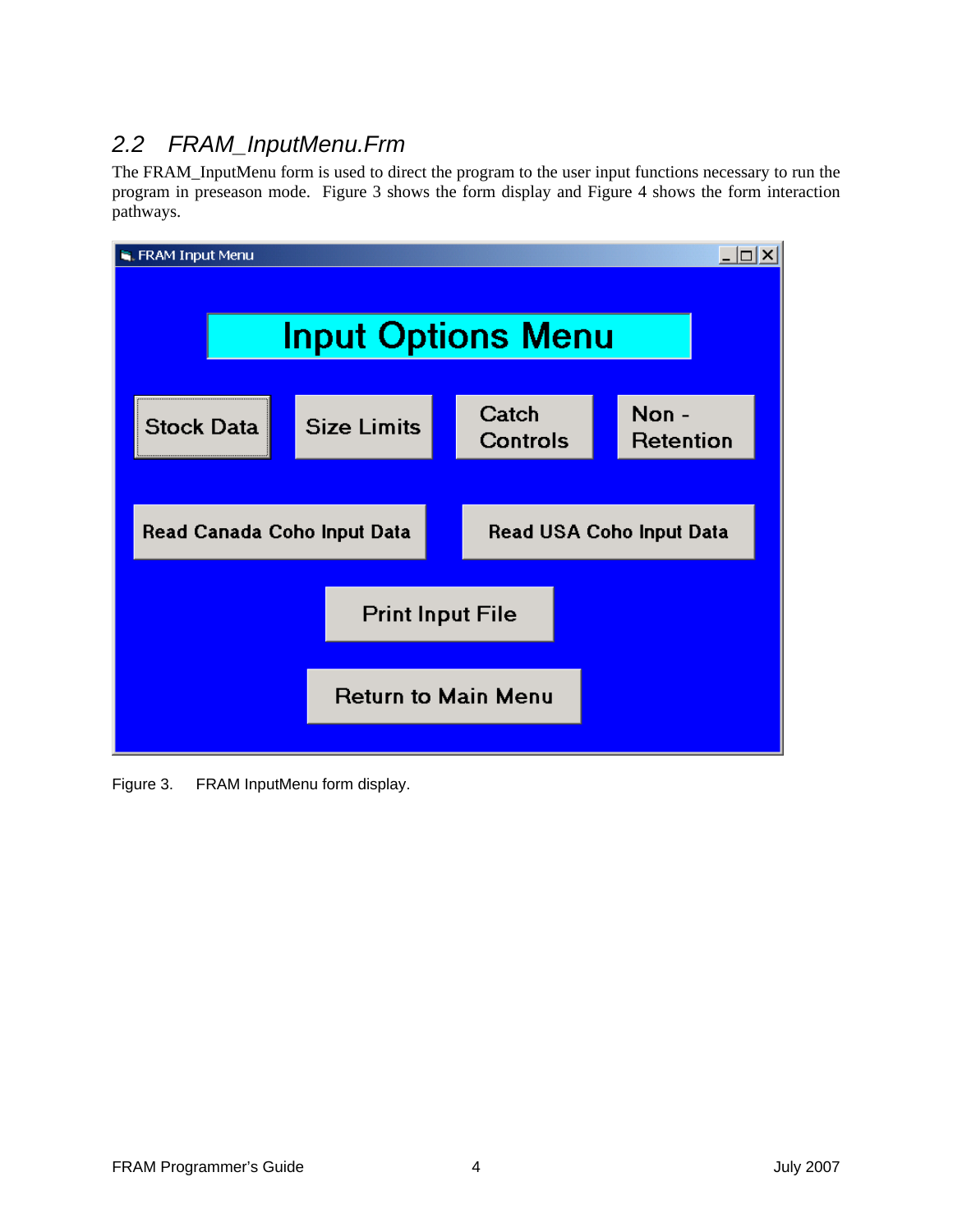

Figure 4. FRAM\_InputMenu form interaction pathways.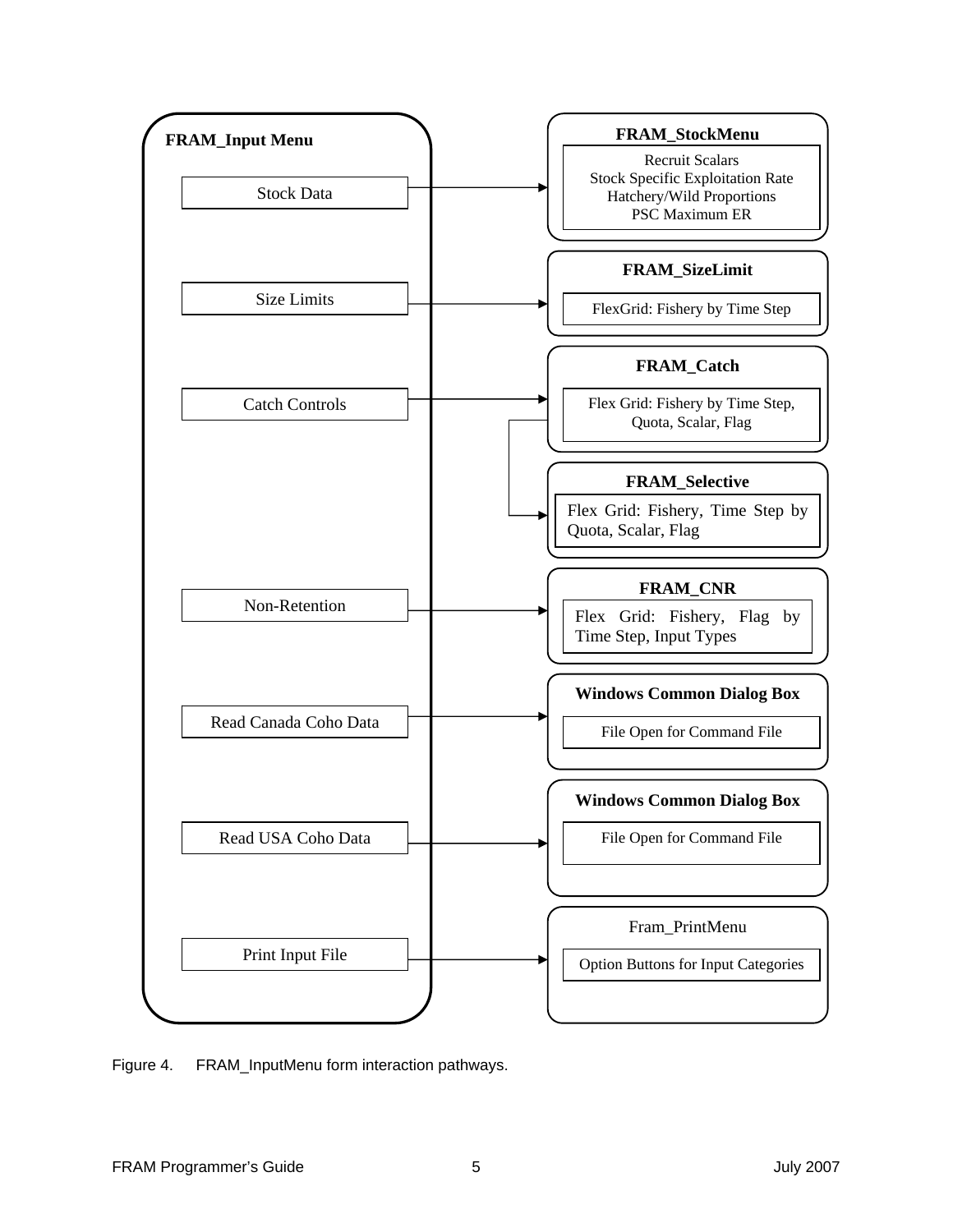### *2.3 FRAM\_Run.Frm*

The FRAM\_Run form prompts the user for the input files necessary to do a model run including the associated TAMM spreadsheet. Figure 5 shows the form display and Figure X shows the form interaction pathways.

| $\Box$ $\Box$ $\times$<br><b>E.</b> FRAM Run Controls |                               |                                                                  |  |
|-------------------------------------------------------|-------------------------------|------------------------------------------------------------------|--|
| <b>Model Run Control Selections</b>                   |                               |                                                                  |  |
|                                                       |                               |                                                                  |  |
|                                                       | <b>Command File Selection</b> |                                                                  |  |
| 0619.cmd                                              |                               |                                                                  |  |
| 0619.cmd<br>MSM1986.cmd                               |                               | <b>Command File Directory</b><br>C:\DATA\Coho FRAM Runs\Coho2006 |  |
| MSM1987.cmd<br>MSM1988.cmd                            |                               |                                                                  |  |
| MSM1990.cmd<br>MSM1991.cmd                            |                               | <b>Change Command File Directory</b>                             |  |
|                                                       |                               |                                                                  |  |
| <b>TAMM File Selection</b>                            |                               |                                                                  |  |
| coho0619.xls                                          |                               |                                                                  |  |
| coho0619.xls                                          |                               | <b>TAMM File Directory</b>                                       |  |
|                                                       |                               | C:\DATA\Coho FRAM Runs\Coho2006                                  |  |
|                                                       |                               | <b>Change TAMM File Directory</b>                                |  |
|                                                       |                               |                                                                  |  |
|                                                       |                               |                                                                  |  |
|                                                       | OK - Run Model                | <b>Cancel</b>                                                    |  |
|                                                       |                               |                                                                  |  |
|                                                       | Time Step                     |                                                                  |  |
|                                                       |                               |                                                                  |  |
|                                                       | <b>Please Wait</b>            |                                                                  |  |
|                                                       | <b>Please Wait</b>            |                                                                  |  |
|                                                       |                               |                                                                  |  |
|                                                       |                               |                                                                  |  |

Figure 5. FRAM\_Run form display.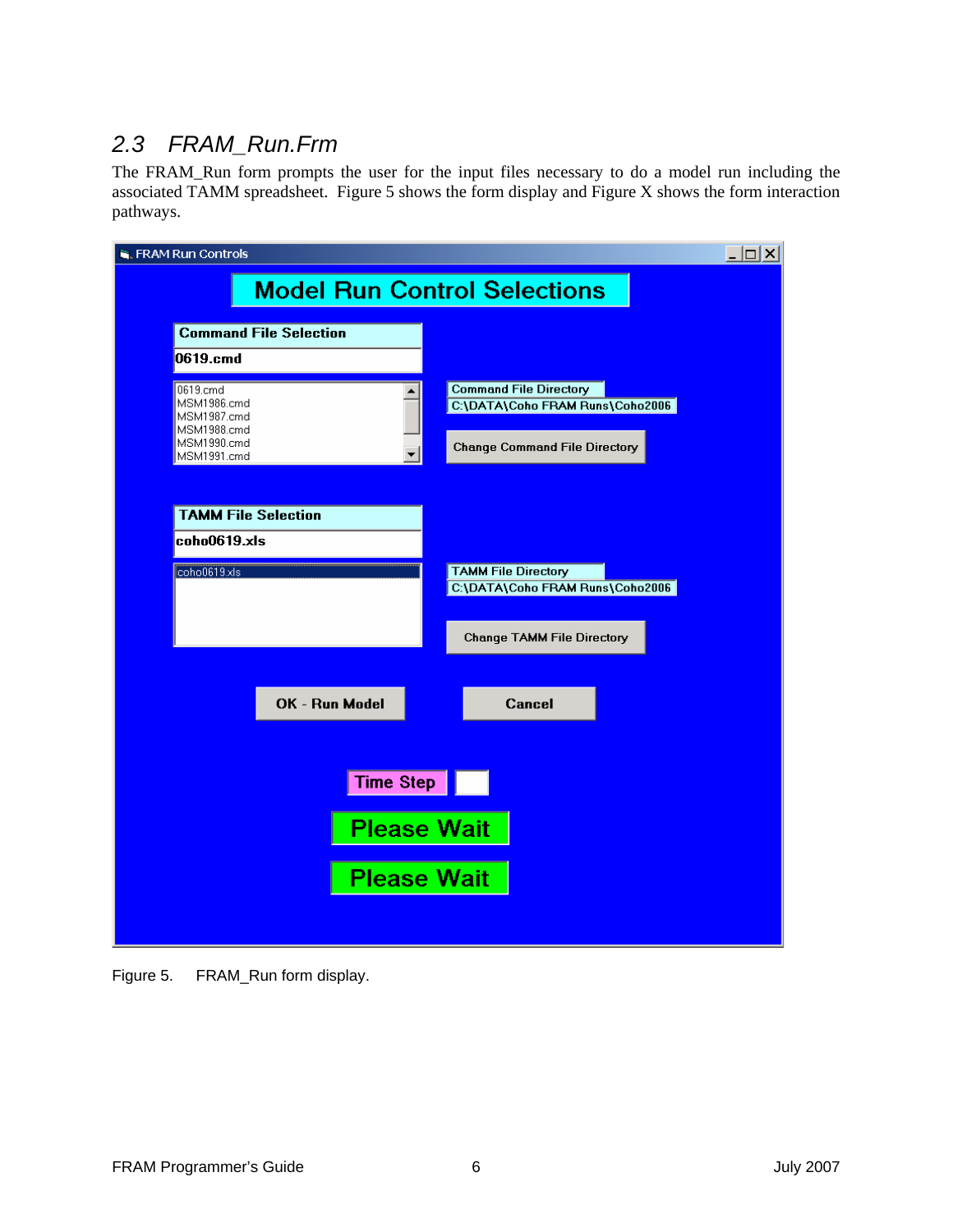# *2.4 FRAM\_DriverMenu.Frm*



Figure 6. FRAM\_DriverMenu form display.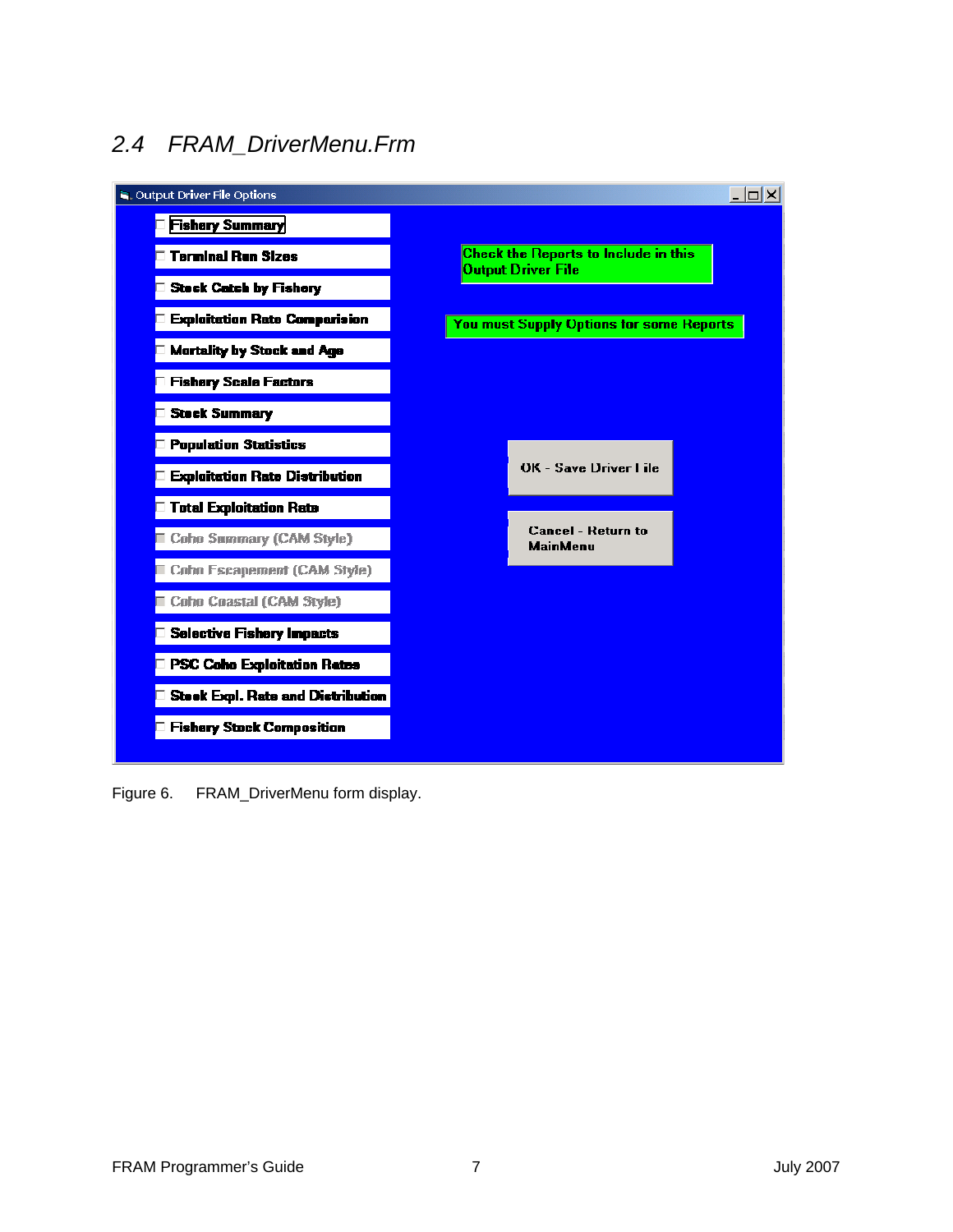| Cutput Report Generation          | $  D $ $\times$                                                                       |
|-----------------------------------|---------------------------------------------------------------------------------------|
|                                   | Choose a Run File, Driver File, and Output File Name using Current CMD file Directory |
|                                   |                                                                                       |
| <b>Output Run File</b><br>0619mrt |                                                                                       |
|                                   |                                                                                       |
| 0619MRT<br>1986MRT                | <b>Command File Directory</b><br>C:\DATA\Coho FRAM Runs\Coho2006                      |
| 1987MRT<br>1988MRT                |                                                                                       |
| 1990MRT<br>1991MRT                | <b>Change Run File Directory</b>                                                      |
| 1992MRT                           |                                                                                       |
| <b>Report Driver File</b>         |                                                                                       |
| SelFish_0619.DRV                  |                                                                                       |
| SelFish_0619.DRV                  | <b>Driver File Directory</b>                                                          |
| StkCatch_7-7A_0619.DRV            | C:\DATA\Coho FRAM Runs\Coho2006                                                       |
|                                   | <b>Change Driver File Directory</b>                                                   |
|                                   |                                                                                       |
|                                   |                                                                                       |
| <b>Output File Name</b>           | <b>Output File Directory</b>                                                          |
| SelFish_0619.prn                  | C:\DATA\Coho FRAM Runs\Coho2006                                                       |
|                                   | <b>Change Save File Directory</b>                                                     |
|                                   |                                                                                       |
|                                   |                                                                                       |
| OK - Done                         | <b>Cancel Report</b>                                                                  |
|                                   |                                                                                       |
|                                   |                                                                                       |
|                                   |                                                                                       |

Figure 7. FRAM\_Outfile form display.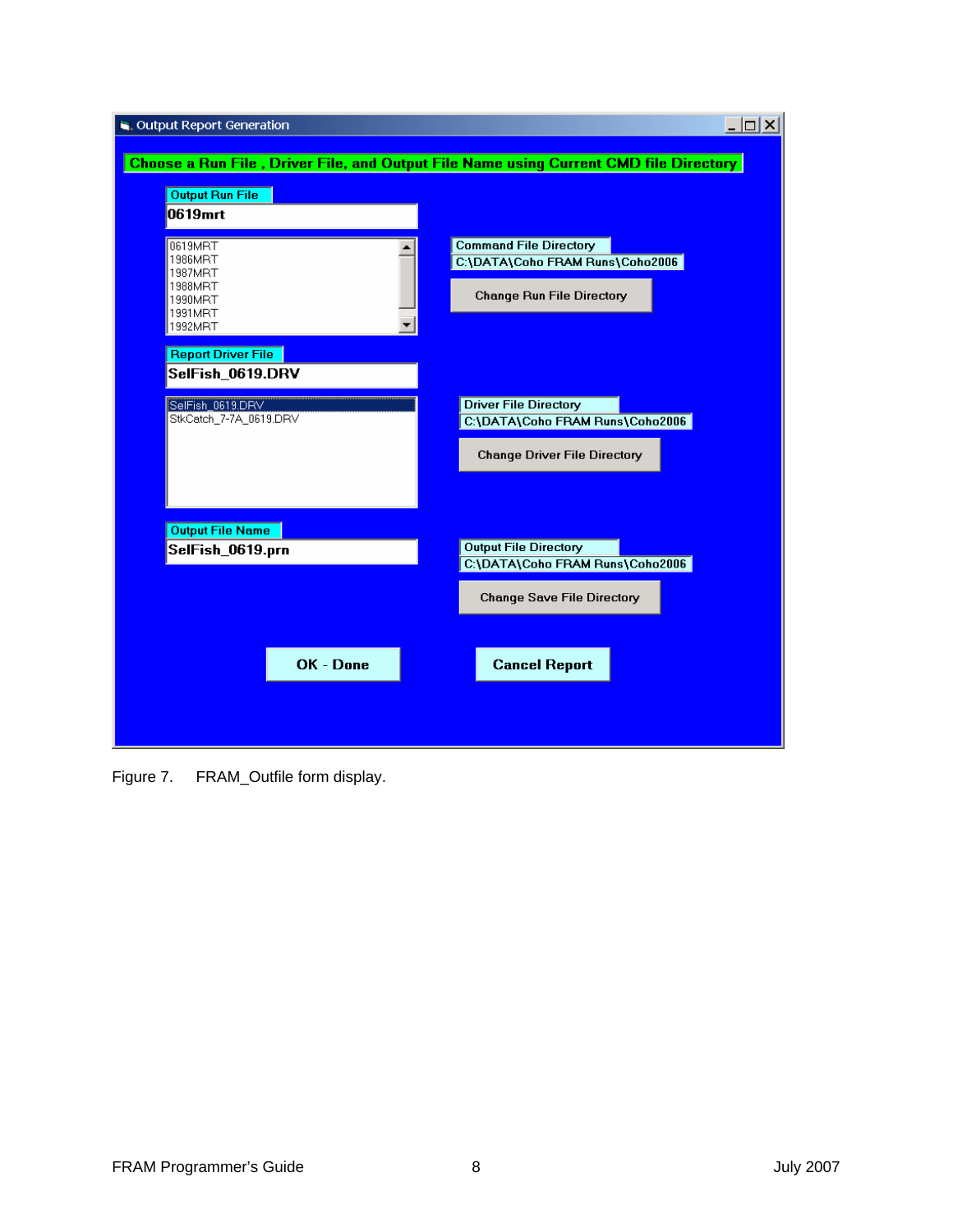| <b>R</b> Post-Season Backwards FRAM                       | $\Box$ |
|-----------------------------------------------------------|--------|
|                                                           |        |
|                                                           |        |
| <b>Backwards FRAM Run</b>                                 |        |
|                                                           |        |
|                                                           |        |
| <b>Create Post-Season Command File using Landed Catch</b> |        |
|                                                           |        |
|                                                           |        |
|                                                           |        |
|                                                           |        |
|                                                           |        |
| Exit<br><b>Start</b>                                      |        |
|                                                           |        |
|                                                           |        |
|                                                           |        |
|                                                           |        |
|                                                           |        |

Figure 8. FRAM\_BackwardsRun form display (Coho only).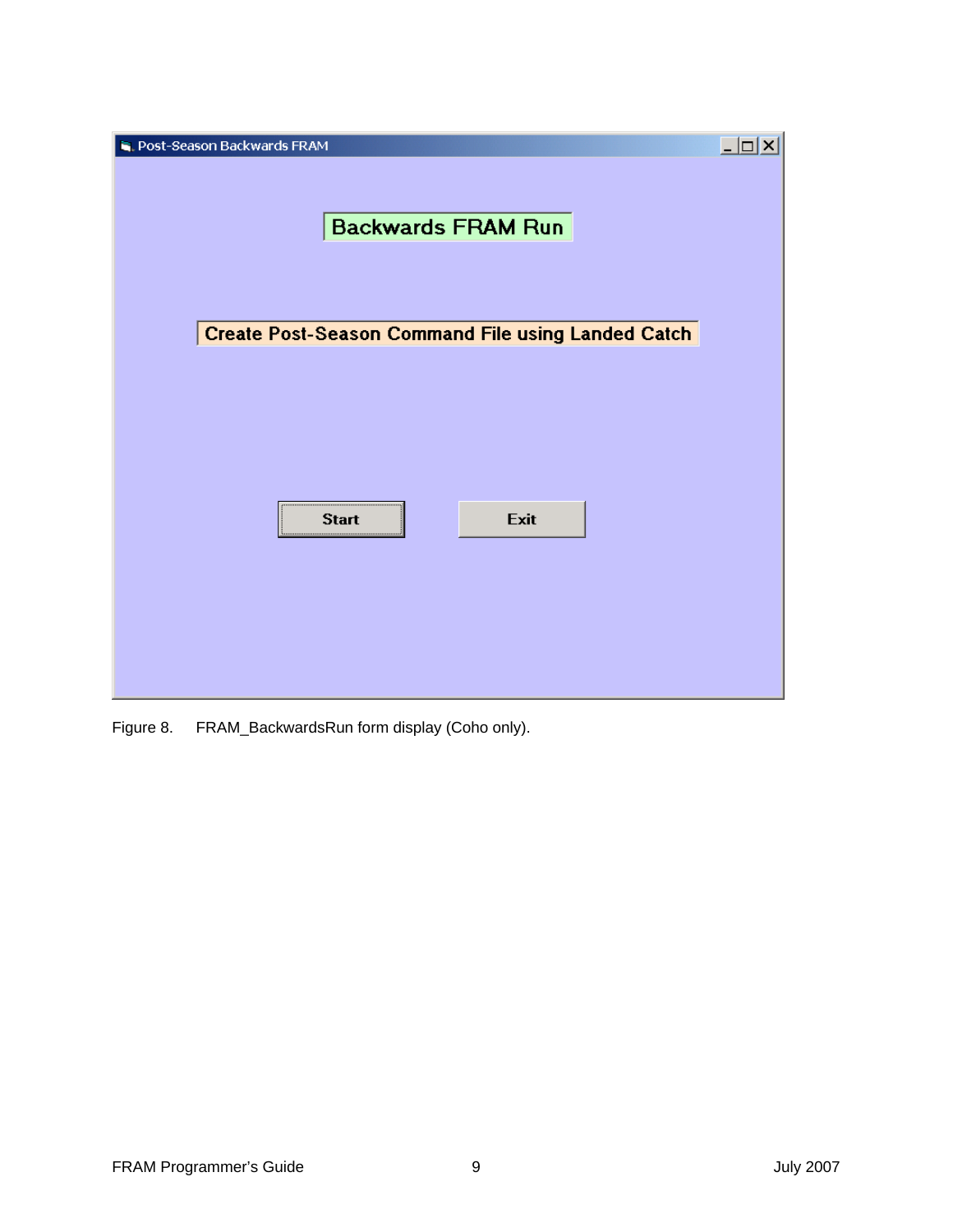

Figure 9. FRAM interaction pathways for other MainMenu options.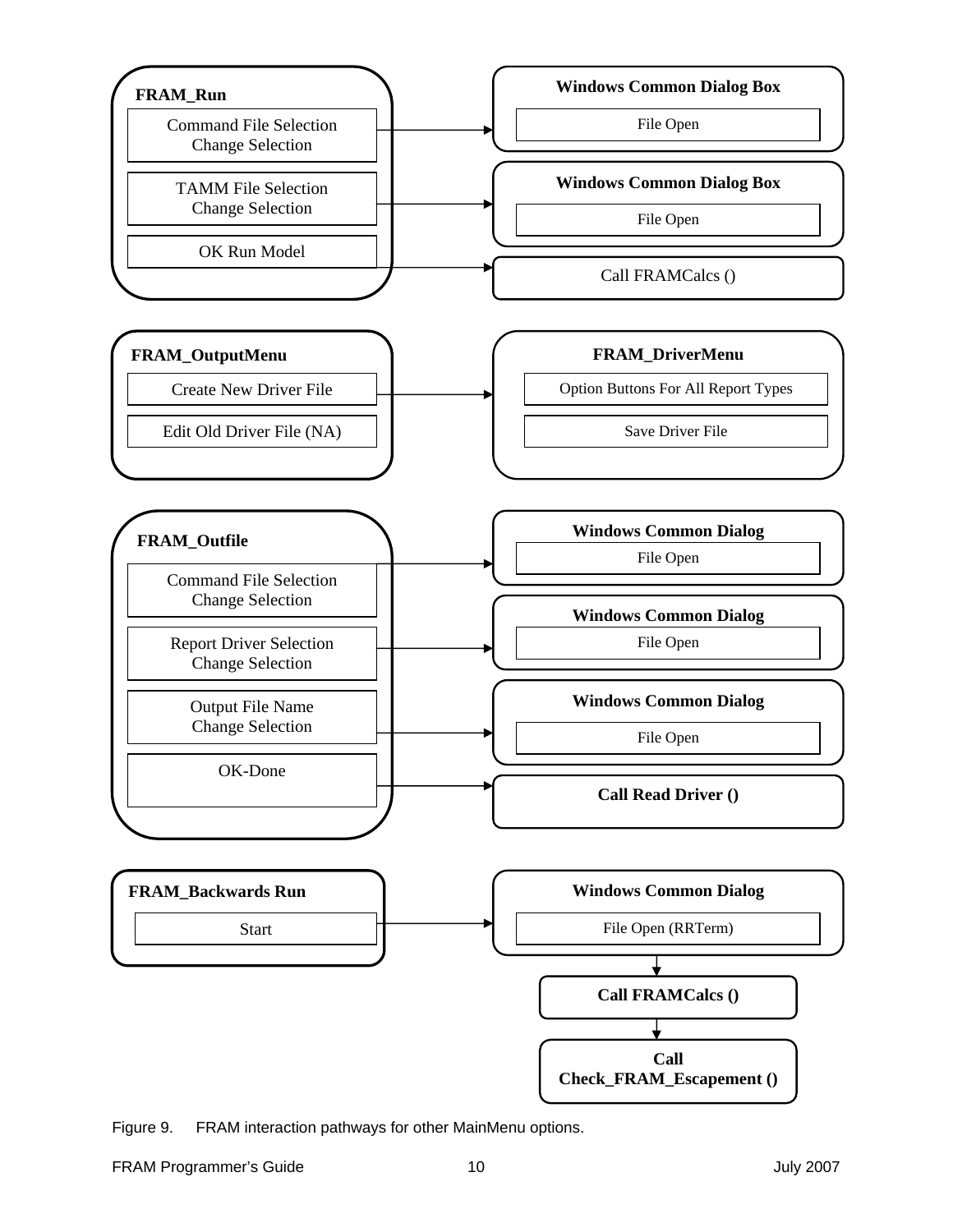# **3. FRAM VISUAL BASIC MODULES**

### *3.1 FramCalcs.Bas*

**Description:** Visual Basic 6 Module containing subroutines to calculate fishery related mortalities.

#### **Module Subroutine List:**  Sub RunCalcs() Sub DetectExcel() Sub CompCatch(TermStat%) Sub CompCNR(Fish%, TermStat%, EncRate, PropSubPop()) Sub CompCohoCNR(Fish%, TermStat%) Sub CompCohoShakers(Fish%) Sub CompEscape() Sub CompLegProp(Stk%, Age%, Fish%, TermStat%, SubLegalProp!, LegalProp!) Sub CompOthMort(Fish%) Sub CompPropCatch(Fish%, TermStat%, PropLegCatch(), PropSubPop()) Sub CompShakers(Fish%, TermStat%, EncRate!, PropSubPop()) Sub IncMort(TermStat%) Sub Mature() Sub NatMort() Sub SaveDat() Sub ScaleCohort() Sub TAMMComp(Iter%) Sub TAMMInit() Sub TAMMProc() Sub TAMMSaveDat() Sub TAMMTran() Sub TCHNComp(Iter%) Sub TCHNSFComp(Iter%) Sub CHKSPRCH(TStep%, Fish1, Fish2, Fish3, Stk%) Sub CHKSPRCHSF(TStep%, Fish1, Fish2, Fish3, Stk%) Sub TCHNInit() Sub TCHNProc() Sub TCHNTran() Sub TCHNSFTran() Sub TCHNSaveDat() Sub TNewProc4() Sub TNewProc5()

#### **Sub RunCalcs ()**

\*\*\*\*\*\*\*\*\*\*\*\*\*\*\*\*\*\*\*\*\*\*\*\*\*\*\*\*\*\*\*\*\*\*\*\*\*\*\*\*\*\*\*\*\*\*\*\*\*\*\*\*\*\*\*\*\*\*\*\*\*\*\*\*\*\*\*\*\*\*\*\*\*\*\*\*\*\*

**Description:** Model Run Subroutine **Called by:** MainMenu

- Set NEWCOHO TAMM variables
- Set COHO TAMM variables
- Set CHINOOK TAMM variables
- Open Binary Files for Data Storage and Retrieval
- 
- Time Step Loop
	-
	-
	-

• Scale Cohort [Call ScaleCohort()]

o Natural Mortality [Call NatMort()]<br>
o Pre-Terminal Catch [Call CompCatch] [Call CompCatch(PTerm)] o Maturation [Call Mature()]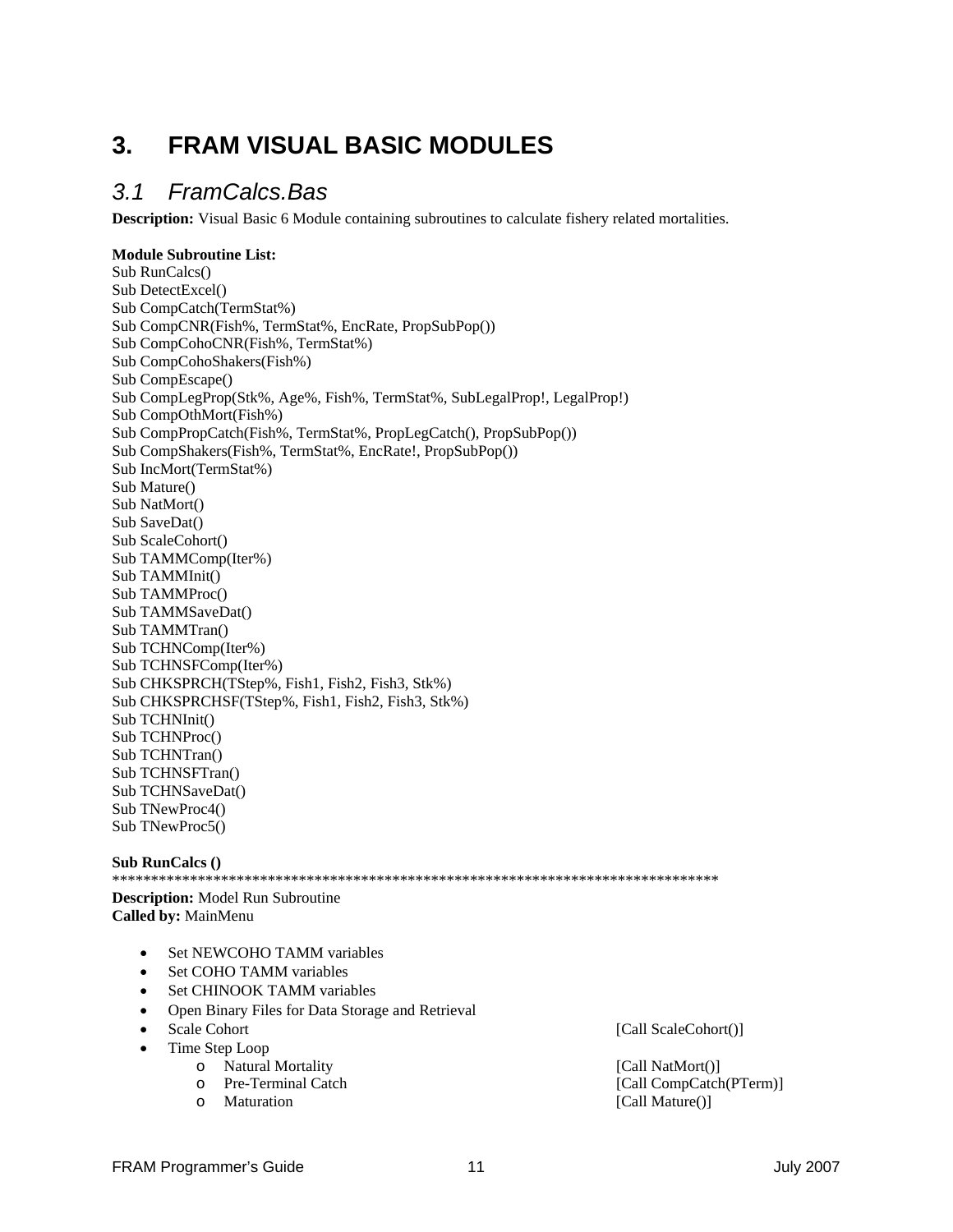o Sum Encounters<br>
∩ Compute Catch f Compute Catch for Selective Fishery o Compute Legal Shakers  $\circ$  Compute Catch for Quota Fishery (1<sup>st</sup> Pass) o Catch by Stock, Age, Fishery, Time Step o Compute Catch for Selective Fishery Fishery Loop (Quota Fishery, 2<sup>nd</sup> Pass) o Compute Fishery Scalar Scalar = Quota/TotCatch \* ModelPct o Re-compute Catch & Encounters Using New Fishery Scalar o Ceiling Fishery Encounter Ceiling Criteria (Quota/Scalar)

o Compute Catch for Scalar Fishery

o Special Case Tulalip Bay

o Initialize Summary Arrays (TotCatch, etc.) o Initialize Arrays (catch, shakers, etc.)

o Catch by Stock, Age, Fishery, Time Step

- Re-compute Catch & Encounters (if necessary)
- Print NEWCOHO Time 5 Catch
	- o Compute COHO Catches for South Puget Sound Net Fisheries
	- o Set COHO TAMM Variables (catch)
	- o Set CHINOOK TAMM Variables (catch)
		- Total Catch by Time Step Nooksack AEQ Catches for Sharing Formula Nooksack Spring TAMM Variables White River Spring TAMM Variables

**Sub CompCNR (Fish%, TermStat%, EncRate, PropSubPop())**  \*\*\*\*\*\*\*\*\*\*\*\*\*\*\*\*\*\*\*\*\*\*\*\*\*\*\*\*\*\*\*\*\*\*\*\*\*\*

**Description:** Compute CHINOOK NonRetention Mortalities. **Called by:** RunCalcs()

- Select Method (CNRFlag%)
	- o Case 0 Fishery Scale Factor
		- Legal Sized Mortality
			- CNR = Catch \* [(1-Scalar)/Scalar] \* ShakerMortRate
			- Sub-Legal Sized Mortality
		- CNR = TotalCatch\*EncounterRate\*[(1-Scalar)/Scalar]\*ShakerMortRate
	- o Case 1 Ratio of CNR Days to Normal Days

o Compute Legal Proportions [Call CompLegProp()]

o Incidental Mortality [Call IncMort()] o Escapement [Call CompEscape()] o Save Data [Call SaveDat()]

o Terminal Catch [Call CompCatch(Term)]

o Check for Negative Escapements

- TAMM Procedures
- **Particle Re-read Command File** [Call ReadCmd()]

**Description:** Compute Catch in Model Run.

• Fishery, Stock, Age Loop

• Backwards FRAM (for NEWCOHO)

#### **Sub CompCatch (TermStat%)**  \*\*\*\*\*\*\*\*\*\*\*\*\*\*\*\*\*\*\*\*\*\*\*\*\*\*\*\*\*\*\*\*\*\*\*\*\*\*\*\*\*\*\*\*\*\*\*\*\*\*\*\*\*\*\*\*\*\*\*\*\*\*\*\*\*\*\*\*\*\*\*\*\*\*\*

**Called by:** RunCalcs()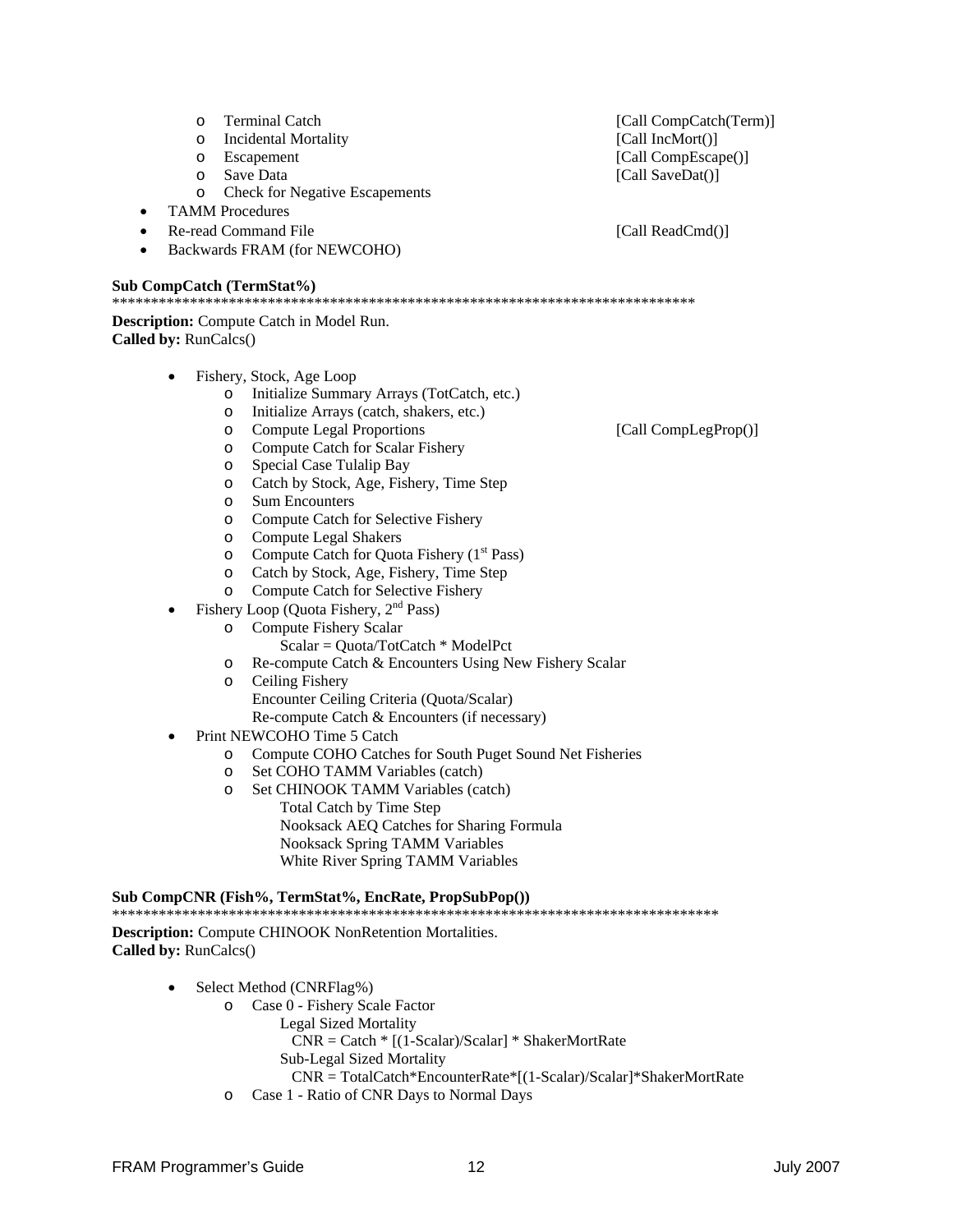Legal Sized  $CNR = \text{Catch} * (\text{CNRdays/NormalDays}) * \text{Selectivity}$ Sublegal Sized  $CNR = Shakers * (CNRdays/NormalDays) * Selectivity$ o Case 2 - External Estimates of Encounters Get Legal & Sub-legal Proportions [Call CompPropCatch()] Legal  $CNR = LegalProp * LegalEncounters * ShakerMortRate * True$ Sublegal  $CNR = SublegalProp*SublegalEn counters*ShalerMortRate*True$ o Case 3 – External Estimates of Total Encounters Compute Total Sublegal Population of Contributing Stocks **Compute Total Legal Encounters** CNREncounter = ExplRate\* Cohort\* LegalProp\* Shaker MortRate **Compute Fish Scalar**  $CNRScalar = EstTotalEnc征ters/CNREnc征ters$ Re-compute Mortalities and Encounters Using CNR Scalars

#### Sub CompCohoCNR (Fish%, TermStat%)

**Description:** Compute COHO NonRetention Mortalities. Called by: RunCalcs()

- Compute Proportions Landed Catch by Stock  $\bullet$ 
	- o Sum Catch for all Stocks
	- o Divide Stock Catch by Total Catch
- Compute Stock CNR Mort o Multiply Total CNR Mortalities \* StockCatchProp

#### Sub CompCohoShakers (Fish%)

**Description:** Compute COHO Shaker Mortalities. Called by: RunCalcs()

**Compute Shakers** 

 $Shakers = Catch * CohoShakerRate$ 

#### Sub CompEscape ()

**Description:** Compute Escapements after Terminal Catches. Called by: RunCalcs()

- Compute Escapements from Mature Run  $\text{Escapement} = \text{Cohort}(\text{Term}\%) - \text{Catch} - \text{Shakers} - \text{CNR} - \text{DropOff}$
- Compute COHO TAMM Escapements  $\bullet$
- **Compute CHINOOK TAMM Escapements**

#### Sub CompLegProp(Stk%, Age%, Fish%, TermStat%, SubLegalProp!, LegalProp!)

Description: Compute Stock Proportions of Legal Sized Catch. **Called by:** Various subroutines

- If COHO, NEWCOHO LegalProp!  $= 1$
- Compute Mean Length and SD (Stock, Age, Time Step Specific)
	- o Mean = L \* (1  $e^{K*KTime-T0!}$ )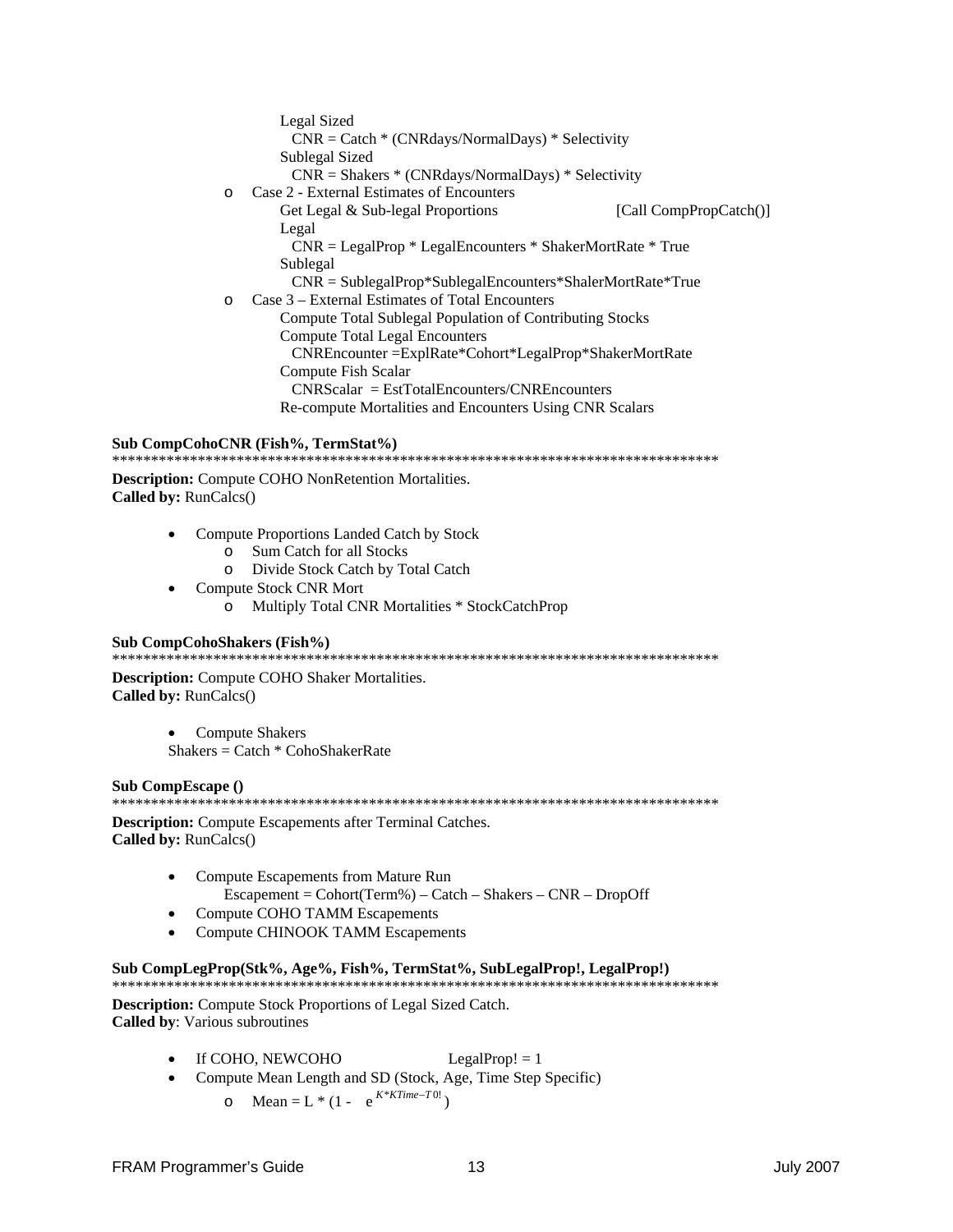- $O$  SD = CV \* Mean
- o KTime =  $(Age 1) * 12 + PntTime(TStep%)$
- Check Mean against Size Limit  $\bullet$ 
	- o If  $<$  3 \* SD LegalProp = 1
	- o If  $> 3 * SD$  LegalProp = 0
- LegalProp =  $1 NormalDist(Mean, SD)$
- $SubLegalProp = (1 LegalProp) * EncRateAdj(Age%, Fish%, Tstep%)$

#### Sub CompOthMort (Fish%)

**Description:** Computes "other" incidental fishery mortality (i.e. dropoff, dropout) Called by: SubIncMort()

 $Dropoff = Catch * OtherMort(Fish%)$ 

#### Sub CompPropCatch (Fish%, TermStat%, PropLegCatch(), PropSubPop())

**Description:** Computes proportion of legal and sublegal populations for stocks that contribute to a fishery. Called by: Various subroutines

- Stock, Age Loop  $\bullet$ 
	- o Compute Legal Sized Proportion
	- o Sum TempCatch (Cohort  $*$  ER  $*$  LegalProp)
- Stock, Age Loop
	- o Compute Stock Proportions of Legal Sized Catch
	- o PropLegCatch = PropLegCatch/TempCatch(total)
- Stock, Age Loop
	- o Compute Sublegal Sized Proportion [Call CompLegProp()]
	- Sum Sublegal Population (Cohort \* SublegalProp)  $\circ$
	- o Compute Nonretention Shakers

[Call CompLegProp()]

- (SublegalProp \* SublegalEncounterRate \* StockER \* SublegalHookingMortalityRate) o Sum Total CNR Shakers
- Stock, Age Loop
	- o Compute Proportion CNR Shakers of Total CNR Shakers

#### Sub CompShakers (Fish%, TermStat%, EncRate!, PropSubPop())

**Description:** Computes shaker mortality for CHINOOK. Called by: IncMort()

- If Fishery Catch =  $0$  Exit Sub
- Stock, Age Loop
	- o Compute Legal Sized Proportion [Call CompLegProp()]
	- o Sum Total Legal Population (of contributing shakers)
	- o Exclude Non-recruited Stocks (yealings, age 2, time 1)
	- o Sum Total Sublegal Population
	- Shakers = SubLegalPop \* FisheryScalar \* SublegalEncounterRate \*  $\circ$ ShakerMortRate \* StockHRScalar
- Compute Encounter Rate (SublegalPop/LegalPop)

#### Sub IncMort(TermStat%)

**Description:** Calls shaker, CNR, and IncMort subroutines in model run main loop.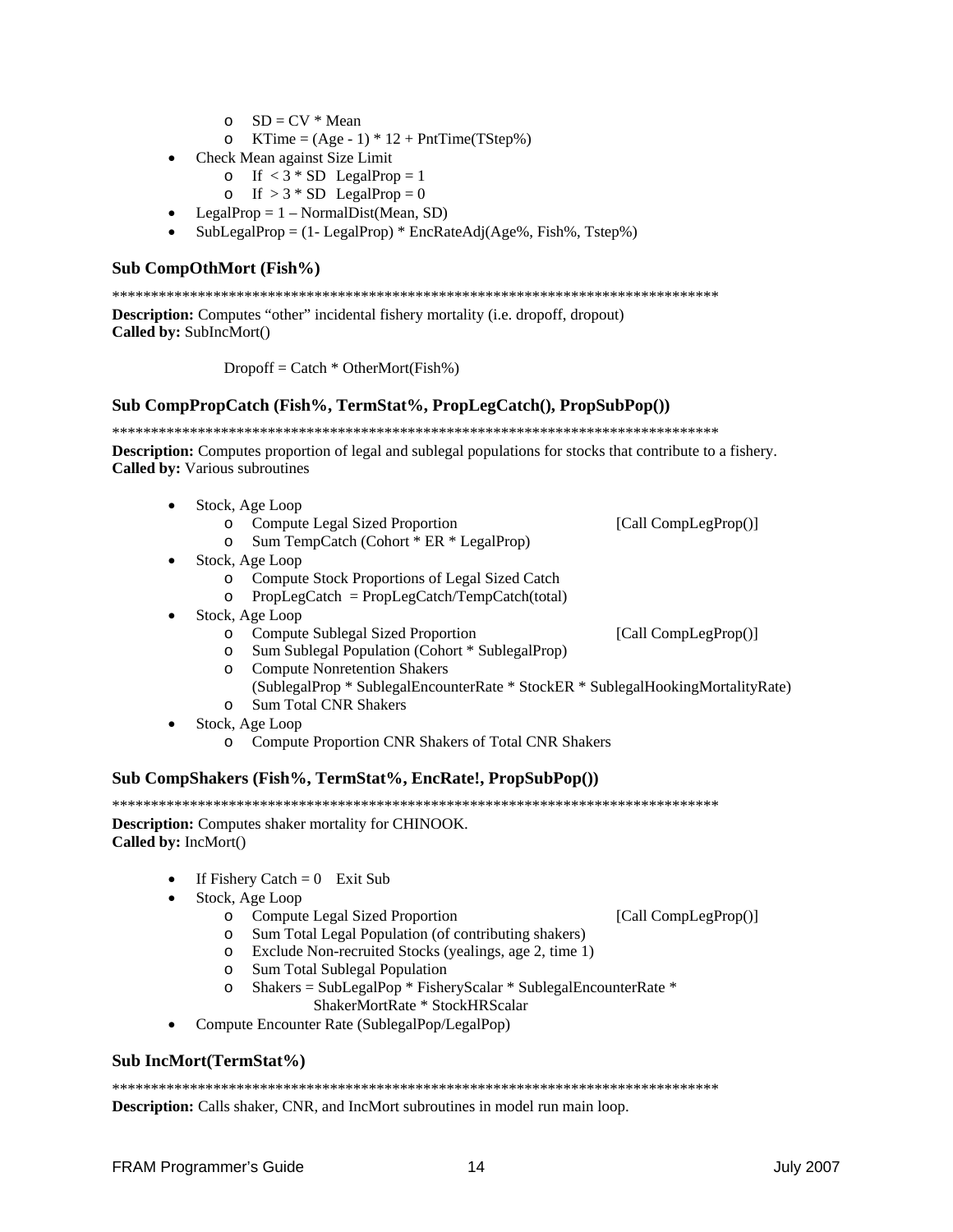#### Called by: RunCalcs()

- **Fishery Loop** 
	- **o** Compute Shaker Mortalities
		- $\blacksquare$ If Coho
		- If CHINOOK
	- o Compute DropOff/DropOut
	- **Compute CNR Mortalities**  $\circ$ 
		- If Coho  $\blacksquare$
		- $\blacksquare$ If CHINOOK
- [Call CompCohoShakers] [Call CompShakers] [Call CompOthMort(Fish%)]
- [Call CompCohoCNR(Fish%)] [Call CompCNR(Fish%)]
- Sum Nooksack Fall CHINOOK Fishery Related Mortalities for Sharing Formula

#### **Sub Mature()**

**Description:** Computes mature and immature components of each cohort for each time step. Called by: RunCalcs() after preterminal catch calculations.

- Stock, Age, Fishery Loop
	- o Subtract Preterminal Mortalities from Each Cohort
	- o Check for Negative Cohort Size
- Stock, Age Loop
	- o Compute Mature Cohort (Preterm Cohort \* Maturation Rate)

#### **Sub NatMort()**

**Description:** Subtracts natural mortality form each cohort at beginning of each time step loop Called by: RunCalcs().

- Stock, Age Loop
	- o Save NEWCOHO Cohort at Time Step 4 for Terminal Calculations
	- o Save Preterm Cohort
	- o Compute Cohort Size (Cohort \* Survival Rate)
	- o Save Working Preterminal Cohort Size

#### **Sub SaveDat()**

**Description:** Save data to binary files. Called by: RunCalcs() after each time step.

- Save Stock Mortality Data  $\bullet$ 
	- o Fish Stock, Age Loop
		- Compute Record Number (NumPerStep% Calculation)
		- Assign Elements of StkMortRec Type Variable
		- $\blacksquare$ "Put" into MRT File
- Save Cohort Data
	- o Stock, Age, TermStat Loop
		- Compute Record Number (NumPerStep% Calculation)
		- Assign Elements of CohortRec Type Variable
		- "Put" into COH File
- Save Escapement Data
	- o Stock, Age Loop
		- Compute Record Number
		- Assign Elements of EscapeRec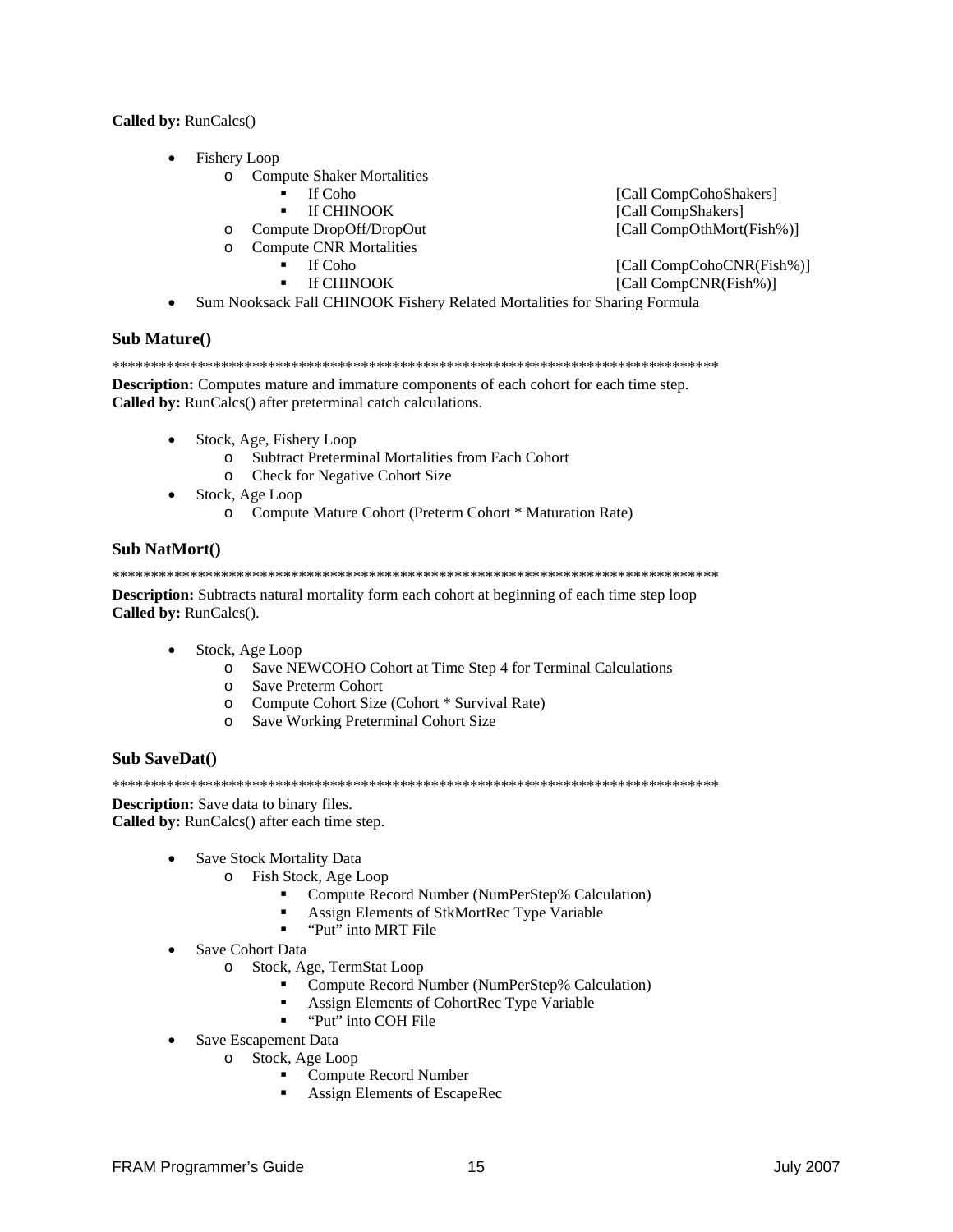- "Put" into ESC File"
- Save Fishery Mortality Data  $\bullet$ 
	- o Fishery Loop
		- Compute Record Number  $\mathbf{u}$
		- Assign Elements of FishMortRec
		- "Put" into FIS File

#### **Sub ScaleCohort()**

**Description:** Computes initial cohort abundance at beginning of each run. **Called by:** RunCalcs() at beginning of each model run.

- If BackWards-FRAM NEWCOHO Run Reset to Base Period Size
	- o Stock, Age Loop
		- Compute Cohort Size (Cohort \* StockScalar)
		- Save CHINOOK Age 2, Time 1 Cohort for Time 4 Calculations
	- o OPI Adjustment for COHO
		- Stock Specific Adjustments for old "CAM" Style Processing (not currently used)

#### Sub TAMMComp(Iter%)

**Description:** Iterative solution for Puget Sound net COHO fisheries (CAM-not currently used). Called by: TAMMProc()

- Assign Preterminal Fishery Numbers
- Compute South Puget Sound Treaty/Non-treaty Shares using Preterminal Impacts
- Compute Nooksack/Samish 50/50 Sharing
- Compute South Puget Sound Estimates by Month
- Compute TAMM Estimates by Month (using TAMM inputs)
- Compare TAMM/FRAM Estimates by Month  $\bullet$
- Compute Fishery/Time Step Scalars for Next Iteration

#### Sub TAMMInit()

**Description:** Initialize variables for TAMM iterations (CAM-not currently used). Called by: TAMMProc()

- **Print Debug Message**  $\bullet$
- Rescale Fishery Scalars using TAMM Scalars  $\bullet$

#### **Sub TAMMProc**()

**Description:** Main COHO TAMM processing (CAM-not currently used). Called by: RunCalcs() after time step loop.

- $\bullet$ Iteration Loop (1 to 10)
	- o Compute TAMM Variables
	- o Time Step Loop
		- $\blacksquare$ **Initialize Fishery Scalar** 
			- $\blacksquare$ **Compute Terminal Catch**
	- o Compute Escapement
	- Save TAMM Data  $\cap$

[Call TAMMComp()]

[Call TAMMInit()] [Call CompCatch(Term%)] [Call CompEscape()] [Call TAMMSaveDat()]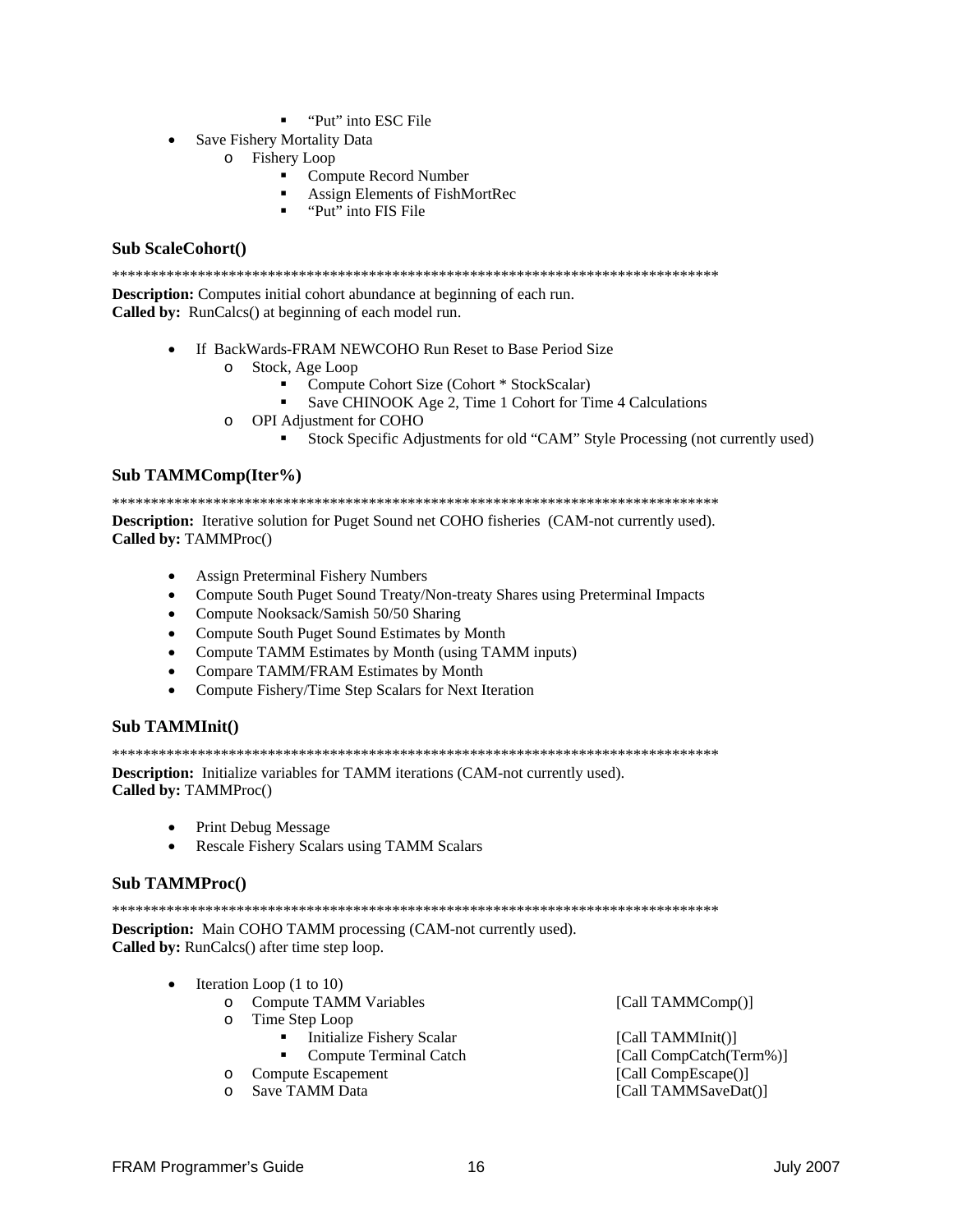#### **Sub TAMMSaveDat()**

#### 

**Description:** Save terminal catch data (CAM-not currently used). Called by: TAMMProc()

- Save Stock Mortality Data
- Put Cohort into Next Time Step
- Save Escapement Data
- Save Fishery Mortality Data

#### **Sub TAMMTran()**

#### 

**Description:** Create transfer file for old "CAM" style processing (not currently used). Called by: TAMMProc() after iteration solution criteria met.

- Open "Landed Catch" and "Total Mortality" Files  $\bullet$
- Sum Total Escapements for Puget Sound, Washington Coast Stocks
- Compute Hatchery/Wild (Marked/Unmarked) for Combined Stocks
- Print Version Number
- Print Total Terminal Run and Escapements
- Print Total Fishery Catches (Marked & Unmarked)
- Print Stock Catch by Fishery  $\bullet$

#### Sub TCHNComp(Iter%)

Description: Compute CHINOOK TAMM variables for Puget Sound net. Called by: TCHNProc()

- **Assign Terminal Fishery Numbers**
- **Assign Stock Aggregate Numbers**
- **Compute Total Terminal Runs**  $\bullet$ 
	- o Sum TAMM Catch and TAMM Escapements
- Add Freshwater Sport and Subtract Marine Sport Adjustment
- Compute Nooksack/Samish Shares  $\bullet$ 
	- o Sum Preterminal Mortalities by Treaty/Non-Treaty
	- o Compute Expected Escapement
	- o Add/Subtract Equitable Adjustment
- Compute Puget Sound Spring CHINOOK Impacts in Fall CHINOOK Fisheries  $\bullet$
- Compute TAMM Estimated Catch Using TAMM HR Inputs  $\bullet$
- Compare TAMM/FRAM Catches  $\bullet$
- $\bullet$ **Compute TAMM Fishery Scalars**

#### Sub TCHNSFComp(Iter%)

Description: Compute CHINOOK TAMM variables for selective fishery version of base period Called by: TCHNProc()

- **Assign Terminal Fishery Numbers**  $\bullet$
- **Assign Stock Aggregate Numbers**
- **Compute Total Terminal Runs**  $\bullet$ 
	- o Sum TAMM Catch and TAMM Escapements
- Add Freshwater Sport and Subtract Marine Sport Adjustment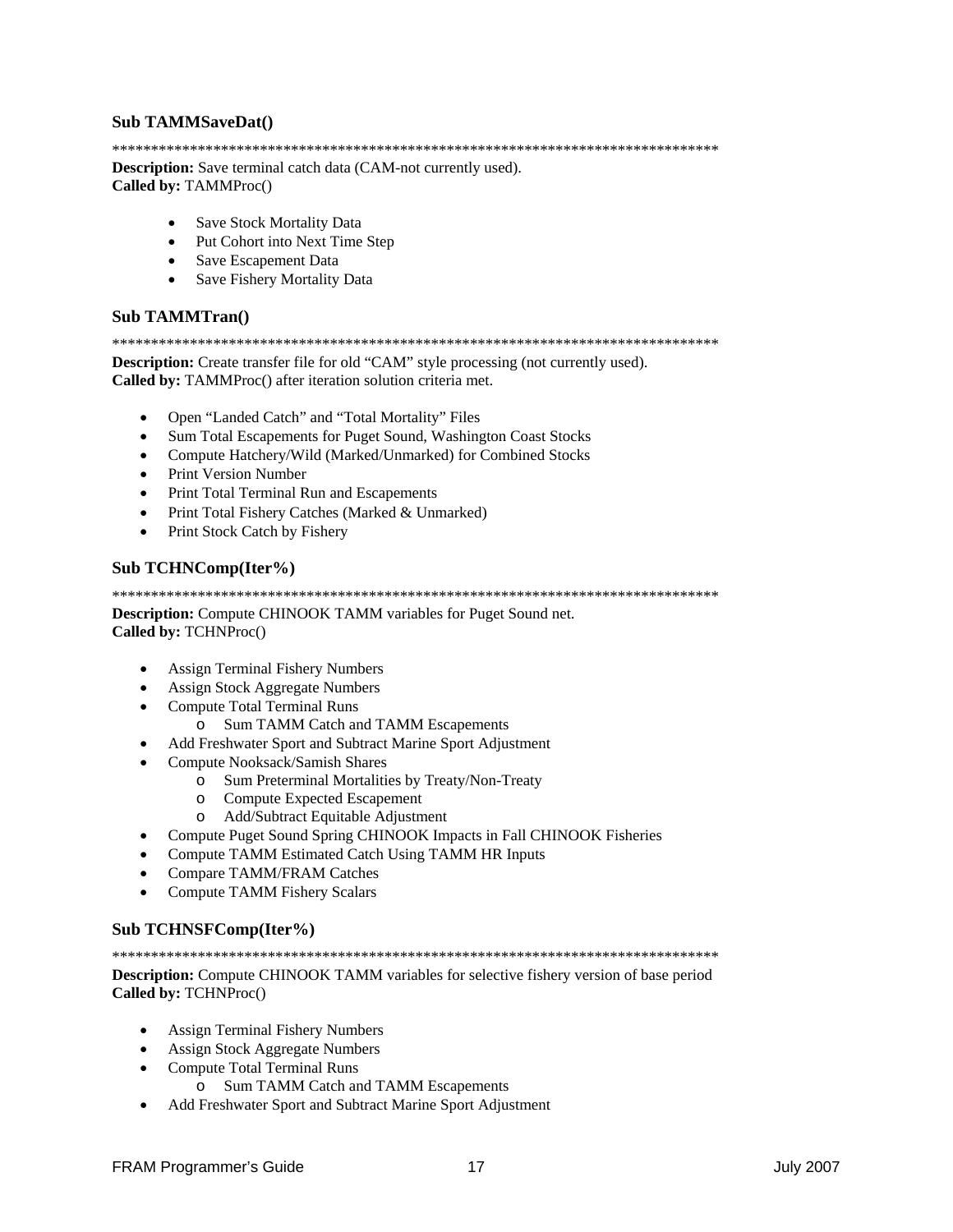- Compute Nooksack/Samish Shares
	- Sum Preterminal Mortalities by Treaty/Non-Treaty  $\circ$
	- **Compute Expected Escapement**  $\Omega$
	- Add/Subtract Equitable Adjustment  $\circ$
	- Special Case Tulalip Bay  $HR = .99 -$ Catch All Mature Fish without Escapement
		- o Subtract FRAMM Catch Estimate for Tulalip Stock
		- Recompute Tulalip Stock Catches Using Remaining FRAM Escapement  $\circ$
		- o Recompute TAMM Catch and Stock Impacts
- **Compare TAMM/FRAM Catches**
- **Compute TAMM Fishery Scalars** 
	- **Check Spring CHINOOK Impacts** [Call CHKSPRCHSF()]  $\circ$
	- Compute Time Step 3 Scalars (TAMM Scalar = TAMMEst/FRAMCatch)  $\Omega$
	- o Compute Time Step 2 Scalars for Spring CHINOOK Impacts (Nooksack, Skagit, 13A-WhiteRiver)
	- Print Debug Messages (TAMM catch, FRAM catch, TAMM scalars)  $\Omega$

#### Sub CHKSPRCH(TStep, Fish1, Fish2, Fish3, Stk%)

**Description:** Check Spring CHINOOK Impacts (old version) Called by: TCHNProc()

- Compute Stock Specific HR Scalars for Puget Sound Spring Stocks
	- SHRS = TAMMCatch(Stk%, Age%)/FRAM Catch(Stk%, Age%, Fish%)  $\circ$

#### Sub CHKSPRCHSF(TStep, Fish1, Fish2, Fish3, Stk%)

**Description:** Check Spring CHINOOK impacts (current SF version) Called by: TCHNProc()

- Compute Stock Specific HR Scalars for Puget Sound Spring Stocks
	- $SHRS = TAMM Catch(Stk\%, Age\%)/FRAM Catch(Stk\%, Age\%, Fish\%)$  $\Omega$ Note: Stocks include Marked and UnMarked components

#### Sub TCHNInit()

**Description:** Initialize CHINOOK TAMM Variables Called by: TCHNProc()

- Print Debug Values (Fishery Scalar, Flag, TAMM Scalar)
- Compute New Fishery Scalar (Fishery Scalar \* TAMM Scalar)  $\bullet$

#### **Sub TCHNProc()**

**Description:** Main CHINOOK TAMM processing. Called by: RunCalcs() after normal FRAM run.

- Iteration Loop $(1 \text{ to } 15)$ 
	- o If Old Version
	- o If SF Version
	- o If Converged

Exit Loop

o Time Step Loop  $(2 \text{ to } 3$  - Terminal Fishery Steps)

[Call TCHNComp()] [Call TCHNSFComp()] [Call TCHNSaveDat]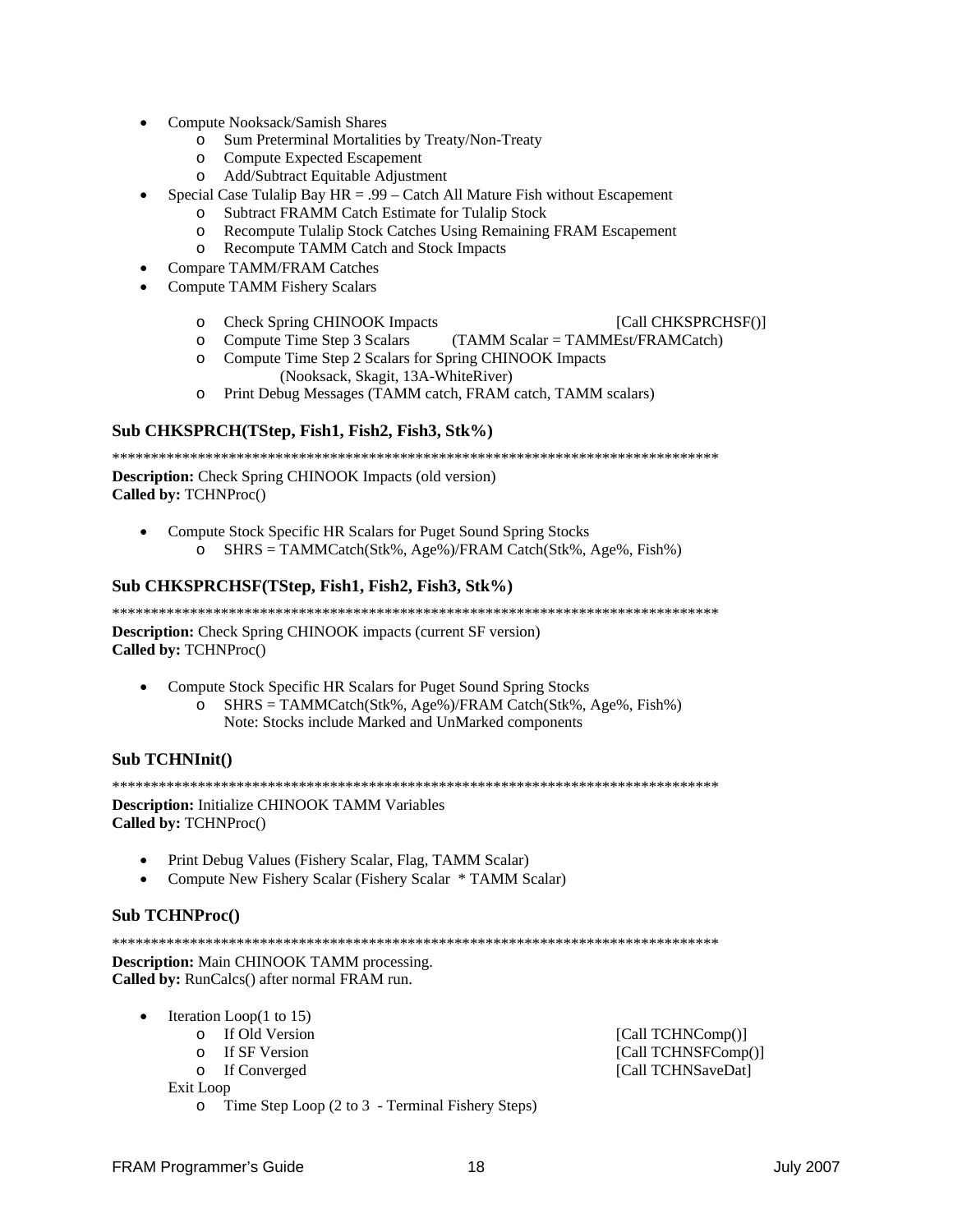- Initialize Variable [Call TCHNInit]
- 
- Compute Incidental Mortality [Call CompOthMort]
- Compute Escapement [Call CompEscape]
- 
- o End Iteration Loop
- o If Not Converged Exit Sub
	- -

**Sub TCHNTran()** 

\*\*\*\*\*\*\*\*\*\*\*\*\*\*\*\*\*\*\*\*\*\*\*\*\*\*\*\*\*\*\*\*\*\*\*\*\*\*\*\*\*\*\*\*\*\*\*\*\*\*\*\*\*\*\*\*\*\*\*\*\*\*\*\*\*\*\*\*\*\*\*\*\*\*\*\*\*\*

#### **Description:** TAMM transfer files for CHINOOK (old version) **Called by:** TCHNProc()

- Compute Terminal Runs
	- o Sum Age 2 Escapements
	- o Sum Age 3-5 Escapements
	- o Compute South Puget Sound Yearling Slits
	- o Compute Upper and Deep SPS Fall Fingerling Slits
	- o Add FW Net and Sport Catches
		- Compute SPS Yearling Splits
		- Compute Upper and Deep SPS FF Splits
	- o Compute Terminal Area Abundances (TAA)
		- Add Age 3 Terminal Run
		- Compute Nooksack/Samish TAA
			- Add Bellingham Bay (Area 7B Net) All Ages
		- Compute Nooksack Spring Time Step 2
		- Compute Skagit TAA
			- Add Skagit Bay Net (Area 8 Net) All Ages
		- Compute Stillaguamish/Snohomish TAA
			- Add 8A Net All Ages
			- Add Tulalip Bay Net (Area 8D Net) All Ages
		- Compute South Sound TAA
			- Add 10/11, 13 Net All Ages
			- Split 10/11 Catch (special version for TAMM)
			- Compute SPS Yearling, FF Splits
		- Reapportion Non-SPS Impacts for SS Stocks
			- Compute Proportions for FRAM stocks
			- Compute SPS Yearlings, FF Splits
		- Compute 10/11 Net Catch Splits for Upper and Deep SPS FF
		- Hood Canal TAA
			- Add HC Net (12/12B/12C,D Net) All Ages
		- Subtract TAMM FW Sport and Marine Sport Adjustments by Stock from TAA Sums
- Print Output Files
	- o Print Version Number and CMD File\$ to CKTX File
	- o Print Terminal and Extreme Terminal Run Sizes (18 Puget Sound stocks) to CKTX
	- o Print Total Fishery Mortality to CKTX File
		- Combine Georgia Strait Sport North and South<br>• Combine Puget Sound and Area 10 and 11 Sport
			- Combine Puget Sound and Area 10 and 11 Sport
	- o Print Stock Catch and Mortality by Fishery
		- Stock Catch to CKTL File
		- Stock Total mortality to CKTT File

• Compute Catch [Call CompCatch(Term%)] Save TAMM Data **Figure 1** [Call TCHNSaveDat]

o Else If Old Version [Call TCHNTran]<br>If SF Version [Call TCHNSFTran] [Call TCHNSFTran]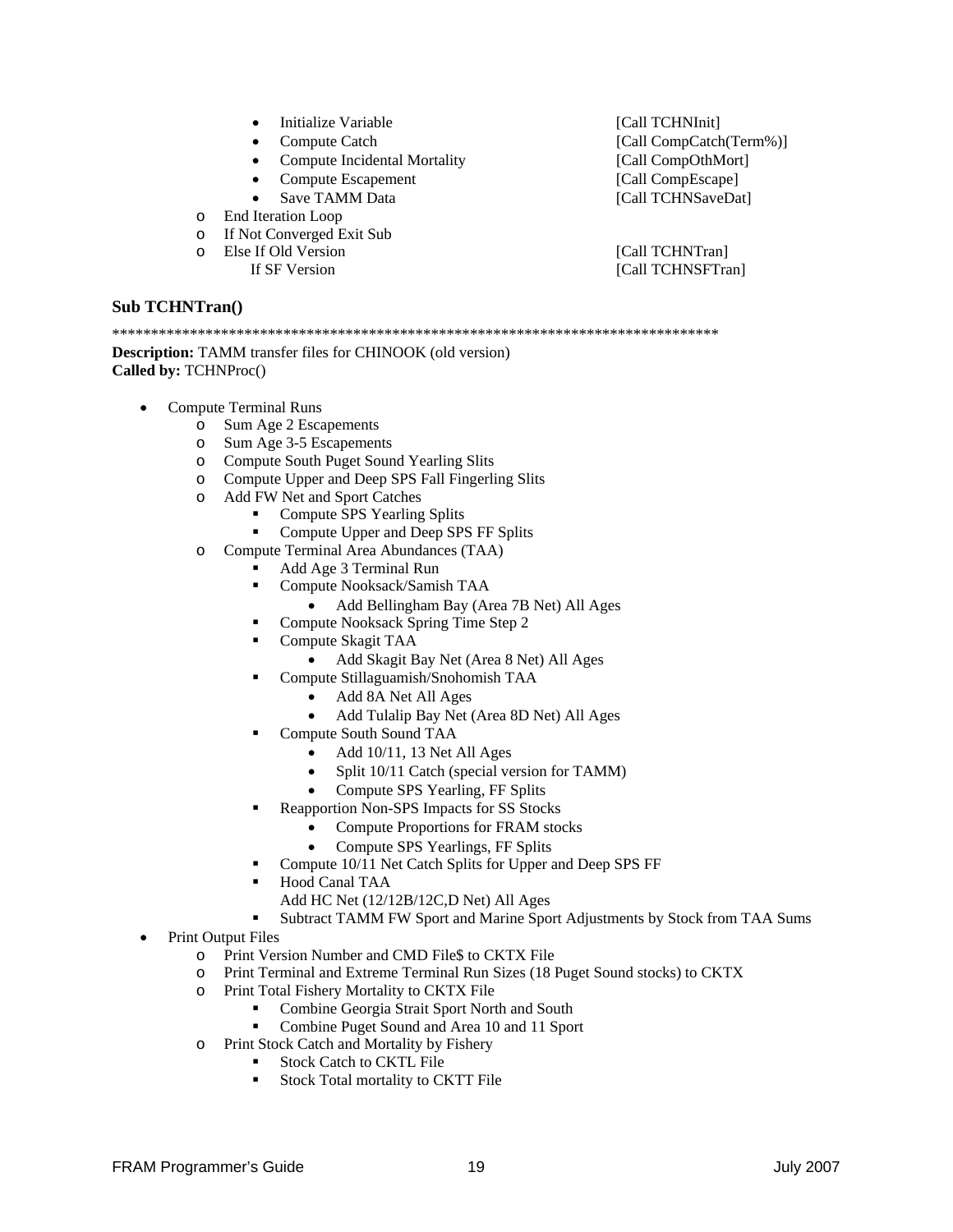#### **Sub TCHNSFTran()**

\*\*\*\*\*\*\*\*\*\*\*\*\*\*\*\*\*\*\*\*\*\*\*\*\*\*\*\*\*\*\*\*\*\*\*\*\*\*\*\*\*\*\*\*\*\*\*\*\*\*\*\*\*\*\*\*\*\*\*\*\*\*\*\*\*\*\*\*\*\*\*\*\*\*\*\*\*\*

**Description:** TAMM transfer files for CHINOOK (current selective fishery version)

#### **Called by:** TCHNProc()

Note: Stock include Marked and UnMarked components.

- Compute Terminal Runs
	-
	- o Sum Age 2 Escapements Sum Age 3-5 Escapements
	- o Compute South Puget Sound Yearling Slits
	- o Compute Upper and Deep SPS Fall Fingerling Slits
	- o Add FW Net and Sport Catches
		- Compute SPS Yearling Splits
		- Compute Upper and Deep SPS FF Splits
	- o Compute Terminal Area Abundances (TAA)
		- Add Age 3 Terminal Run
		- Compute Nooksack/Samish TAA
			- Add Bellingham Bay (Area 7B Net) All Ages
		- Compute Nooksack Spring Time Step 2
		- Compute Skagit TAA
			- Add Skagit Bay Net (Area 8 Net) All Ages
			- Compute Stillaguamish/Snohomish TAA
				- Add 8A Net All Ages
				- Add Tulalip Bay Net (Area 8D Net) All Ages
			- Compute South Sound TAA
				- Add  $10/11$ , 13 Net All Ages
				- Split 10/11 Catch (special version for TAMM)
				- Compute SPS Yearling, FF Splits
		- Reapportion Non-SPS Impacts for SS Stocks
			- Compute Proportions for FRAM stocks
			- Compute SPS Yearlings, FF Splits
			- Compute 10/11 Net Catch Splits for Upper and Deep SPS FF
		- Hood Canal TAA
		- Add HC Net (12/12B/12C,D Net) All Ages
		- Subtract TAMM FW Sport and Marine Sport Adjustments by Stock from TAA Sums
- Print Output Files
	- o Print Version Number and CMD File\$ to CKTX File
	- o Print Terminal and Extreme Terminal Run Sizes (18 Puget Sound stocks) to CKTX
	- o Print Total Fishery Mortality to CKTX File
		- Combine Georgia Strait Sport North and South
		- Combine Puget Sound and Area 10 and 11 Sport
	- o Print Stock Catch and Mortality by Fishery
		- Stock Catch to CKTL File
			- Stock Total mortality to CKTT File

#### **Sub TCHNSaveDat()**

\*\*\*\*\*\*\*\*\*\*\*\*\*\*\*\*\*\*\*\*\*\*\*\*\*\*\*\*\*\*\*\*\*\*\*\*\*\*\*\*\*\*\*\*\*\*\*\*\*\*\*\*\*\*\*\*\*\*\*\*\*\*\*\*\*\*\*\*\*\*\*\*\*\*\*\*\*\*

**Description:** Save data to binary files for CHINOOK TAMM runs. **Called by:** TCHNProc()

- Save Stock Mortality Data
	- o Fishery, Stock, Age Loop (terminal fisheries only)
		- Compute Record Number Using NumPerStep%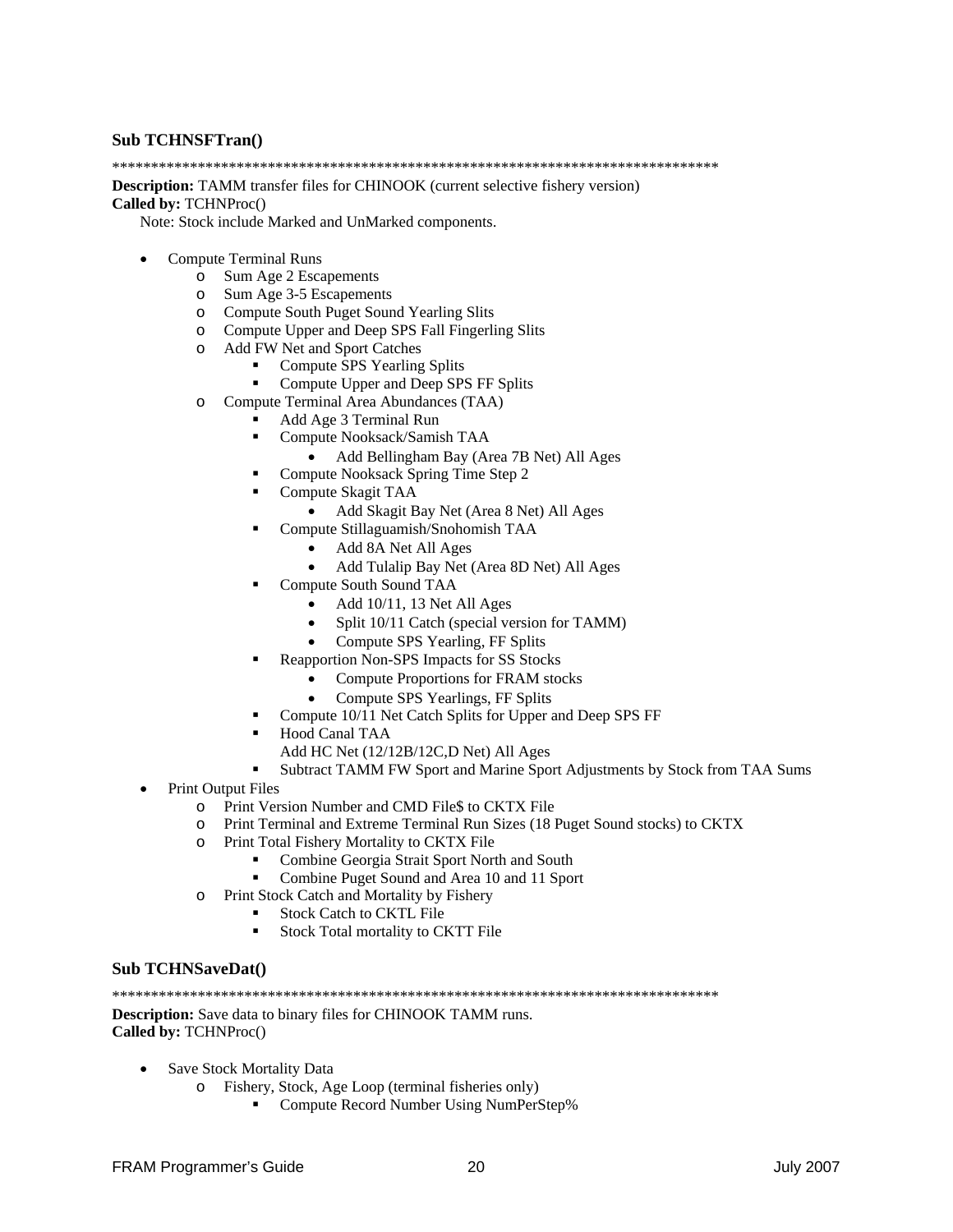- Assign Elements of StkMortRec Type Variable
- "Put" Record in MRT File
- Save Escapement Data
	- o Stock, Age Loop
		- Compute Record Number Using NumPerStep%
		- Assign Elements of EscapeRec Type Variable
		- "Put" Record in ESC File
- Save Fishery Mortality Data
	- o Fishery Loop
		- Compute Record Number Using NumPerStep%
		- Assign Elements of FishMortRec Type Variable
		- "Put" Record in Fish File
- Assign Cohort Size to Next Time Step
	- o If Age 2 Time Step 4 use Original Age 2 Time Step 1

#### **Sub TNewProc4()**

**Description:** TAMM processing for NEWCOHO older 4 time step base period.

Called by: RunCalcs()

- Read Terminal Fishery Controls from "TAAETRSNUM.TXT" File
- Iteration Loop  $(1 \text{ to } 5)$ 
	- o Terminal Run Size Loop (instructions from file read above)
		- Sum Escapement for Terminal Area Stocks
		- Sum Catch for Terminal Area Fisheries
	- o Reset Terminal Fishery Scalar Variables
		- If Type 3 (TAA Terminal Area Abundance)
			- Fishery Scalar = TAA  $*$  PctTermRun (from TAMM)
			- If Type 4 (ETRS Extreme Terminal Run Size)
				- Sum Catch Local Stock (TRS Local Catch)
				- Compute Target Catch (ETRS \* PctExtremeRun from TAMM)
				- Fishery Scalar = Target Catch \* (Total Catch/TRS Local Catch)
	- o Compute Catch
	- **Compute Incidental Mortality**  $\circ$

[Call IncMort(Term%)] [Call CompEscape]

**Compute Escapement**  $\circ$ Save Data  $\Omega$ 

[Call SaveDat]

[Call CompCatch(Term%)]

**Sub TNewProc5()** 

**Description:** TAMM processing for NEWCOHO 5 time step base period. (Current Version) Called by: RunCalcs()

- Read Terminal Fishery Controls from "TAAETRSNUM.TXT" File
- Iteration Loop (1 to 5)
	- Terminal Run Size Loop (instructions from file read above)  $\circ$ 
		- Sum Escapement for Terminal Area Stocks
		- Sum Catch for Terminal Area Fisheries
	- o Reset Terminal Fishery Scalar Variables
		- If Type 3 (TAA Terminal Area Abundance)
			- Fishery Scalar = TAA  $*$  PctTermRun (from TAMM)
			- If Type 4 (ETRS Extreme Terminal Run Size)
				- Sum Catch Local Stock (TRS Local Catch)
				- Compute Target Catch (ETRS \* PctExtremeRun from TAMM)
				- Fishery Scalar = Target Catch \* (Total Catch/TRS Local Catch)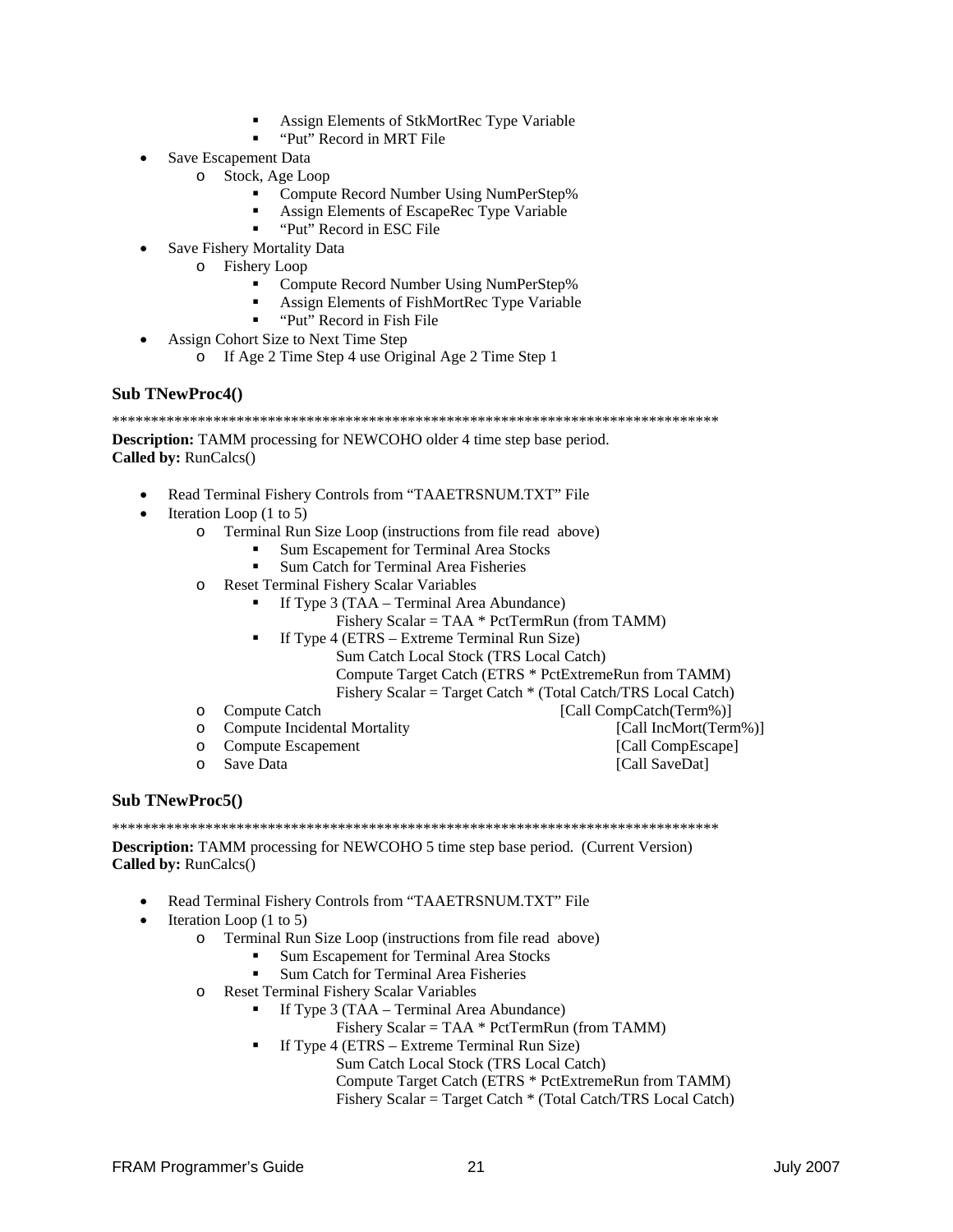- o Compute Catch
- $\circ$ **Compute Incidental Mortality**
- **Compute Escapement**  $\circ$
- Save Data  $\Omega$

[Call CompCatch(Term%)] [Call IncMort(Term%)] [Call CompEscape] [Call SaveDat]

#### Backwards FRAM Run Module (FRAM\_BackwardsRun.frm -VB Form)

- Open Output File and Print Header Information  $\bullet$
- Iteration Loop (100 Times)  $\bullet$ 
	- o Print Stock Information Header
	- o Call RunCalcs (Run FRAM for Current Stock Scaler Values)
	- o Call Check FRAM Escapements

#### **Sub Check\_FRAM\_Escapements()**

- **Stock Loop**  $\bullet$ 
	- o Print Stock Information (Escapement, Target, Scaler)
	- o Check for Zero Values
	- o Set Stock Scaler for Next Iteration
		- **Reset Zero Target Stocks**  $\mathbf{r}$ 
			- Multiply Scaler for Stocks with Negative Escapement Times 1.1 or Average
			- $\blacksquare$ Calculate Escapement Difference between Target and Model Estimate
			- $\blacksquare$ Expand Escapement Difference to approximate Starting Cohort Size Difference
			- Recalculate Stock Scaler using Starting Cohort Difference
	- o Print Next Scaler and Cohort Size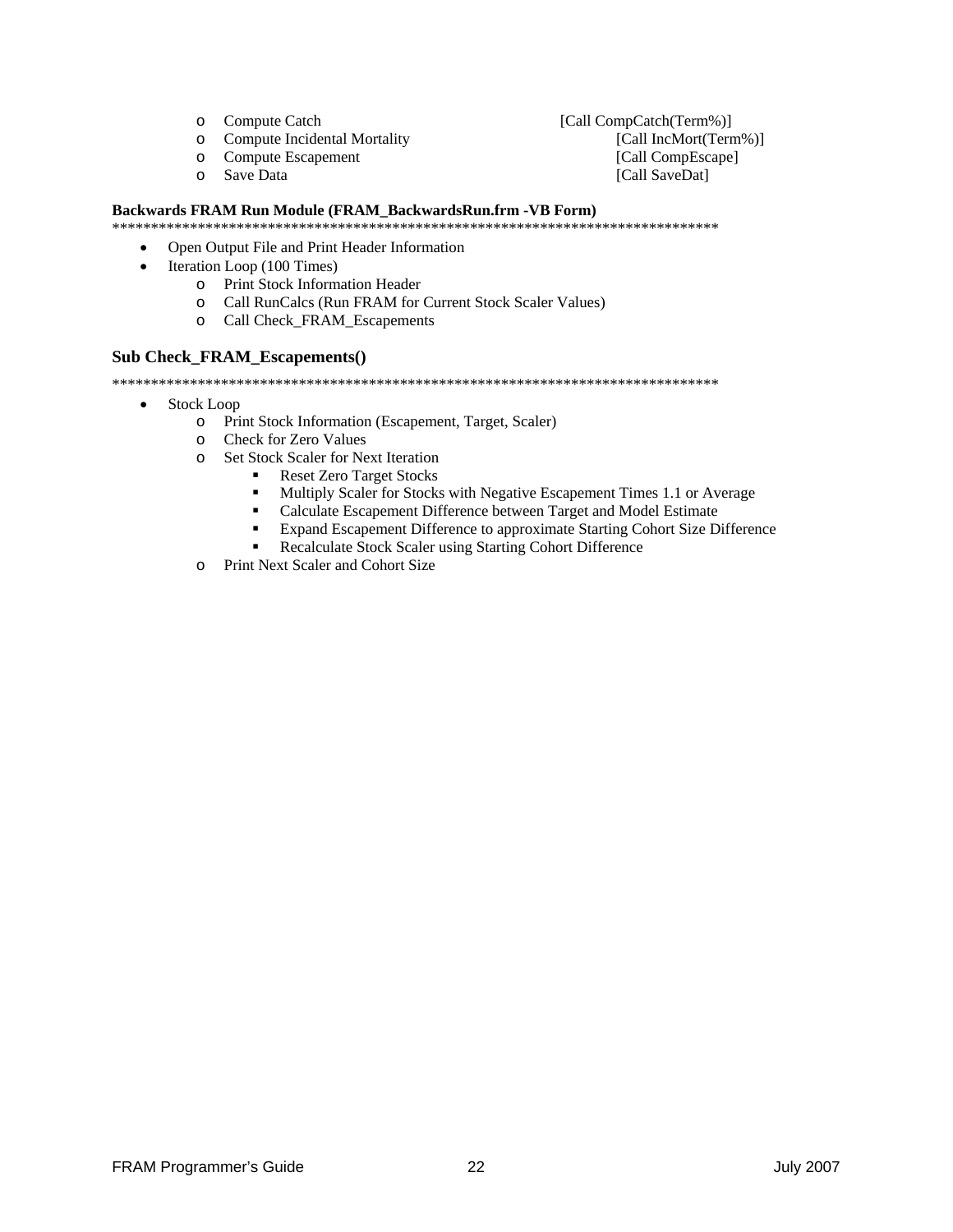#### ReadCMDFile.Bas  $3.2$

**Description:** Visual Basic 6 module to read FRAM input command file. This module contains most of the public variables declarations, type variable definitions, and ReadCmd subroutine.

#### Sub ReadCMD()

**Description:** Read FRAM command file variables and redimension arrays based on input parameters. Called by: MainMenu

- Dimension Arrays for Old COHO Base Period (SSNetPct, Area 10 Net)  $\bullet$
- Open CMDFile\$  $\bullet$
- $\bullet$ Read Title\$, Comments, Baser Period Filename, Prefix
- Open Base Period File
- Read Number of Stocks, Fisheries, Time Steps, Max Age from Base Period  $\bullet$
- Redimension Arrays Based on Above Parameters
	- Catch, Escapement, Fish Scalars, CNR, Shakers, Dropoff, Stock Names, Fishery Names, Shaker  $\circ$ Rates, Survival Rate, etc...
- Set old COHO TAMM Fishery Numbers  $\bullet$
- Set Time Steps by Species, Type
- Read Base Period Data
- **Read Stock Scalars** 
	- o Stock, Age Loop
		- Read, Scalar, Long Name, Short Name
- Read Old COHO Hatchery/Wild and OPI Parameters  $\bullet$
- Time Step Loop  $\bullet$ 
	- o Fishery Loop
		- Read Minimum Size and Fishery Names
	- $\circ$  Fish Loop
		- Read Fishery Scalars and Selective Fishery Parameters  $\blacksquare$
		- Set Old COHO TAMM Variables
		- Replace CHINOOK Fishery Variables with TAMM Inputs Time Steps 2 and 4 Use Quotas Except Skagit
			- Time Step 3 Use HR Rates
	- **Read CNR Parameters**  $\Omega$
	- $\circ$ Read Stock Specific HR Parameters (SHRS)
	- End Time Step Loop
- If NEWCOHO Read PSC Max ER Values
- If NEWCOHO and Backwards FRAM Read Target Escapements

**FRAM Programmer's Guide** 

[Call ReadBase]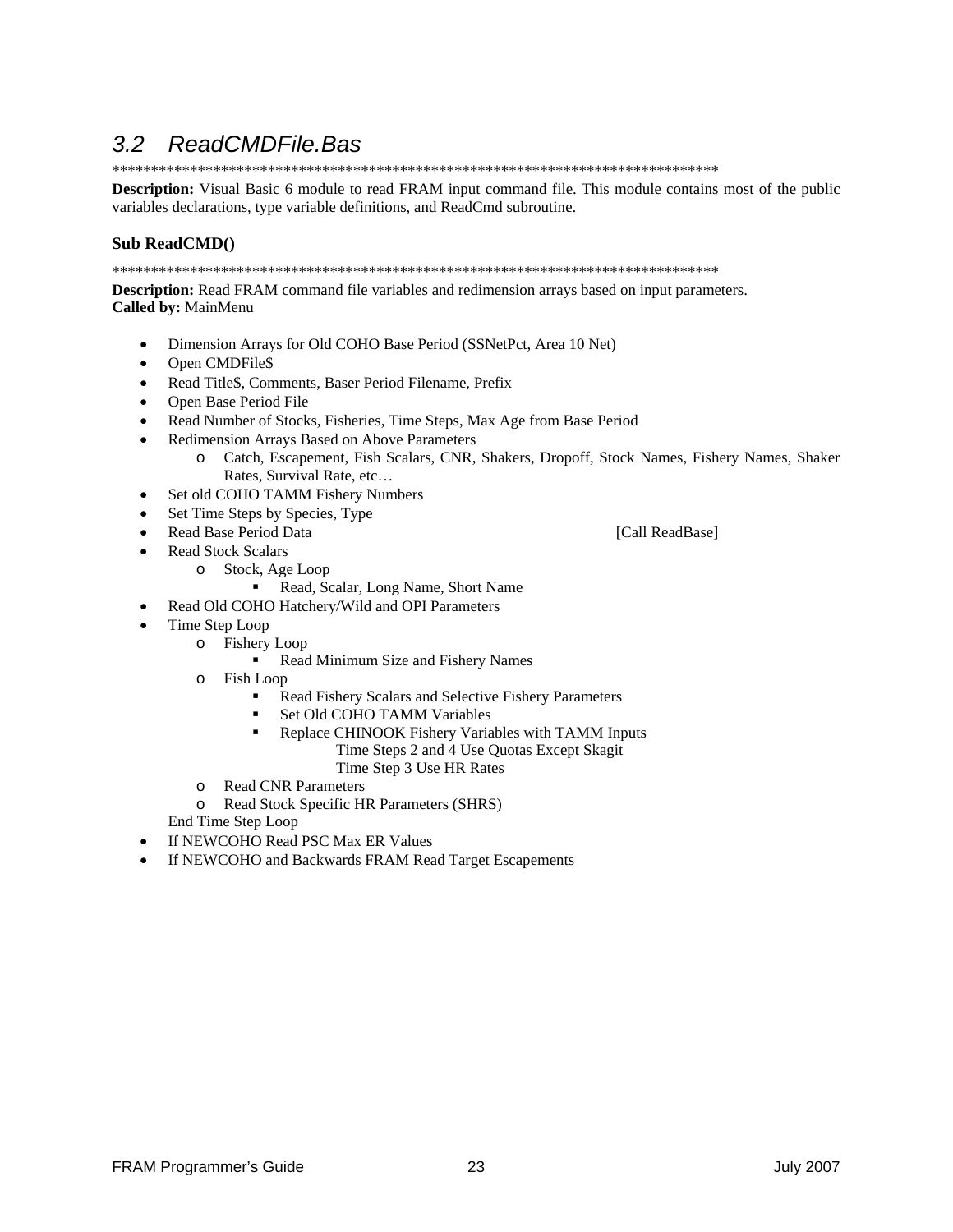### *3.3 ReadOutFile.Bas*

\*\*\*\*\*\*\*\*\*\*\*\*\*\*\*\*\*\*\*\*\*\*\*\*\*\*\*\*\*\*\*\*\*\*\*\*\*\*\*\*\*\*\*\*\*\*\*\*\*\*\*\*\*\*\*\*\*\*\*\*\*\*\*\*\*\*\*\*\*\*\*\*\*\*\*\*\*\*

**Description:** Visual Basic 6 module to read FRAM base period file.

#### **Sub ReadBase()**

\*\*\*\*\*\*\*\*\*\*\*\*\*\*\*\*\*\*\*\*\*\*\*\*\*\*\*\*\*\*\*\*\*\*\*\*\*\*\*\*\*\*\*\*\*\*\*\*\*\*\*\*\*\*\*\*\*\*\*\*\*\*\*\*\*\*\*\*\*\*\*\*\*\*\*\*\*\*

**Description:** Read base period parameters from input file. **Called by:** ReadCmd() and RunCalcs()

- Redimension Base Period Public Variables
	- o Cohort Sizes, Fishery, Exploitation Rates, Minimum Size, Maturation Rate, Growth Parameters, Dropoff Rates, etc.
- Set 'NEWCOHO" parameters not needed for catch calculations.
- Read AEQ (Adult Equivalent Factors)
	- o Stock, Age, Time Step Loop
- Read Growth Parameters
	- o Stock, Terminal Status, Age Loop
		- Read L, T0, K, CV Parameters
- Read Time Step Middle Month Parameters (for growth equations)
- Read Stock/Shaker Inclusion Parameters
- Read Base Period Cohort Sizes
	- o Stock, Age Loop
- Read True-to-Model Parameters (Percent Model Stock)
- Read Dropout/Dropoff Parameters
- Time Step Loop
	- o Read Natural Mortality Rates
	- o Set NEWCOHO Rates not Needed for Catch Calculations
	- o Read Shaker Mortality Rates (Hooking Mortality)
	- o Read Encounter Rate Adjustment Parameters
	- o Read Terminal Fishery Flags
	- Read Maturity Rates by Stock and Age
	- o Read Exploitation Rates by Stock, Age, Fishery
	- o Read COHO Shaker Rates

End Time Step Loop

• Assign CHINOOK Time Step 4 ER, Nat Mort, and Maturity Rates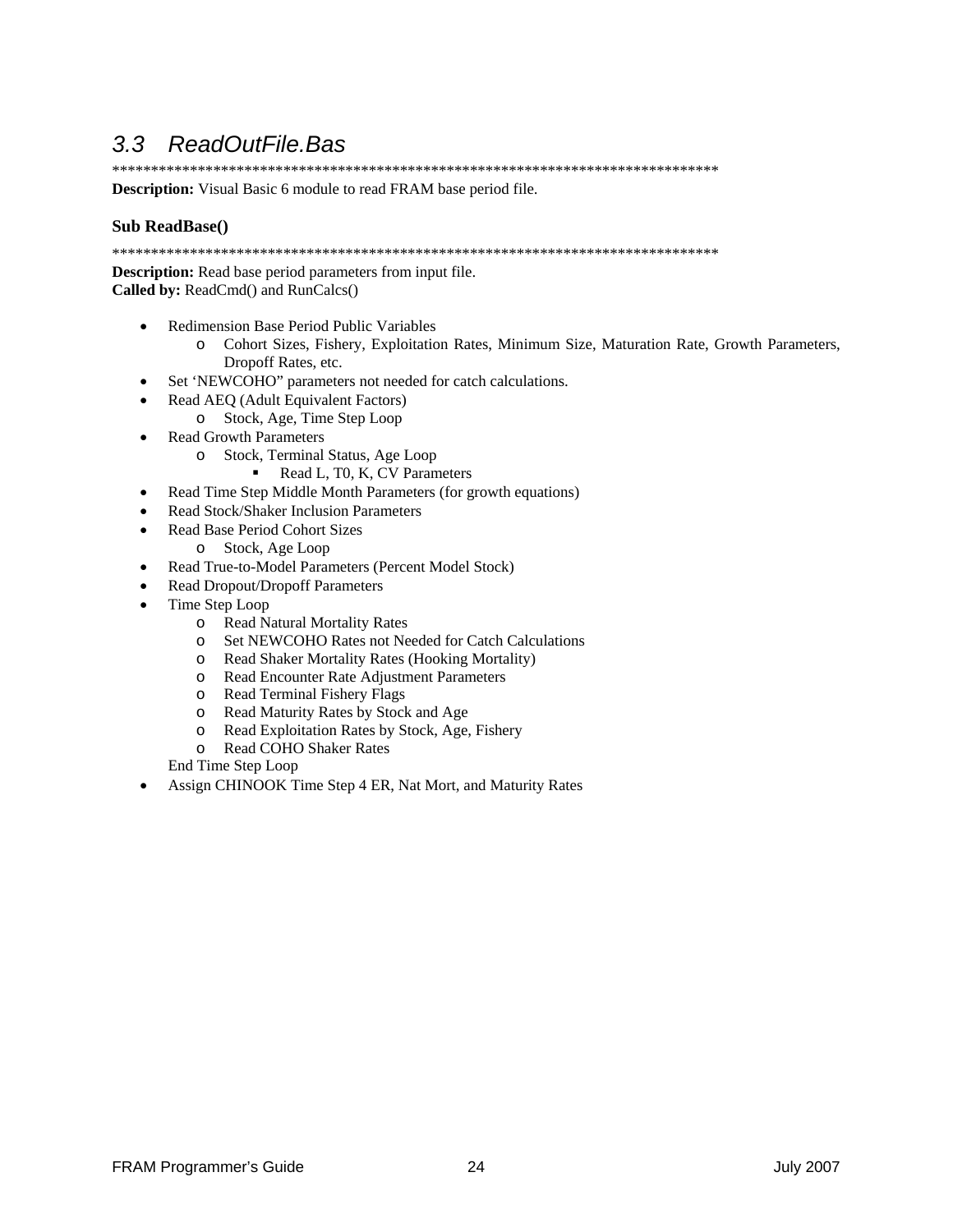### 3.4 DriverFile.Bas

Description: Visual Basic 6 module to read and write output driver files. Contains public variables used for report generation.

#### Sub SaveDRV()

**Description:** Writes report driver file after user has selected reports and options for each report. Called by: DriverMenu

- Open Driver File (DRVFile\$)
- Print Species, Number of Fisheries, Stocks, Time Steps, MaxAge
- Print Driver File Comments
- Report 1: Fishery Summary
	- o Print Mortality Type, Number of Selected Fisheries
	- o Fishery Loop
		- Print 1 for Selected Fisheries Else Print 0
- Report 2: Terminal Run  $\bullet$ 
	- o Print Number of Stock Groups
	- o Stock Group Loop
		- Print Selected Stock Numbers for Each Stock Grouping
	- o Fishery Group Loop
		- Print Selected Time Steps for Terminal Run
- Report 3: Stock Catch
	- o Print Number of Stock Groups
	- o Fishery Loop
		- Print 1 for Selected Fisheries Else Print 0
	- o Stock Group Loop
		- Print Selected Stock Numbers for Each Stock Grouping
		- **Print Group Name**  $\bullet$
	- Report 4: Exploitation Rate Comparison
		- o Print Number of Selected Fisheries, Stocks, and Ages
		- o Fishery Loop
			- $\bullet$  Print 1 for selected fisheries Else Print 0
			- Print 1 for Fisheries Selected for Summary Else Print 0
			- Print 1 for Fisheries Selected for PFMC Summary Else Print 0
		- o Stock Loop
			- Print 1 for Selected Stocks Else Print 0
		- o Age Loop
			- Print 1 for Selected Ages Else Print 0
		- o Selected Stock, Selected Age Loop
			- Print User Defined Cohort Size
		- o Selected Fishery, Selected Stock, Selected Age Loop
			- Print User Defined AEQ Catch
- Report 5: Age Specific Mortality
	- o Print Number of Selected Fisheries, Stocks, and Mortality Type
	- o Fishery Loop
		- $\bullet$  Print 1 for Selected Fisheries Else Print 0
	- o Stock Loop
		- Print 1 for Selected Stocks Else Print 0
- Report 6: Fishery Scale Factors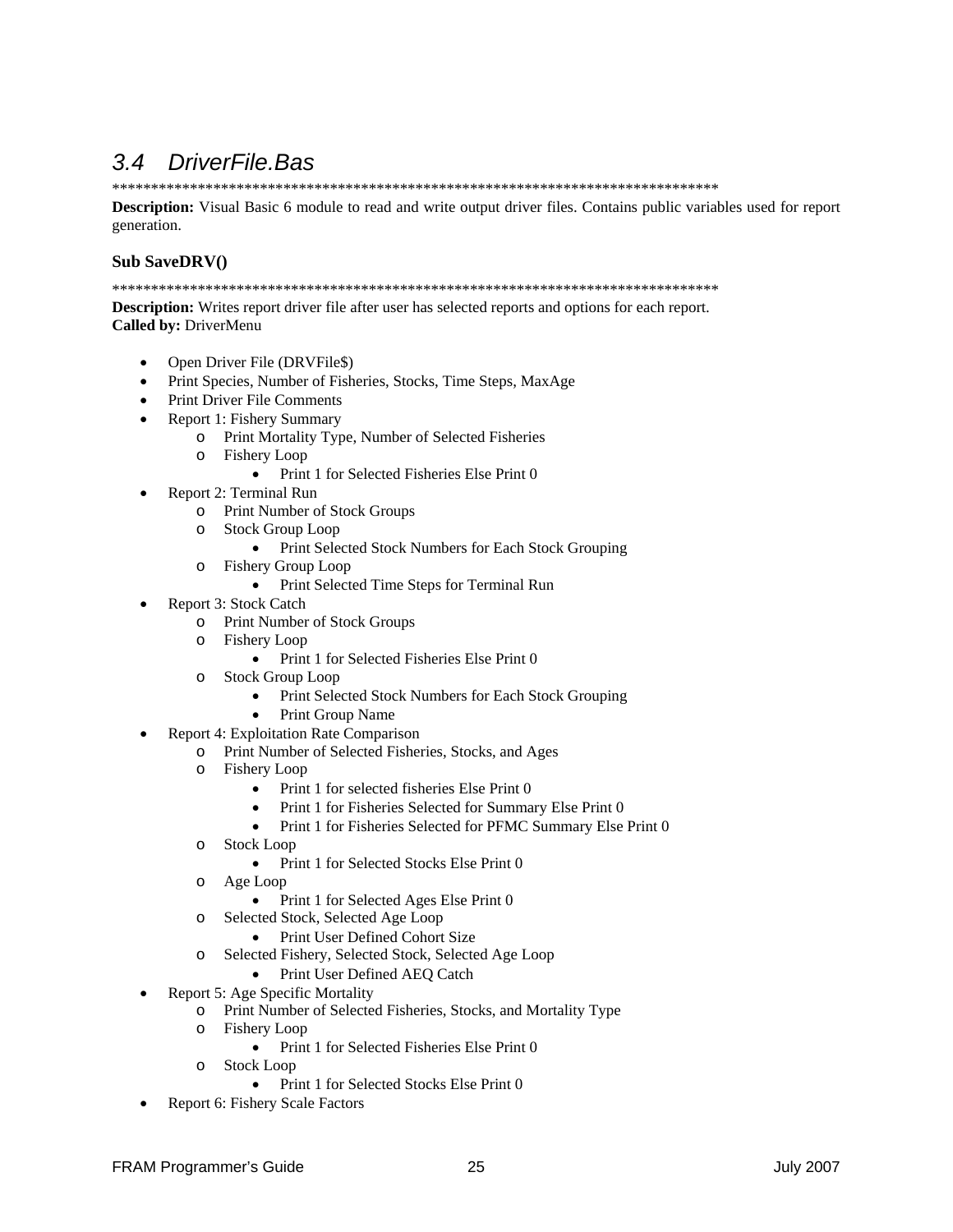- o Print Number of Selected Fisheries
- o Fishery Loop
	- Print 1 for Selected Fisheries Else Print 0
- Report 7: Stock Summary
- o Print "Y" or "N"
- Report 8: Population Statistics
	- o Print "Y" or "N"
	- Report 9: Exploitation Rate Distribution
		- o Print Number of Fishery Groups, Stocks, and Mortality Type
		- o Fishery Group Loop
			- Print Selected Fishery Numbers for Each Fishery Grouping
			- Print Fishery Group Name
		- o Stock Loop
			- Print 1 for Selected Stocks Else Print 0
- Report 10: Total Exploitation Rate
	- o Print Number of Fisheries, Stocks, and Mortality Type
	- o Fishery Loop
		- Print 1 for Selected Fisheries Else Print 0
	- o Stock Loop
		- Print 1 for Selected Stocks Else Print 0
	- o Stock, Age Loop
		- Print InRiver HR
- Report 11: Coho Summary (old "CAM" style report)
	- o Print "Y" or "N"
- Report 12: Coho Escapement ( old "CAM" style report)
	- o Print "Y" or "N"
- Report 13: Coho Coastal ( old "CAM" style report)
	- o Print "Y" or "N"
- Report 14: Selective Fishery
	- o Print "Y" or "N"
- Report 15: PSC Coho ER
	- o Print "Y" or "N"
	- Report 16: Stock Exploitation Rate and Distribution
		- o Print Number of Stock Groups
		- o Stock Group Loop
			- Print Selected Stock Numbers for Each Stock Grouping
			- Print Stock Group Name
- Report 17: Fishery Stock Composition
	- o Print Number of Selected Fisheries
	- o Fishery Loop
		- Print 1 for Selected Fisheries Else Print 0

#### **Sub SaveDriver()**

\*\*\*\*\*\*\*\*\*\*\*\*\*\*\*\*\*\*\*\*\*\*\*\*\*\*\*\*\*\*\*\*\*\*\*\*\*\*\*\*\*\*\*\*\*\*\*\*\*\*\*\*\*\*\*\*\*\*\*\*\*\*\*\*\*\*\*\*\*\*\*\*\*\*\*\*\*\*

**Description:** Read output file parameters and call selected report subroutines. **Called by:** Output Report Generation Form

- Open Print File (SavFile\$)
- Open Binary Files (MRT, COH, ESC, CAT, ENC)
- Assign Time Step Names by Selected Species
- Assign COHO Report Labels
- Open Driver File (DRVFile\$)
- Read Number of Stocks, Fisheries, Time Steps, MaxAge, EncRateAdj)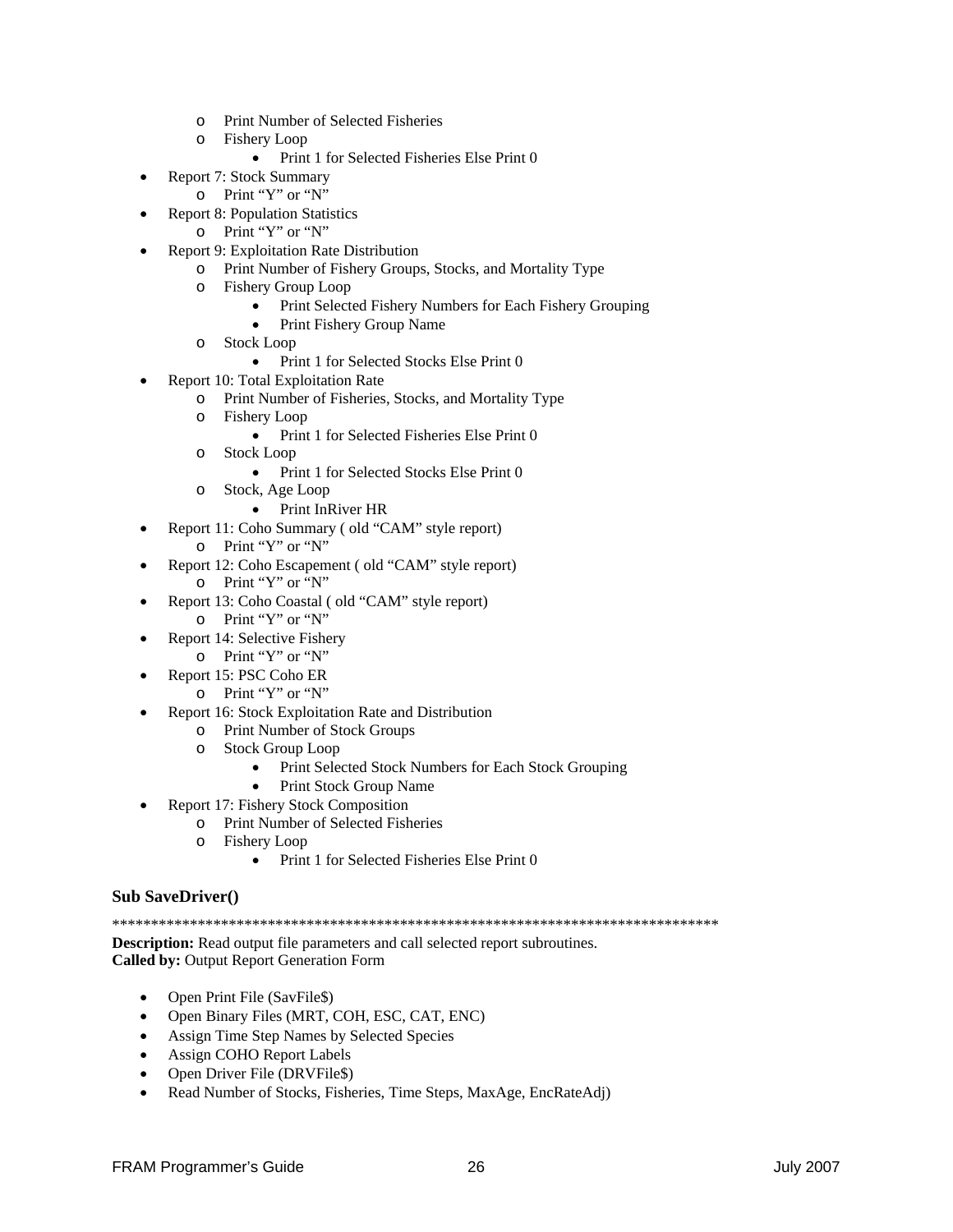| <b>Read Diver File Comments</b>                                                                 |                       |
|-------------------------------------------------------------------------------------------------|-----------------------|
| Report 1: Fishery Summary                                                                       |                       |
| <b>Redimension Report Arrays</b><br>O                                                           |                       |
| Read Mortality Type, Number of Selected Fisheries<br>O                                          |                       |
| <b>Read Selected Fisheries</b><br>O                                                             |                       |
| Call Subroutine<br>O                                                                            | [Call SumRep()]       |
| Report 2: Terminal Run                                                                          |                       |
| Read Number of Stock Groups<br>O                                                                |                       |
| <b>Redimension Report Arrays</b><br>O                                                           |                       |
| <b>Stock Group Loop</b><br>O                                                                    |                       |
| Read Selected Stocks for Each Stock Group                                                       |                       |
| <b>Read Fishery Group Selections</b><br>٠                                                       |                       |
| Read Selectd Time Steps for Terminal Runs                                                       |                       |
| Call Subroutine<br>O                                                                            | [Call TrunRep()]      |
| Report 3: Stock Catch                                                                           |                       |
| Read Number of Stock Groups, Mortality Type<br>O                                                |                       |
| <b>Redimension Report Arrays</b><br>O                                                           |                       |
| <b>Read Selected Fisheries</b><br>O                                                             |                       |
| <b>Stock Group Loop</b><br>O                                                                    |                       |
| Read Selected Stocks for Catch Stock Group                                                      |                       |
| Read Stock Group Name<br>٠                                                                      |                       |
| Call Subroutine<br>O                                                                            | [Call StkCatRep()]    |
| Report 4: Exploitation Rate Comparison                                                          |                       |
| Read Number of Selected Fisheries, Stocks, and Ages<br>$\circ$                                  |                       |
| <b>Redimension Report Arrays</b><br>O                                                           |                       |
| Read Selected Summary Fisheries<br>O                                                            |                       |
| Read Selected PFMC Summary Fisheries<br>O                                                       |                       |
| <b>Read Selected Stocks</b><br>O                                                                |                       |
| Read Selected Ages<br>O                                                                         |                       |
| Redimension Selected Cohort and AEQ Catch Arrays<br>O<br><b>Read Selected Cohort Sizes</b><br>O |                       |
| Read Selected AEQ Catch by Selected Stock and Selected Age<br>O                                 |                       |
| Call Subroutine<br>$\circ$                                                                      | [Call ExplRep]        |
| Report 5: Age Specific Mortality                                                                |                       |
| Read Number of Selected Fisheries, Stocks, Mortality Type<br>O                                  |                       |
| <b>Redimension Report Arrays</b><br>O                                                           |                       |
| <b>Read Selected Fisheries</b><br>O                                                             |                       |
| <b>Read Selected Stocks</b><br>O                                                                |                       |
| Call Subroutine<br>∩                                                                            | [Call MortAgeRep()]   |
| Report 6: Fishery Scale Factors                                                                 |                       |
| Read Number of Selected Fisheries<br>O                                                          |                       |
| <b>Read Selected Fisheries</b><br>$\circ$                                                       |                       |
| Call Subroutine<br>O                                                                            | [Call ExplScaleRep()] |
| <b>Report 7: Stock Summary</b>                                                                  |                       |
| Call Subroutine<br>$\circ$                                                                      | [Call StkSumRep()]    |
| <b>Report 8: Population Statistics</b>                                                          |                       |
| Call Subroutine<br>$\circ$                                                                      | [Call PopStatRep()]   |
| Report 9: Exploitation Rate Distribution                                                        |                       |
| Read Number of Fishery Groups, Stocks, and Mortality Type<br>O                                  |                       |
| <b>Redimension Report Arrays</b><br>O                                                           |                       |
| Fishery Group Loop<br>O                                                                         |                       |
| Read Selected Fisheries for Each Group                                                          |                       |
| Read Fishery Group Name                                                                         |                       |
| <b>Read Selected Stocks</b><br>O                                                                |                       |

o Call Subroutine [Call DistRep()]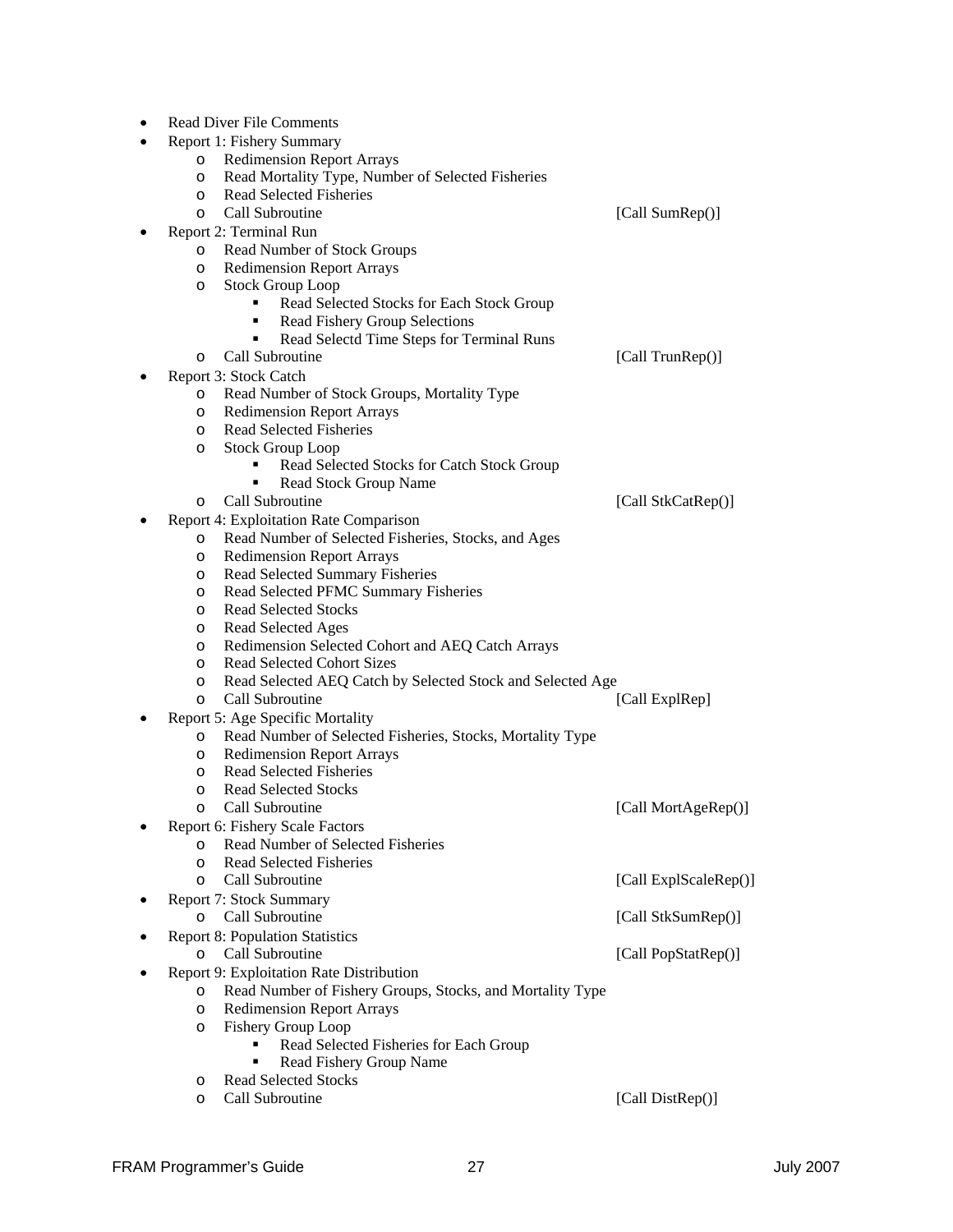- Report 10: Total Exploitation Rate
	- o Read Number of Selected Fisheries, Stocks, Mortality Type
	- o Redimension Report Arrays
	- o Read Selected Fisheries
	- o Read Selected Stocks
	- o Read InRiverHR by Selected Stock and Age
	- o If Mortality Type = 4  $[Call FisherJERp]$ Else [Call TotExplRep]
- Report 11: Coho Summary (old "CAM" style) o Call Subroutine [Call CohoSumRep()]
- Report 12: Coho Escapement (old "CAM" style) o Call Subroutine [Call CohoTRunRep()]
- Report 13: Coastal Coho (old "CAM" style)
	- o Call Subroutine [Call CoastCoho()]
- Report 14: Selective Fishery (old "CAM" style) o Call Subroutine [Call SelectFish()]
- Report 15: PSC Coho ER()
	- o Call Subroutine [Call PSCCohoER()]
	- Report 16: Stock Exploitation Rate and Distribution
		- o Read Number of Stock Groups
		- o Stock Group Loop
			- Read Selected Stocks for Each Stock Grouping
				- Read Stock Group Name
		-
		- o If CHINOOK [Call CHINOOKStockER()]<br>
		o If NEWCOHO [Call NewCohoStockER()]
- Report 17: Fishery Stock Composition
	- o Read Number of Selected Fisheries
	- o Read Selected Fisheries
	-
	-
	- [Call FishPctRepCHINOOK()] o If NEWCOHO [Call FishPctRepNewCoho()]

[Call NewCohoStockER()]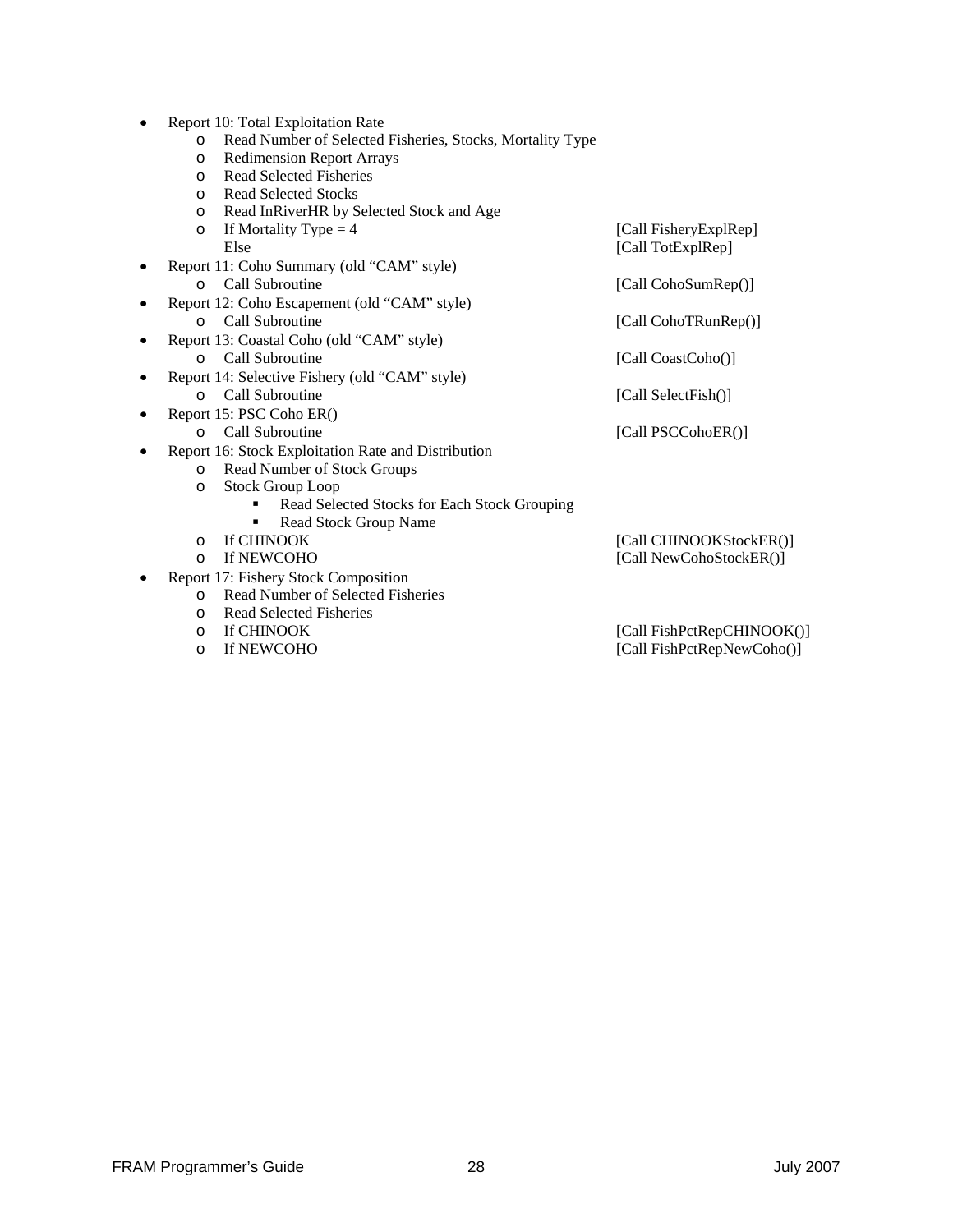### 3.5 SaveCmdFile.BAS

**Description:** Visual Basic 6 module to save FRAM command file after changes by user.

#### **Sub SaveCMD()**

**Description:** Writes new FRAM command file. Called by: MainMenu when parameter changes detected.

- Open CMDFile\$  $\bullet$
- Print Species, Title, Comments, Base Period Name, Prefix
- **Print Stock Scalars** 
	- o Stock, Age Loop
		- Print Stock Scalar and Stock Name for Age 2
- Print Hatchery/Wild and OPI for COHO (old "CAM" version)
- Time Step Loop
	- o Print Minimum Size Limits
		- $\blacksquare$  Fishery Loop
			- Print Size Limit and Fishery Name
	- o Print Fishery Scalars
		- Fishery Loop  $\blacksquare$

Print Quota of Fishery Scalar and Flag

- If Selective Fishery Print Selective Parameters
- o Print CNR
- o Print Stock Specific HR Adjustments
- End Time Step Loop
- If NEWCOHO print PSC Max ER Values  $\bullet$

#### Sub PrintInp()

Description: Prints User Selected Portions of Command File.

- Assign Coho Time Step Names  $\bullet$
- Open Print File (PRTFile\$)
- If Selection  $1 = True$ **Print Stock Scalars**
- If Selection  $2 = True$ Print Fishery Scalars Including SF Parameters
- If Selection  $3 = True$ Print Minimum Size Limits
- If Selection  $4 =$ True **Print Exploitation Rates**  $\bullet$
- If Selection  $5 = True$ Print CNR Data  $\bullet$
- If NEWCOHO Print PSC Max ER Values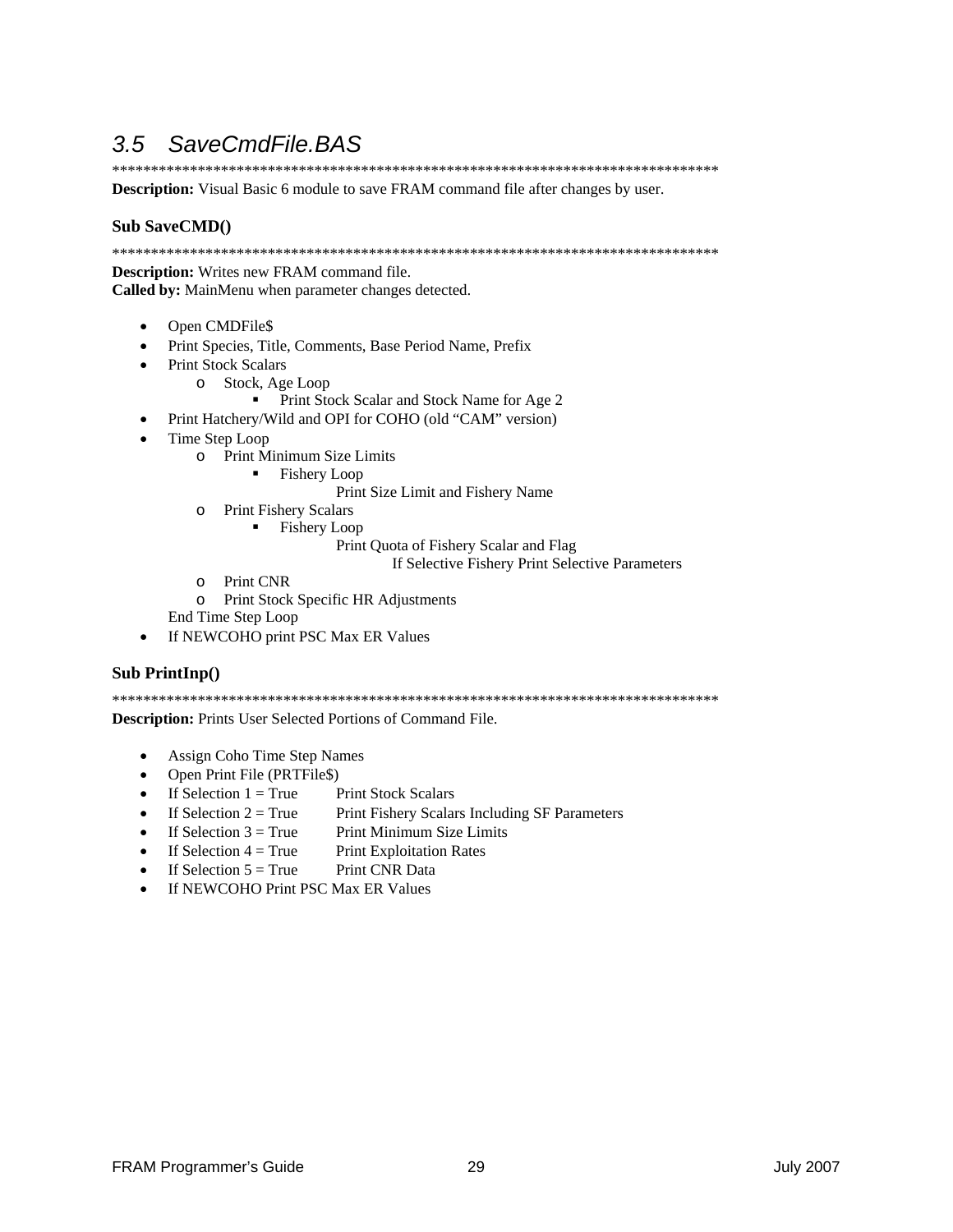### *3.6 Reports.Bas()*

\*\*\*\*\*\*\*\*\*\*\*\*\*\*\*\*\*\*\*\*\*\*\*\*\*\*\*\*\*\*\*\*\*\*\*\*\*\*\*\*\*\*\*\*\*\*\*\*\*\*\*\*\*\*\*\*\*\*\*\*\*\*\*\*\*\*\*\*\*\*\*\*\*\*\*\*\*\*

**Description:** Visual Basic 6 module containing all the FRAM report subroutines.

#### **Module Subroutine List:**

Sub SumRep() Sub TRunRep()

Sub StkCatRep()

Sub ExplRep()

Sub MortAgeRep()

Sub ExplScaleRep()

Sub StockSumRep()

Sub PopStatRep()

Sub DistRep()

Sub TotExplRep()

Sub CohoSumRep()

Sub CohoTRunRep()

Sub CoastalCoho()

Sub SelectFish()

Sub FisheryExplRep()

Sub PSCCohoER()

Sub CHINOOKStockER()

Sub NewCohoStockER()

Sub FishPctRepNewCoho()

Sub FishPctRepCHINOOK()

Note: All report subroutines called by Output\_Menu

#### **Sub SumRep()**

\*\*\*\*\*\*\*\*\*\*\*\*\*\*\*\*\*\*\*\*\*\*\*\*\*\*\*\*\*\*\*\*\*\*\*\*\*\*\*\*\*\*\*\*\*\*\*\*\*\*\*\*\*\*\*\*\*\*\*\*\*\*\*\*\*\*\*\*\*\*\*\*\*\*\*\*\*\* **Description:** Fishery Summary Report

- Print Header Information (Species, CMDFile\$, ReportName, DRVFile\$, Time)
	- If Mortality Type  $= 6$  (all reports)
		- o Time Step Loop
			- Get Fishery Record (FSH)
			- Store Data in Report Matrix
- If COHO (old "CAM" style report 13 time periods)
	- o Printer Header Information
	- o Fishery, Time Step Loop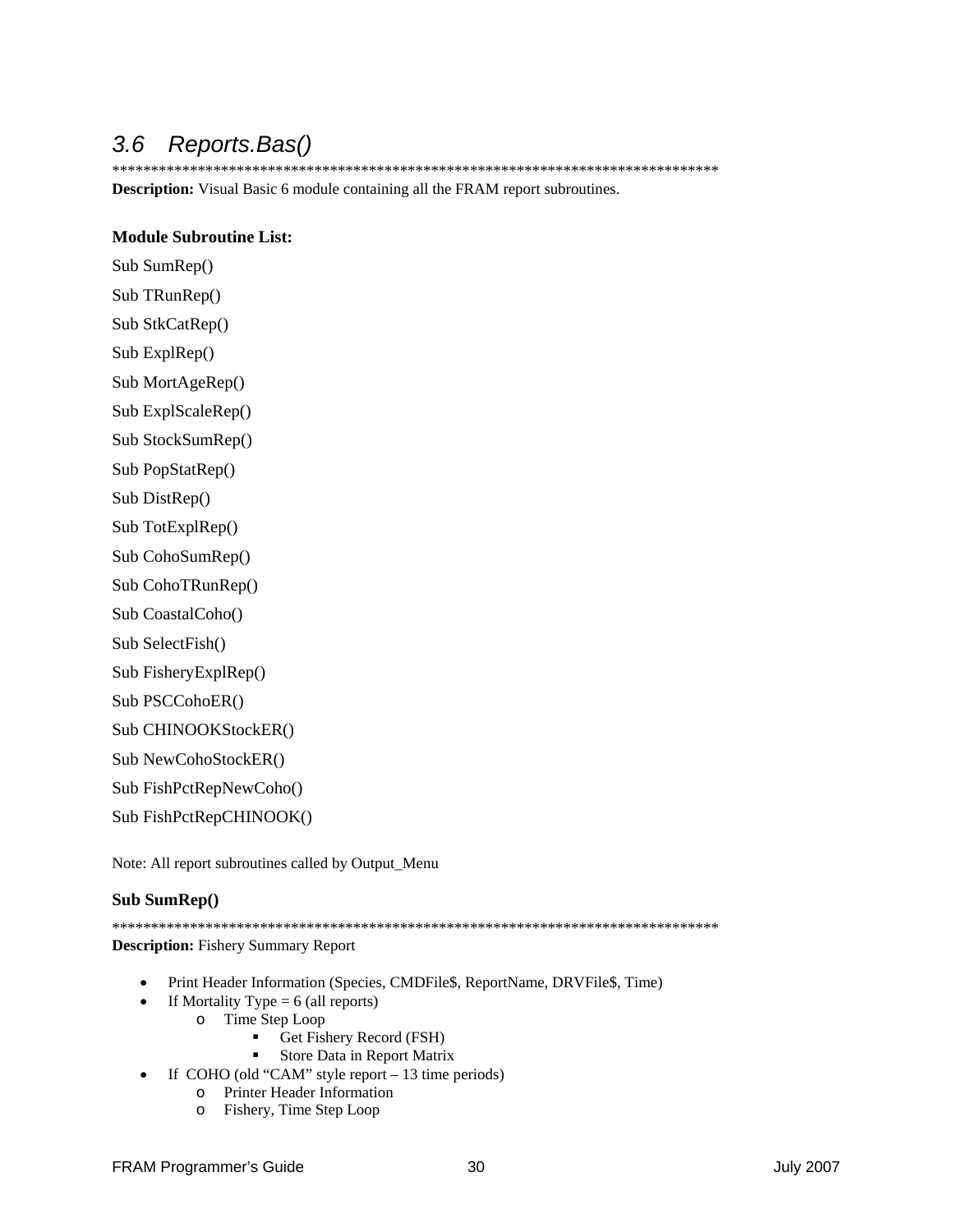- Get Fishery Record (FSH)
- Print Catch, CNR, Shaker, Total Mortality Estimates
- o If Mortality Type = 6 (all reports)
	- Report Loop
		- Print Each of the Report Types
- If CHINOOK or NEWCOHO w/4 Time Steps
	- o Printer Header Information
	- o Fishery, Time Step Loop
		- Get Fishery Record (FSH)
		- Print Catch, CNR, Shaker, Total Mortality Estimates
	- o If Mortality Type =  $6$  (all reports)
		- Report Loop
			- Print Each of the Report Types  $\bullet$
- If NEWCOHO w/5 Time Steps
	- o Printer Header Information
	- Fishery, Time Step Loop  $\circ$ 
		- Get Fishery Record (FSH)
		- $\blacksquare$ Print Catch, CNR, Shaker, Total Mortality Estimates
	- o If Mortality Type = 6 (all reports)
		- Report Loop
			- Print Each of the Report Types

#### **Sub TRunRep()**

**Description:** Terminal run summary report combining local stocks and fisheries.

- **Print Header Information**
- Print Escapement Header Information
- $\bullet$ Stock Group Loop
	- o Time Step, Stock, Age Loop
		- Get Escapement Record
		- **Sum Estimates**
	- o Stock, Time Step, Age, Fishery Loop
		- **Get Stock Catch Record**
		- **Sum Terminal Run Estimates**
	- o Print Escapements and Terminal Run Estimates
- **Stock Group Loop** 
	- o Print Selected Terminal Fisheries for Each Stock Group

#### Sub StkCatRep()

#### **Description:** Stock Catch Report

- Print Header Information
- If COHO of NEWCOHO
	- o Print Column Header Information (time steps)
	- o Fishery, Time Step, Age Loop
		- Get Catch Record (CAT)
		- Sum Catch by Time Step
		- $\blacksquare$ **Print Catch Summary**
- **If CHINOOK**  $\bullet$ 
	- o Print Column Header Information (time steps)
	- o Fishery, Time Step, Stock, Age Loop
		- Get Catch Record (CAT)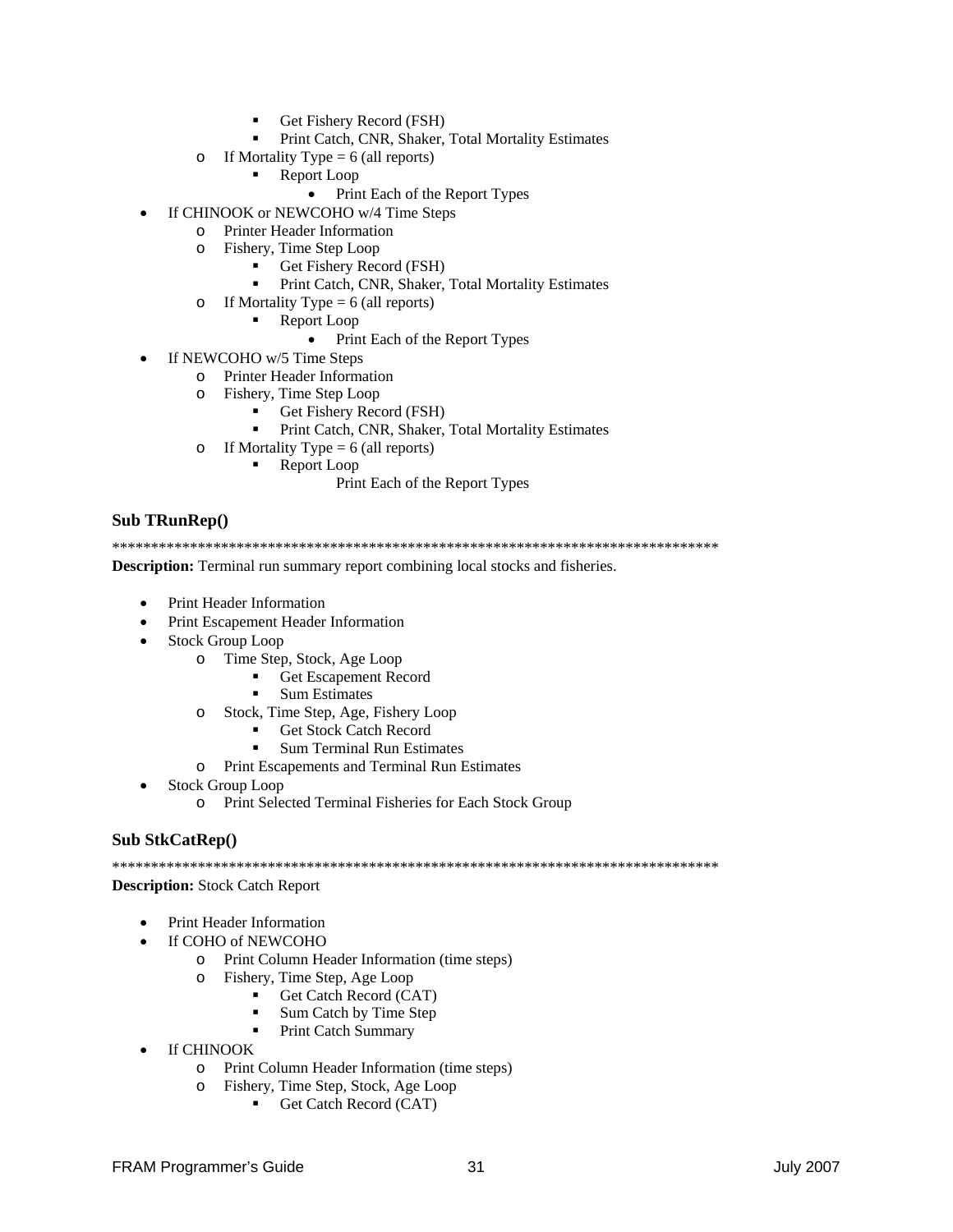- Sum Catch by Time Step
- Print Catch Summary
- If Mortality Type = 6 (all reports) Loop Back to Beginning Next Report

#### **Sub ExplRep()**

\*\*\*\*\*\*\*\*\*\*\*\*\*\*\*\*\*\*\*\*\*\*\*\*\*\*\*\*\*\*\*\*\*\*\*\*\*\*\*\*\*\*\*\*\*\*\*\*\*\*\*\*\*\*\*\*\*\*\*\*\*\*\*\*\*\*\*\*\*\*\*\*\*\*\*\*\*\*

**Description:** Exploitation rate comparison report. Special CHINOOK report for cumulative ER comparison.

- Redimension Report Flag Arrays
- Assign Flags to Selective Fisheries
- Redimension Report Fishery, AEQ Catch, Arrays
- Stock, Age, Fishery, Time Step Loop
	- o Get Catch Record (CAT)
		- o Assign to AEQ Catch Array
- Compute Base Adult Equivalent Exploitation (AEQ) Rate
	- o Stock, Fish, Age Loop
		- Base  $ER = AEQCatch/User\_Cohort*AEQ$
- Compute Predicted Adult Equivalent Exploitation (AEQ) Rate
	- o Stock, Age Loop
		- Get Cohort Record Time Step 1 (COH)
		- Fishery Loop
			- PredER = AEQCatch/Cohort\*AEQ
- Compute Age Specific Index
	- o Stock, Fishery, Age Loop
		- Fishery Age Index = PredER/BaseER
		- BaseFish =  $\sum (AEQCache / User\_Color * AEQ)$
		- PredFish = ∑ ( *AEQCatch* / *Cohort* \* *AEQ* )
		- FishIndex = PredFish/BaseFish
- Compute Index for All Fisheries and PFMC Fisheries
	- o Stock, Age, Fishery Loop
		- BaseStk =  $\sum$  BaseER
		- PredStk =  $\sum$  PredER
		- **•** PFMCSumBase =  $\sum$  BaseER for PFMC flagged fisheries
		- PFMCSumPred =  $\sum$  PredER for PFMC flagged fisheries
- Print Report
	- o Stock Loop
		- Print Header Information
		- Fishery, Age Loop
			- Print BaseER, PredER, Ratio
			- Sum CumERBase, CumER Pred
			- TotalBase =  $\sum_{-\infty}$  BaseER
			- TotalPred =  $\sum$  PredER
			- Print Fish Index
			- CumSumBase =  $\sum$  CumERBase
			- $CumSumPred = \sum$  CumERPred
			- Print CumSumPred/CumSumBase
		- Age Loop (PFMC Total)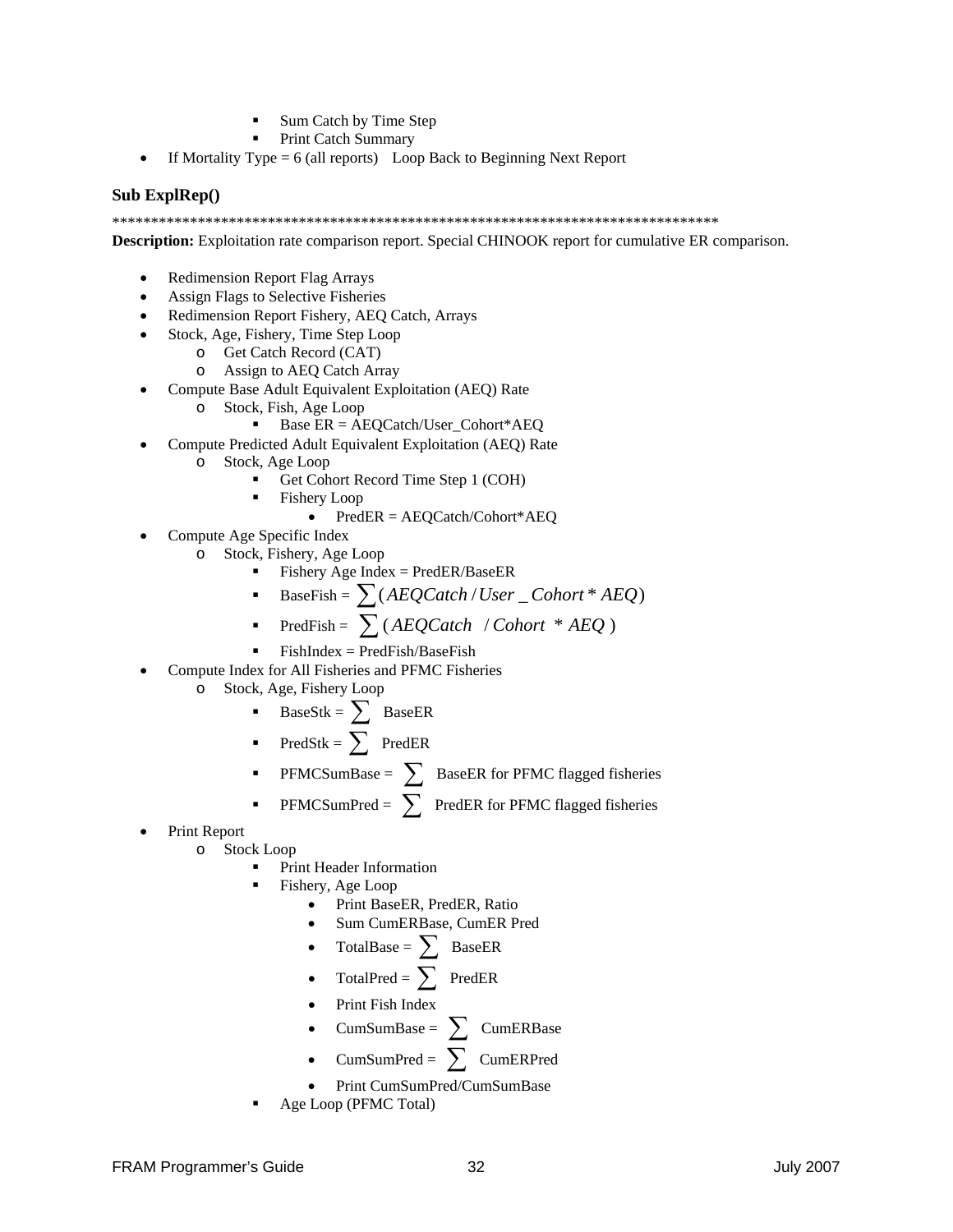- Print PFMC Index, Tota Base, TotalPred, Ratio
- Print Total Index

#### Sub MortAgeRep()

**Description:** Catch by stock, age, mortality type.

- **Stock Loop** 
	- o Print Header Information
	- $\circ$ Fishery, Age, Time Step Loop
		- Get Catch Record (CAT)
		- Assign Catch to Mortality Type Summary
		- $\blacksquare$ Print Summary

#### **Sub ExplScaleRep()**

**Description:** Fishery Scalar Report (quota fisheries shown as scalars).

- Print Header Information
- Fishery, Time Step Loop
	- o Print Fishery Name
		- o Get Fishery Record (FSH)
	- o Print Fishery Scalar

#### **Sub StockSumRep()**

**Description:** Stock Summary Report

- Sum Catch Over Ages and Time Steps
	- o Fish, Stock, Time Step, Age Loop
		- Get Catch Record (CAT)  $\blacksquare$  .
		- $\blacksquare$ Assign Catch to Report Catch Array
- **Stock Catch Summary Report**  $\bullet$ 
	- o Print Header Information
	- o Page Loop
		- Assign Stocks to Page (max 10 per page)
		- **Fishery Stock Loop** 
			- Print Report Catch Array
	- o Loop Back to Page With All Stocks Printed
- **Percent Mortality Report** 
	- o Print Header Information
	- $\circ$ Page Loop
		- Assign Stocks to Page (max 10 per page)
		- Fishery, Stock Loop
			- $\bullet$ Print Ratio Stock Catch Array to Total Catch Sum

#### **Sub PopStatRep()**

**Description:** Population Statistics Report

- **Redimension Arrays**  $\bullet$
- **Assign Cohort Labels**
- Time Step, Stock, Age Loop  $\bullet$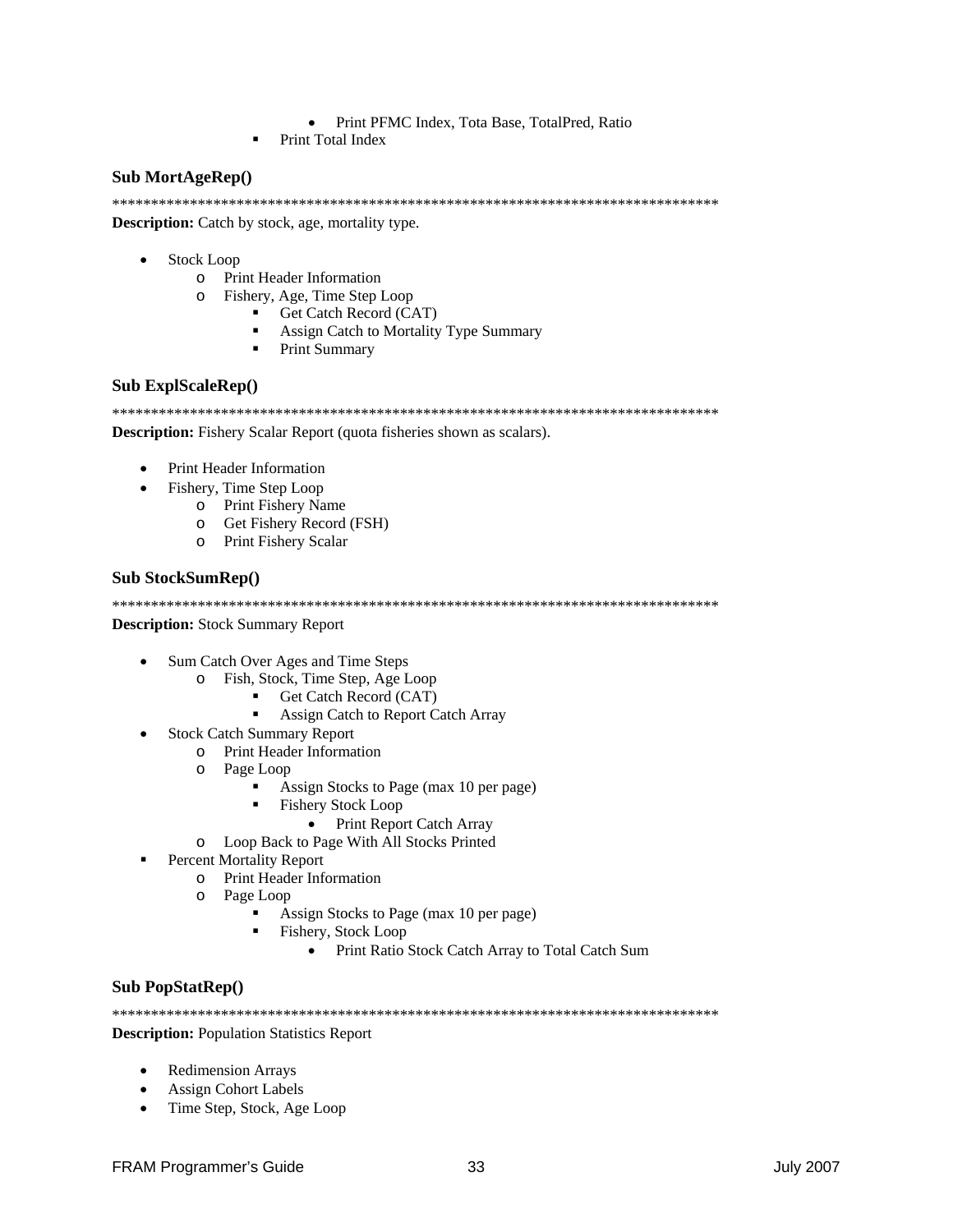- o Get Cohort Record (COH)
- **Assign to PopStat Array**  $\circ$
- Time Step, Stock, Age Loop  $\bullet$ 
	- o Get Escapement Record (ESC)
	- o Assign to PopStat Array
- **Print Report NEWCOHO** 
	- o Print Header Information
	- o Page Loop
		- Assign Stocks to Page (max 10 per page)
		- Print Page Header Information
			- Time Step, Age, Stock Loop
				- Print PopStat Array Values  $\bullet$
- Print Report CHINOOK
	- **Print Header Information**  $\circ$
	- o Page Loop

 $\blacksquare$ 

- Assign Stocks to Page (max 2 per page)  $\mathbf{r}$  .
- Print Page Header Information
	- Time Step, Stock, Age Loop
		- Print PopStat Array Values

#### Sub DistRep()

**Description:** Exploitation Rate Distribution Report

- **Stock Group Loop for Total Mortality** 
	- o Fishery Group Loop
		- $\blacksquare$ Age, Time Step Loop
			- If CHINOOK and Time Step  $=1$  $\bullet$ Skip
			- Get Catch Record (CAT)
			- If Mortality  $Type = Total$ 
				- o Get Fishery Record (FSH)
				- o Sum TotMort
	- o Get Escapement Record (ESC)
		- Assign Escapement to TotMort
- **Print Report**  $\bullet$ 
	- $\circ$ **Print Header Information**
	- Page Loop  $\circ$ 
		- Assign Stocks to Page (max 8 per page)
		- Print Page Header Information

 $\circ$ 

- Fish Group Loop  $\blacksquare$ 
	- Fishery, Age, Time Step Loop
		- Get Catch Record (CAT)  $\circ$ 
			- Assign Catch to RepMort
			- If Mortality Type  $=$  Total
				- Get Fishery Record (FSH)
				- Sum MortPop (RepMort/TotMort)
- Get Escapement Record (ESC) for Mortality Type > 3
	- $Sum MortProp = Escapement/TotMort$  $\bullet$
- Print MortProp
- Loop Back Until All Stock Groups Printed  $\circ$

#### Sub TotExplRep()

**Description:** Total Exploitation Rate Report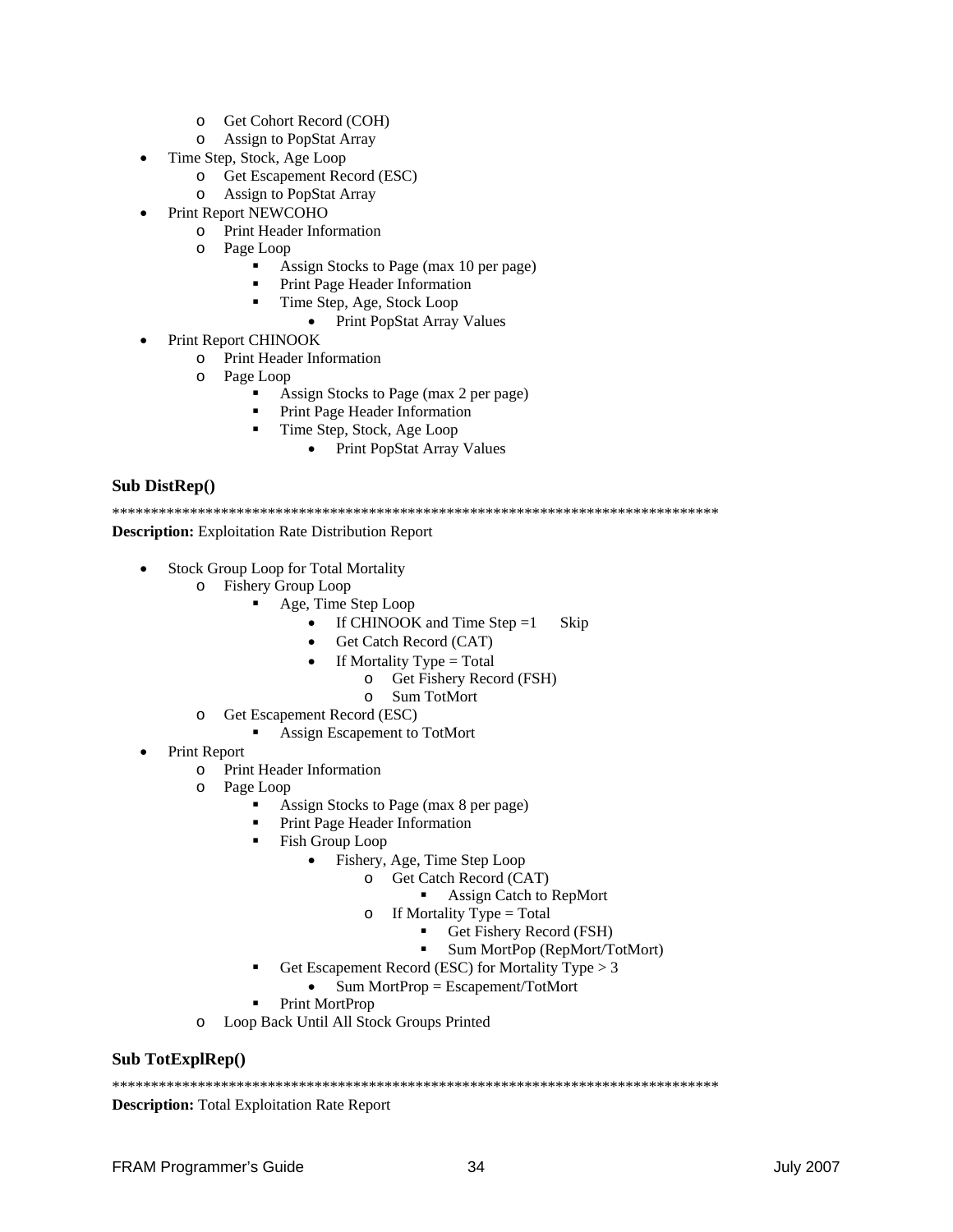- **Redimension Arrays**
- Stock, Fish, Age, Time Step Loop
	- o Get Catch Record (CAT)
	- o Assign Catch to RepMort
	- Sum TotMort  $\circ$
- **Redimension Report Arrays**
- Stock, Age Loop
	- o Get Cohort Report (COH)
		- Assign Cohort\*AEQ to PredAEQCohort
		- $\blacksquare$ **Sum TotAEOCohort**
	- $OER = TotMort/TotAEQCohort$
	- Get Terminal Cohort (COH)  $\Omega$ 
		- Assign Cohort to PredTermCohort
		- $\blacksquare$ OcnEsc = PredTermCohort -TotTermMort (user input)
		- TermRunRate = OcnEsc/TotAEQCohort  $\blacksquare$
		- IRER =  $\sum$  (TermRunRate\*InRiverHR) (user input)
	- $\circ$  $TotalER = (OER+IRER)$
- Print Report
	- o Print Header Information
	- o Stock Loop
		- Print OER, IRER, TotER  $\blacksquare$

#### Sub CohoSumRep()

Description: Coho Summary Report (old "CAM" style preterminal catches).

- **Assign Coho Stock Numbers**
- Fishery, Time Step Loop
	- o Get Fishery Record (FSH)
		- **Assign Table Catch**
- **Sum Table Rows**  $\bullet$
- **Print Report** 
	- Print Header Information  $\circ$
	- Print Table by Rows  $\circ$

#### **Sub CohoTRunRep()**

Description: Coho Escapement and Terminal Run Report (old "CAM" style).

- Assign Coho Stock Numbers  $\bullet$
- Stock, Time Step Loop
	- o Get Escapement Record (ESC)
	- o Assign to StkEscpmnt
- Print Report  $\bullet$ 
	- o Print Header Information
	- o Calculate Percent Unmarked (wild) Combined Stocks (CAM base period)
	- o Stock Loop
		- Print Hatchery, Wild Escapement Using Input H/W Values  $\blacksquare$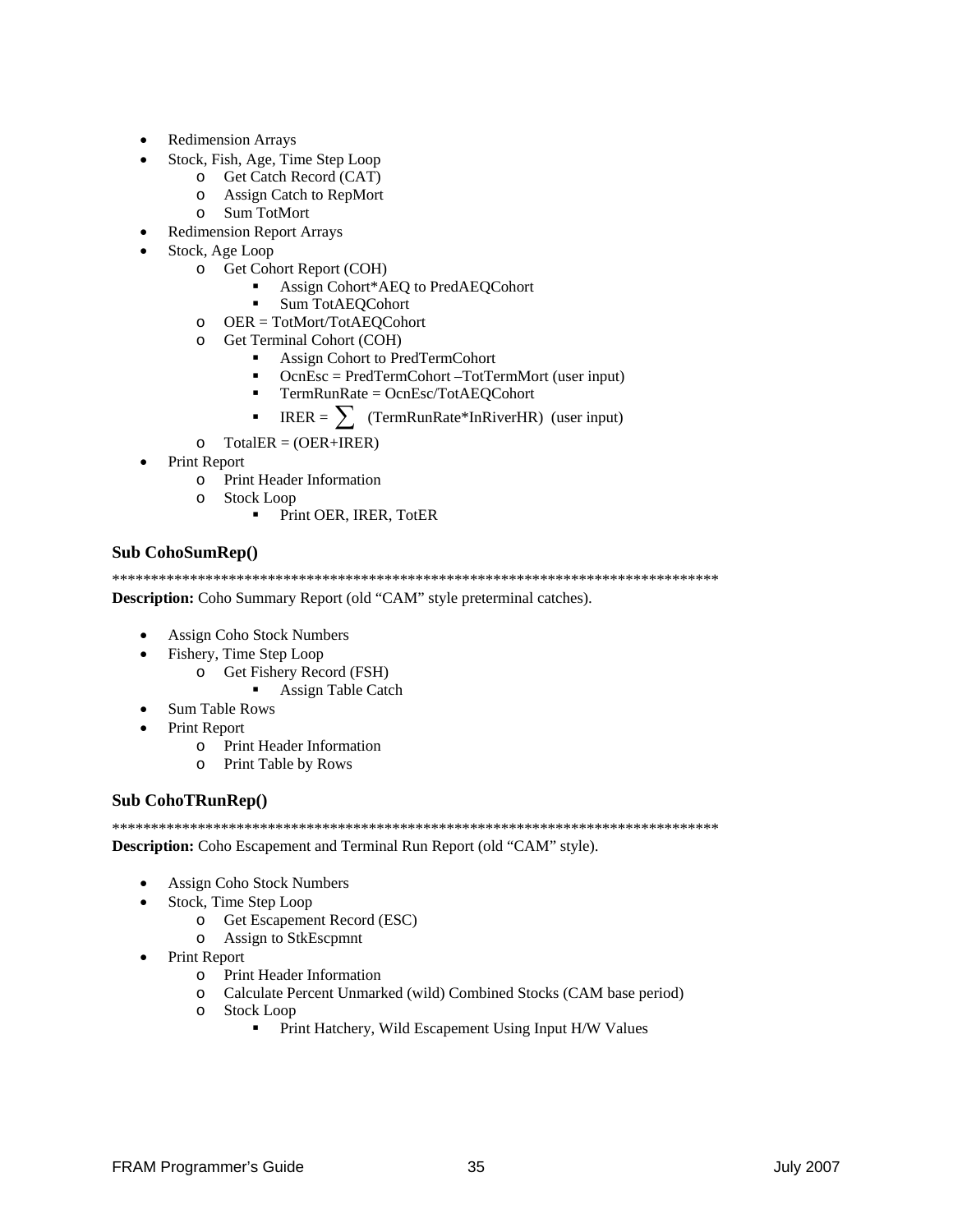#### **Sub CoastalCoho**()

**Description:** Coastal Coho Report (old "CAM" style).

- Compute Hatchery/Wild Percents Using Input H/W Values
- **Stock Loop** 
	- **Print Header Information**  $\circ$
	- Fishery, Time Step Loop  $\circ$ 
		- $\mathbf{r}$ Get Catch Record (CAT)
			- $\blacksquare$ Assign Catch to StkCat Array
			- Assign Catch to SideBar Array
				- Get Escapement Record (ESC)
					- Assign Escapement to SideBar Array
	- Print Stock H/W and Marked/Unmarked Values  $\circ$
	- Print SideBar Array  $\Omega$

#### $Sub SelectFish()$

**Description:** Selective Fishery Report

- Fishery ,Time Step Loop
	- o If Selective Print Header Information Else Loop
	- o Stock Loop
		- $\blacksquare$ Get Catch Record (CAT)
		- **Sum Total Values**
		- Print Encounter, Catch, LegalShaker, Dropoff, Shaker for Marked and Unmarked
		- Print Total Line

#### Sub FisheryExplRep()

**Description:** Fishery Stock Composition Report

- **Redimension Report Arrays**
- Stock, Fishery, Age, Time Step Loop
	- o Get Catch Record (CAT)
	- o Assign Catch to RepMort
	- Get Fishery Record (FSH)  $\circ$ 
		- $\blacksquare$ Assign TermFlag
	- If Terminal Fishery Total AEQMortESC = RepMort  $\circ$ Total  $AEOMortESC = RepMort*AEO$ Else
		- SelectedAEQMort =  $\sum$  RepMort If Selected Fishery
- Time Step, Stock, Age Loop
	- Get Escapement Record (ESC)  $\circ$
	- $\sum$  Escapement Total  $\text{ESC} =$  $\Omega$
- Print Report

 $\circ$ 

- Print Header Information  $\circ$
- **Stock Loop**  $\Omega$ 
	- StkSum =  $\sum$  Selected AEQMort
	- Time Step Loop
		- Print Selected AEOMort/(TotalAEOMortEsc+TotalEsc)
	- Print StkSum/(TotalAEQMortEsc+TotalEsc)
	- Print TotalAEQMortESC/(TotalAEQMortEsc+TotalEsc)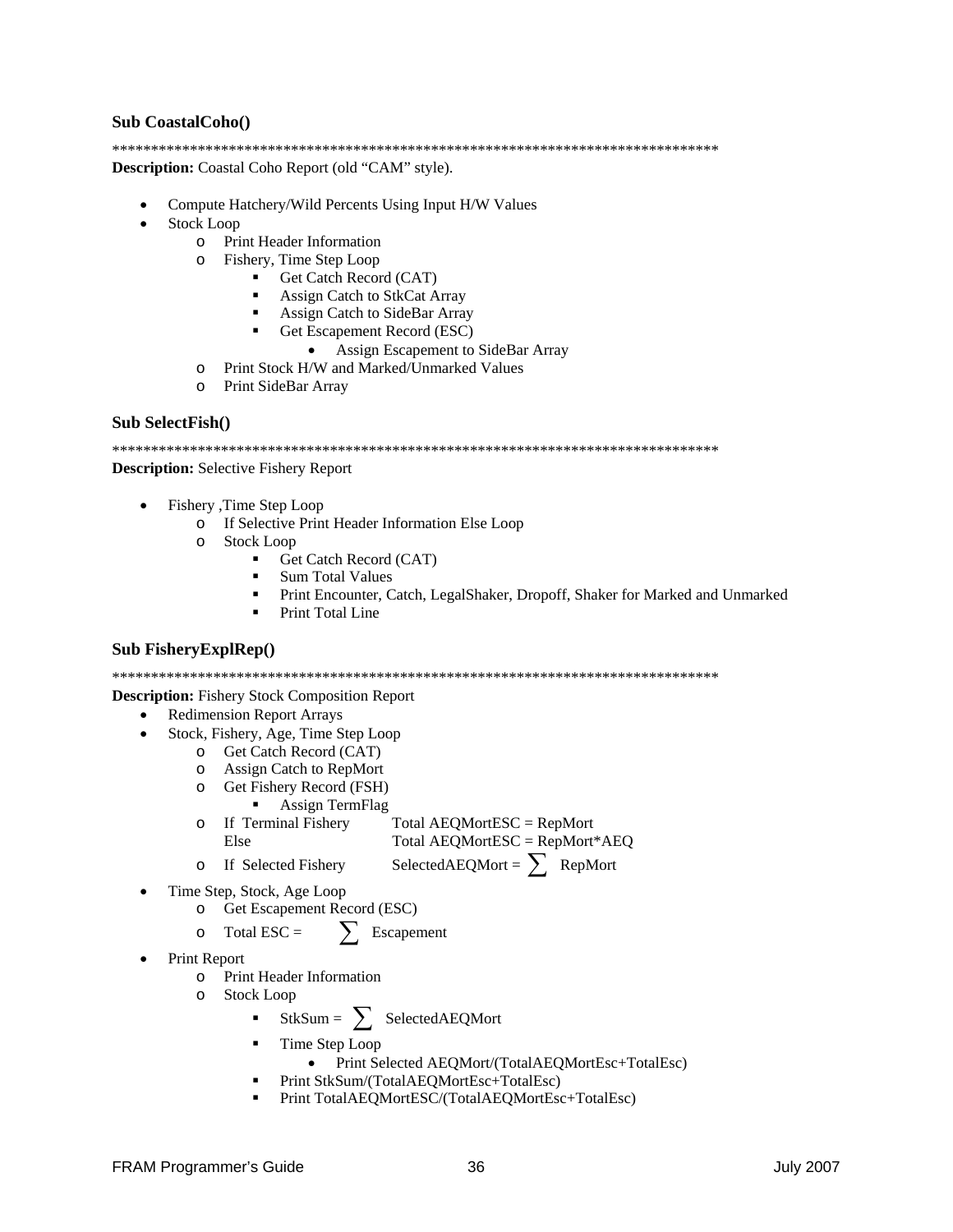#### **Sub PSCCohoER()**

**Description: PSC Coho Maximum Exploitation Rate Report** 

- **Assign Stock Group Numbers**
- Time Step, Stock Group Loop
	- o Get Escapement Record (ESC)
		- Assign to PSCER Array
- Fishery Stock Group Time Step Loop
	- o Get Catch Record (CAT)
		- $\blacksquare$ **Assign to PSCER Array**
- **Print Report**  $\bullet$ 
	- Print Header Information  $\circ$
	- **Stock Loop**  $\Omega$ 
		- StkTotal =  $\sum$  PSCER (all elements)
		- Print PSCER/USCatch/StkTotal
		- Print PSCER/Canada/StkTotal
		- $\blacksquare$ Print PSC-MaxER-(PSCER/US+PSCER/Canada)

#### **Sub CHINOOKStockERO**

**Description:** CHINOOK Stock Exploitation Rate Report

**Stock Group Loop** 

 $\Omega$ 

- o Redeminsion Mortality Array
- Stock, Time Step, Age Loop  $\circ$ 
	- Get Escapement Record (ESC)
	- Assign Escapement to TotStkMort, TotAEQMort Arrays
	- Fishery, Time Step Loop
		- Get Fishery Record (FSH)
		- $\blacksquare$ Assign Mortality to TotFisheryMort Array
- Stock, Fishery, Time Step, Age Loop  $\circ$ 
	- Get Catch Record (CAT)
	- Assign Catch to TotStkMort, TotAEQMort Arrays
- Sum TotStkMort =  $\sum$  TotStkMort  $\circ$
- $Sum\,\text{TotAEQMort} = \sum \,\ \text{TotAEQMort}$  $\circ$
- $TotalAEQCohort = \sum \; TotalStkMort$  $\circ$
- Print Report 1 Distribution of Impacts  $\circ$ 
	- Print Header Information
	- Fishery, Age, Time Step Loop
		- Print TotStkMort/SumTotStkMort
- Print Report  $2 -$ Catch per 1000 by Fishery  $\Omega$ 
	- Print Header Information
	- Fishery, Time Step, Age Loop
		- Print TotStkMort( $\sum$ Age)/TotFisheryMort  $\bullet$

#### **Sub NewCohoStockER()**

**Description:** NEWCOHO Stock Exploitation Rate Report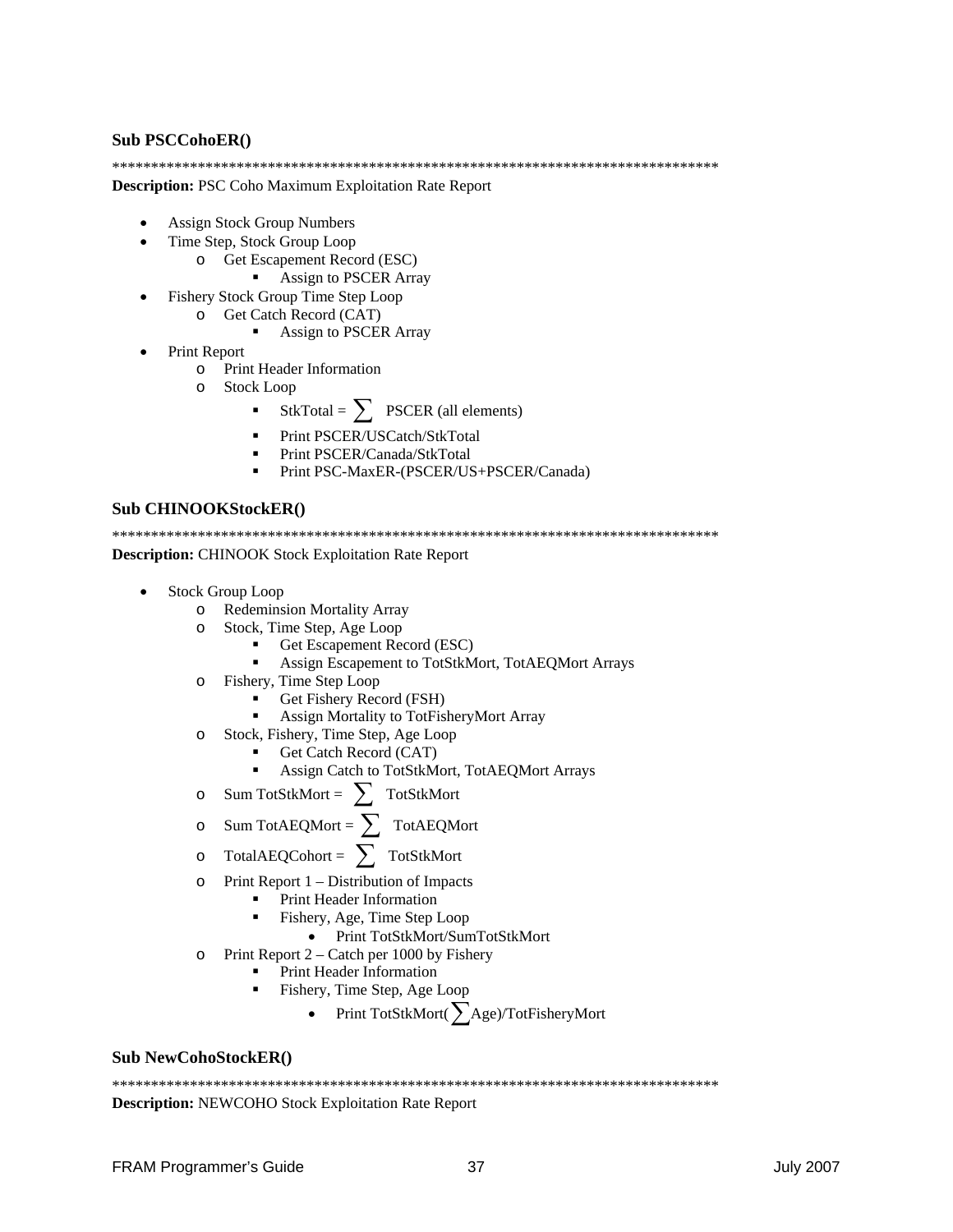- Stock Group Loop
	- o Redimension Mortality Arrays
	- o Stock, Time Step Loop
		- Get Escapement Record (ESC)
			- Assign Escapement to InData Array
	- o Fish, Time Step Loop
		- Get Fishery Record (FSH)
			- Assign to TotalMort Array
	- o Stock Loop
		- **Fishery, Time Step Loop** 
			- Get Catch Record (CAT)
				- o Assign to InData Array
	- o Sum TotalMort, TotalCohort, TotalFish from InData Array
	- o Print Report 1 Distribution of Impacts
		- **Print Header Information** 
			- Fishery, Time Step Loop
				- Print InData/TotalFish
	- o Print Report 2 Total Mortality by Fishery
		- Print Header Information
			- Fishery, Time Step Loop
				- Print InData/TotalMort
	- o Print Report 3 Total Mortality Exploitation Rate Distribution
		- Print Header Information
		- Fishery, Time Step Loop
			- Print InData/TotalMort
		- Print Escapement
		- Print TotalMort
	- o Print Report 4 Total AEQ Mortality Exploitation Rate By Fishery, Time Step
		- Print Header Information
		- Fishery, Age, Time Step Loop
			- Print TotAEQMort/TotalAEQCohort
			- Print SumTimeStep/TotalAEQCohort
			- Print TotAEOMort(Escapement)
	- o End Stock Group Loop (set of reports for each stock group)

#### **Sub FishPctRepNewCoho()**

\*\*\*\*\*\*\*\*\*\*\*\*\*\*\*\*\*\*\*\*\*\*\*\*\*\*\*\*\*\*\*\*\*\*\*\*\*\*\*\*\*\*\*\*\*\*\*\*\*\*\*\*\*\*\*\*\*\*\*\*\*\*\*\*\*\*\*\*\*\*\*\*\*\*\*\*\*\*

**Description:** Fishery Mortality Stock Composition Reports for NEWCOHO.

- Fishery, Stock, Time Step Loop
	- o Get Catch Record (CAT)
	- o Assign Catch to FishData Array
- Print Report 1 Stock/TotalMortalityReport
	- o Print Header Information
	- o Stock, Time Step Loop
		- **Print Fish Data**
- Print Report 2 Stock Composition Report
	- o Print Header Information
	- o Stock, Time Step Loop
		- Print FishData/FishDataSum

#### **Sub FishPctRepCHINOOK()**

\*\*\*\*\*\*\*\*\*\*\*\*\*\*\*\*\*\*\*\*\*\*\*\*\*\*\*\*\*\*\*\*\*\*\*\*\*\*\*\*\*\*\*\*\*\*\*\*\*\*\*\*\*\*\*\*\*\*\*\*\*\*\*\*\*\*\*\*\*\*\*\*\*\*\*\*\*\*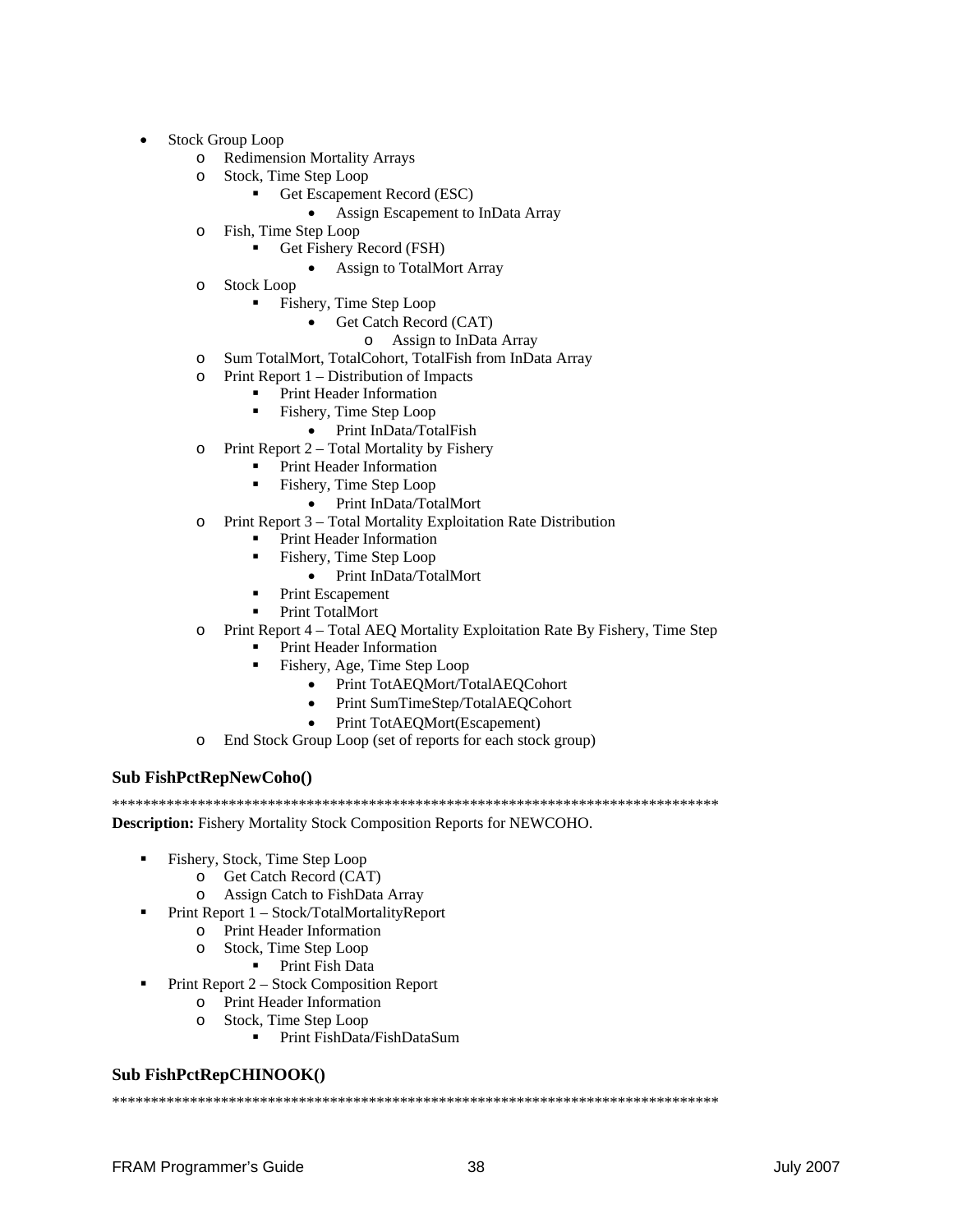**Description:** Fishery Mortality, Stock Composition Reports for CHINOOK

- Fishery, Stock, Age, Time Step Loop
	- o Get Catch Record (CAT)
	- o Assign Catch to FishData Array
- Print Report 1 Stock TotalMortalityReport
	- o Print Header Information
	- o Stock, Age, Time Step Loop
		- **Print Fish Data**
	- o Age, Time Step

■ Print Fish Data (  $\sum$  TimeStep) [Model Stocks]

- <sup>o</sup> Print ∑ FishData
- o Age, Time Step

\n- Print FishData (
$$
\sum
$$
 TimeStep)/PctModelStock [All Stock Total]
\n

<sup>o</sup> Print ∑ FishData/PctModelStock

- Print Report 2 Stock Total Mortality Summed by Age Report
	- o Print Header Information
	- o Stock, Time Step Loop

$$
\bullet \quad \text{Temp} = \sum \text{ FishData(Age)}
$$

Print Temp

- o Time Step, Age Loop
	- Temp =  $\sum$  FishData(Time Step, Age) [Model Stocks]
	- Print Temp
- o Time Step, Age Loop
	- Temp =  $\sum$  FishData(Time Step, Age)

Print Temp/PctModelStocks [All Stocks]

- **Print Report 3 Stock Composition Summed for All Ages** 
	- o Time Step Loop
		- Get Fishery Record
		- Assign Mortality to TotFisheryMort
	- o Print Header Information
	- o Stock, Time Step, Age Loop
		- Temp =  $\sum$  FishData(Age)
		- Print Temp/TotalFisheryMort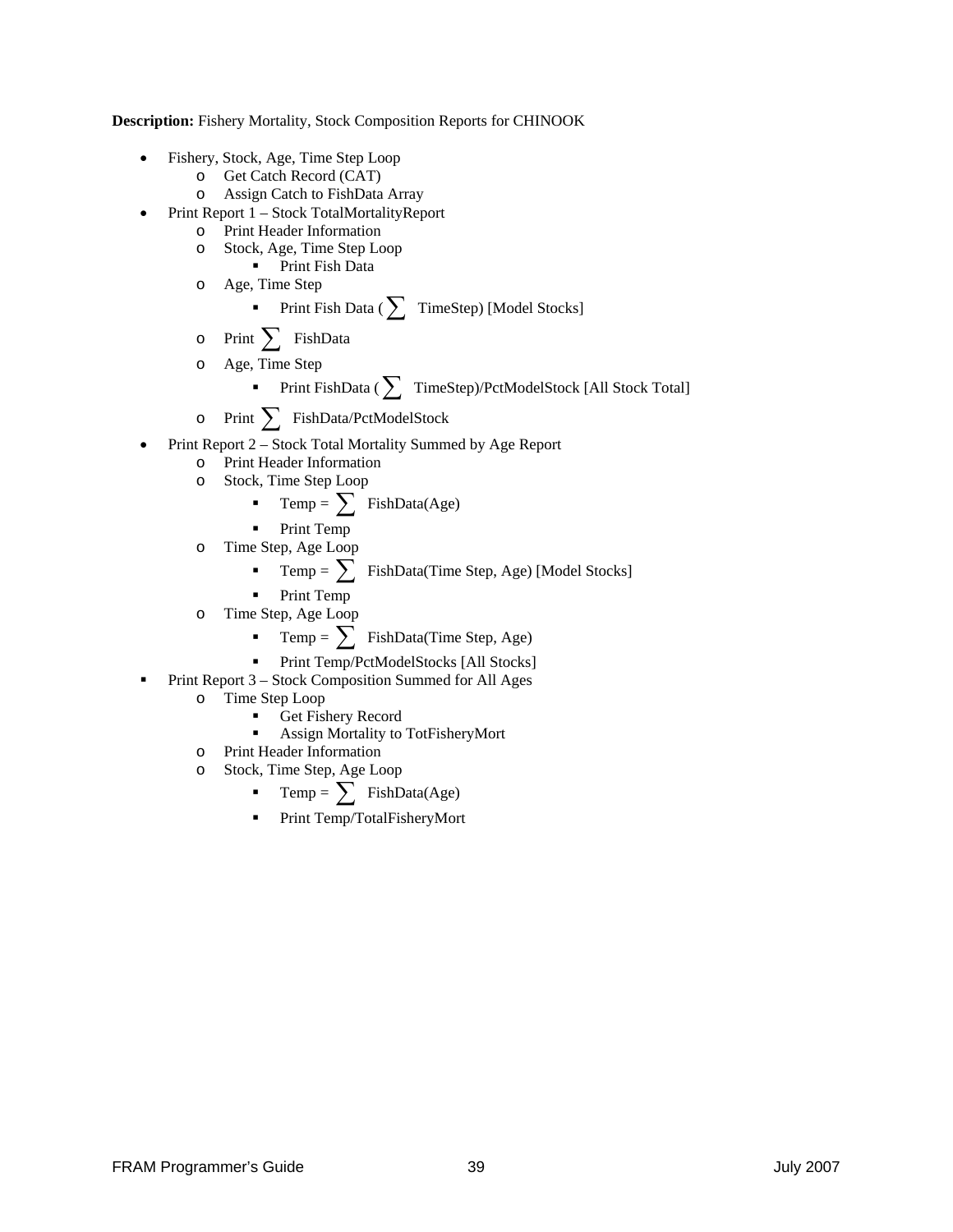### **4. VARIABLE DESCRIPTIONS**

### *4.1 Base Period PUBLIC Variables*

```
AEQ!(1 To NumStk%, 2 To MaxAge%, 1 To NumSteps%) - - Adult Equivalent Values
Cohort!(NumStk%, 2 To MaxAge%, 0 To 4, NumSteps%) - Cohort Sizes (Time Step 1 from Base Period)
CohoShakerRate!(NumStk%, 2 To MaxAge%, NumFish%, NumSteps%) - Coho Hooking Mortality Rate 
CV!(NumStk%, 2 To MaxAge%, 0 To 1) - CV of Von Bertanffy Estimate
HR!(NumStk%, 2 To MaxAge%, NumFish%, NumSteps%) - Exploitation Rate 
K!(NumStk%, 0 To 1) - K Value of Von Bertlanffy Formula
L!(NumStk%, 0 To 1) - L Value of Von Bertlanffy Formula
MatRate!(NumStk%, 2 To MaxAge%, NumSteps%) - Maturation Rate
MaxAge% - Maximum Age 
MinSize%(NumFish%, NumSteps%) - Minimum Size Limit 
NumFish% - Number of Fisheries NumSteps% - Number of Time Steps 
NumStk% - Number of Stocks OtherMort!(NumFish%) - Dropoff or Dropout Rate 
ShakMortRate!(NumFish%, NumSteps%) - Hooking Release Mortality Rate
SmlStockName$(1 To NumStk%) - Small Stock Name (abbreviated)
Species$ - Species - Species - Species - Species - Species - Species - Species - Species - Species - Species -
SurvRate!(2 To MaxAge%, NumSteps%) - Survival Rate (1 - Natural Mortality Rate)
T0!(NumStk%, 0 To 1) - T0 Value of Von Bertlanffy Formula
TermFlag%(NumFish%, NumSteps%) - Terminal Fishery Flag
```
### *4.2 Command File PUBLIC Variables*

BackEsc(1 To NumStk%, 1 To NumBackIterations) - Backwards FRAM Target Escapement BackwardsFRAMFlag% - Backwards FRAM Flag Ceiling&(NumFish%, NumSteps%) - Quota Value when Ceiling Control selected CmdTitle\$ - Title for Command File CNRFish%(1 To NumFish%, 1 To NumSteps%) - NonRetention Fisheries CNRFlag%(1 To NumFish%, 1 To NumSteps%) - - NonRetention Fishery Flags CNRInput!(4, 1 To NumFish%, 1 To NumSteps%) - NonRetention Values Comment\$(1 To NumComms%) - Command File Comments InpFile\$ - Base Period Filename NumCNR%(1 To NumSteps%) - Number of NonRetention Fisheries NumSHRS%(NumSteps%) - Number of Stock Specific ER Scale Factors OPIAdjFact!(1 To 9) - COHO OPI Adjustment Factors (old CAM Style) OPIName\$(1 To 9) - COHO OPI Stock Names (old CAM Style) OutPreFix\$ - Binary File Prefix (4 characters) PSCMaxER(1 To 13) FORMALL POST CONSIDER THE PSC MAXIMUM Exploitation Rate for NEWCOHO PSCStkName(1 To 13)  $-$  PSC Stock Names

- EncRateAdj!(2 To MaxAgeEncAdj%, NumFish%, NumSteps%) Encounter Rate Adjustment Facor for Chinook SubLegal PntTime!(NumSteps%) - Time Step MidPoint (month) for Von Bertlanffy Formula StkCheck%(NumStk%, NumFish%) - Flag for Stock Inclusion in Chinook Shaker Calculations SubER!(NumStk%, 2 To MaxAge%, NumFish%, NumSteps%) - SubLegal Chinook Encounter Rate for Shaker Calculations
	-
	-
	-
	-
	-
	-
	-
	-
	-
	-
	-
	-
	-
	-
	-
	-

FRAM Programmer's Guide  $\overline{a}$  40  $\overline{a}$  and  $\overline{a}$  July 2007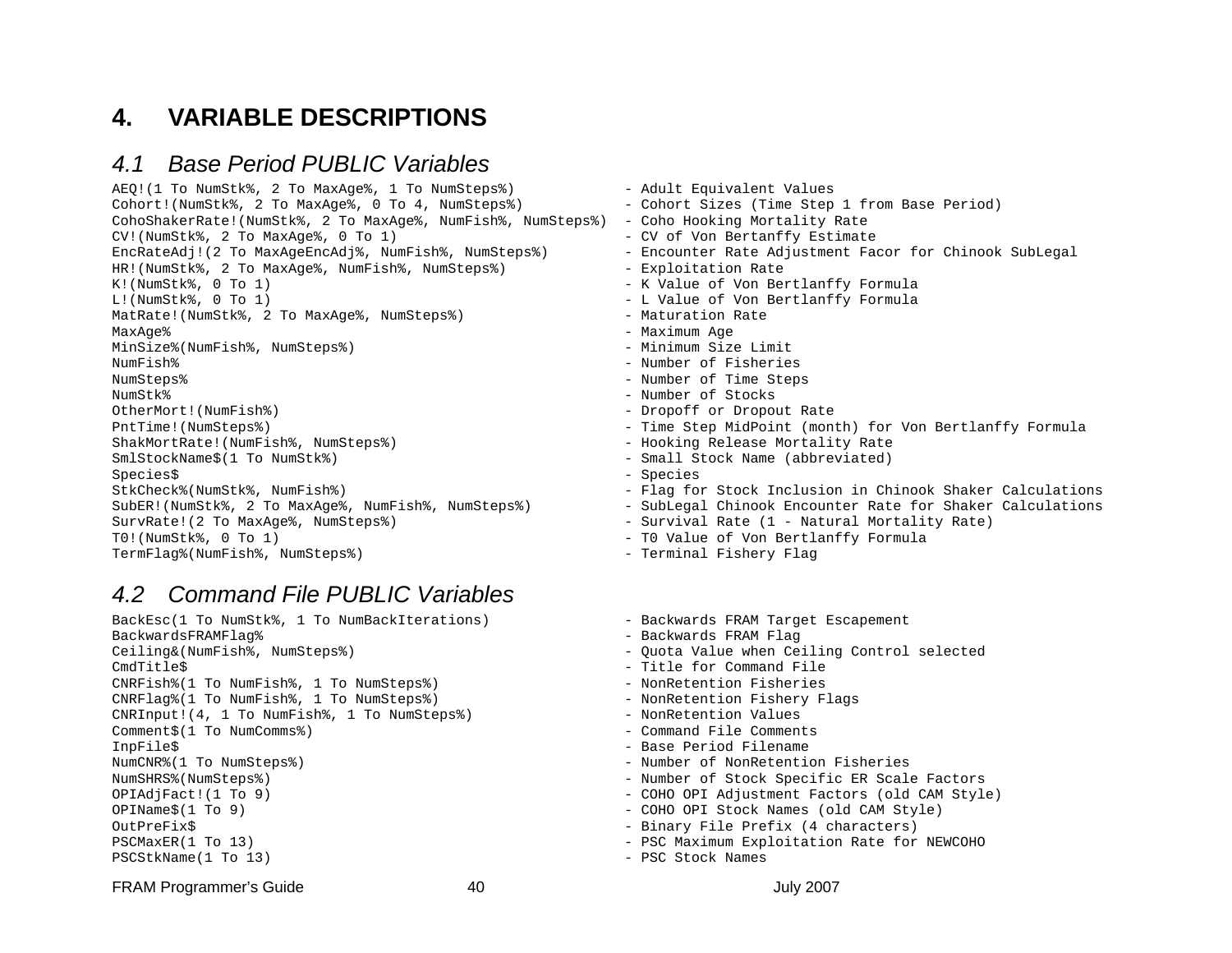```
QuotaFlag%(NumFish%, NumSteps%) - Flag for QuotaEff Array 
SelMrkID!(1 To NumFish%, NumSteps%) - Selective Fishery Marked Mis-ID Rate
StkScale!(NumStk%, 2 To MaxAge%) - Stock Scaler - Stock Scaler
StkHRScale!(NumStk%, NumFish%, NumSteps%) - Stock Specific ER Scale Factors
```
### *4.3 FramCalcs() PUBLIC Variables*

```
BackIter% - Backwards FRAM Iteration number
BackScaler(1 To NumStk%, 1 To NumBackIterations) - - Backwards FRAM Fishery Scaler
Catch!(NumStk%, 2 To MaxAge%, NumFish%, NumSteps%) - Landed Catch
CmdChange% - Flag for Command File Changes
CMDDirect$ - Command File Directory 
CMDDrive$ - Command File Drive 
CMDFile$ - Command File Filename 
CNREncounter! (1 To NumStk%, 2 To MaxAqe%) - - NonRetention Encounters
CNRMort!(NumStk%, 2 To MaxAge%, NumFish%, NumSteps%) - NonRetentino Mortalites
CNRShakers!(1 To NumStk%, 2 To MaxAge%) - The Monder Shakers - NonRetention Shakers
DropOff!(NumStk%, 2 To MaxAge%, NumFish%, NumSteps%) - Dropoff Moratlities 
DRVComms$(1 To NumDrvComms) - Driver File Comments 
DRVDirect$ - Driver File Directory 
DRVDrive$ - Driver File Drive 
DrvError% - Driver File Error Flag for Wrong Format 
DRVFile$ - Driver File Filename 
Encounter!(NumStk%, 2 To MaxAge%, NumFish%, NumSteps%) - Selective Fishery Encounters 
Escape!(NumStk%, 2 To MaxAge%, NumSteps%) - Escapement
ExcelWasNotRunning - Excel Flag for Opening TAMM Spreadsheet (VB)
FRAM_Escapements(1 To NumStk%) - Backwards FRAM Array used for Convergence
InitCohort!(NumStk%) - Initial Cohort Size for Time Step 1
LegalShakers!(NumStk%, 2 To MaxAge%, NumFish%, NumSteps%) - FramCalcs() Selective Fishery LegalSized Shakers 
NegEsc%(NumStk%, NumSteps%) - Flag for Stocks with Negative Escapements
NumBackIterations - Number of Backwards FRAM Iterations
NumComms% - Number of Command File Comments NumDrvComms% - Number of Driver File Comments NumSelectFish% - Number of Selective Fisheries OPIHADJ! - OPI Col. Rvr. Hatchery Adjustment Factor (old CAM Style)
OREADJ! - OPI Oregon Coast HatcheryAdjustment Factor (old CAM 
Style) 
ORENAT! - OPI Oregon Coast Natural (OCN) Adjustment Factor (old
CAM Style) 
PropLegCatch(NumStk%, 2 To MaxAge%) - Proportion LegalSized Catch
PropSubPop(1 To NumStk%, 2 To MaxAge%) - Proportion SubLegal Population 
PRTDrive$ - Print File Drive 
PRTFile$ - Print File Filename 
PRTDirect$ - Print File Directory 
PTerm% - PreTerminal Variable
```

```
QuotaEff!(NumFish%, NumSteps%) - Fishery Scalers (Quota or Effort depending on Flag)
```
- 
- SelIncRt!(1 To NumFish%, NumSteps%) Selective Fishery Incidental Mortality Rate
	-
- SelRelRt!(1 To NumFish%, NumSteps%) Selective Fishery Hooking Release Mortality Rate
- SelUMkID!(1 To NumFish%, NumSteps%) Selective Fishery UnMarked Mis-ID Rate
	-
	-
	-
	-
	-
	-
	-
	-
	-
	-
	-
	-
	-
	-
	-
	-
	-
	-
	-
	-
	-
	-
	-
	-
	-
	-
	-
	-
	-
	-

- 
- 
- 
- 
- 
- 

FRAM Programmer's Guide 1990 and 1991 and 1991 and 1991 and 1991 and 1991 and 1991 and 1992 and 1992 and 1993 and 1993 and 1993 and 1993 and 1993 and 1993 and 1993 and 1993 and 1993 and 1993 and 1993 and 1993 and 1993 and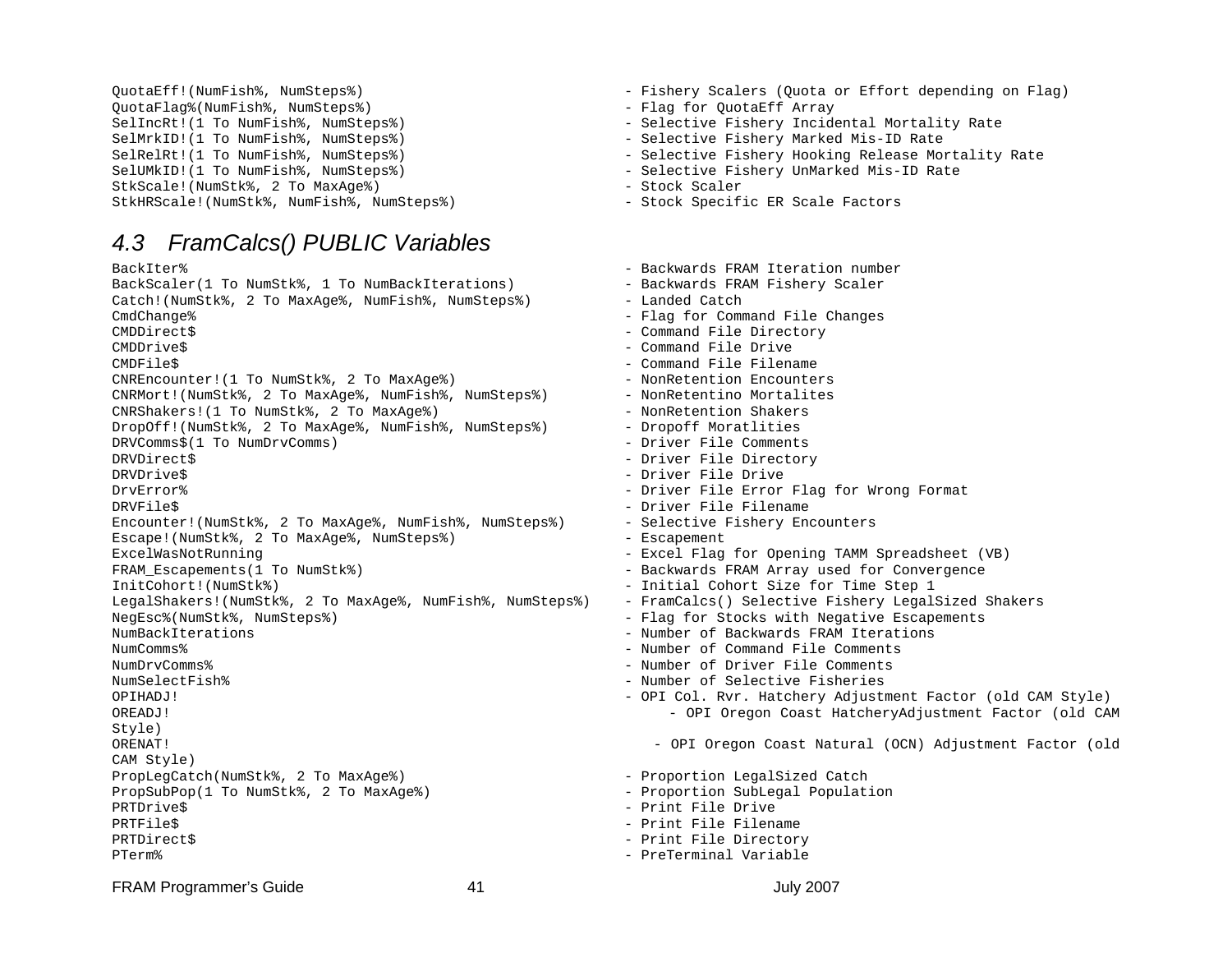RunNum\$ - Run Number Label SAVDirect\$ - Output (Report) File Drive SAVDrive\$ - Output (Report) File Filename SAVFile\$ - Output (Report) File Directory SelFlag%() - Selective Fishery Flag Selective Fishery Flag Selective Fishery Flag Shakers!(NumStk%, 2 To MaxAge%, NumFish%, NumSteps%) - SubLegal Shakers TAMMdirect\$ - TAMM File Directory TAMMdrive\$ - TAMM File Drive TAMMFILE\$ - TAMM File Filename VersNumb\$ - FRAM Version Number Year% - Year Variable for Multiple Year runs RunFile\$

### *4.4 Report and TAMM Variable Names*

ChinTime\$(1 To 4)  $-$  FishPctRepChinook() Time Step Labels CStkLabel(NCstStk) - CoastCoho() Stock Labels CstTtr(12) - CoastCoho() Total Terminal Run Cum(1 To NumExplAge, 1 To 2)  $-$  ExplRep() Cumulative Run CumFlag(1 To NumExplFish) - ExplRep() Flag for Cumulative Fisheries FA - CohoSumRep() Fishery Area Array FGrpName\$ - DistRep() Fishery Group Name FishData(1 To NumStk + 1, 2 To 5, 1 To NumSteps% + 1) - FishPctRepCoho(), FishPctRepChinook() Catch Data FisheryERData(NumFish%, NumSteps%) - Flag for existence of ER data in Fishery FishName\$(1 To NumFish% + 1)  $-$  Report Fishery Names FishSelect(1 To NumFish%)  $-$  Flag for Selected Fisheries in Reports FishTotCat&(NumFish% + 1) - - StkSumRep() Fishery Total Catch GrpName\$ - Stock Group Name for Reports HCanalFWS! - COHO TAMM Hood Canal Freshwater Catch (CAM) HW - COHO TAMM Hatchery/Wild Pcts (CAM) InData!(1 To NumFish% + 2, 1 To NumSteps% + 1) - NewCohoStockER(), ChinookStockER() Catch Matrix IRER(Rep10NS), InRivHR(NumStk%, MaxAge%) - TotExplRep() InRiver ER (User Entered) TotER(Rep10NS) - TotExplRep() Total ER (IRER + OER) MLCat!(1 To NumSteps%)  $-$  TAMM Marked Landed Catch MLMrt!(1 To NumSteps%) - TAMM Marked Total Mortality MonName  $\sim$  COHO Month Name (CAM) MortSelect% - DriverFile Mortality Type Selection NewCmdCountry - NEWCOHO Combine CMD Files Flag NewGroup - DriverFile NewGroup Flag NewStkFishER - Number of User Enetered SHRS Rates NtFs%(29) - TAMM Nooksack PreTerminal Fishery List OcnEsc(Rep10NS, MaxAge%), TermRunRate(Rep10NS, MaxAge%) - TotExplRep() Ocean (Model) Escapement OER(Rep10NS), PredTermCohort(Rep10NS, MaxAge%) - TotExplRep() Ocean ER OutRep%(1 To 17) 001 Contracts the Selected Reports of the Flag for DriverFile Selected Reports Page!(1 To 28, 1 To 66)  $-$  TAMM Chinook Mortality Matrix TotEsc(1 To 18)  $-$  Tamm Chinook Escapement PCat!(1 To 5, 1 To 71) - TAMM Chinook Landed Catch

- ReadMinSize Flag for NEWCOHO Command File (skip minimum size)
	-
	-
	-
	-
	-
	-
	-
	-
	-
- Time4Cohort(1 To NumStk%) Time Step 4 Cohort Size for NEWCOHO TAMM Calculations
	-
	-
	-

FRAM Programmer's Guide 1990 and 12 42 July 2007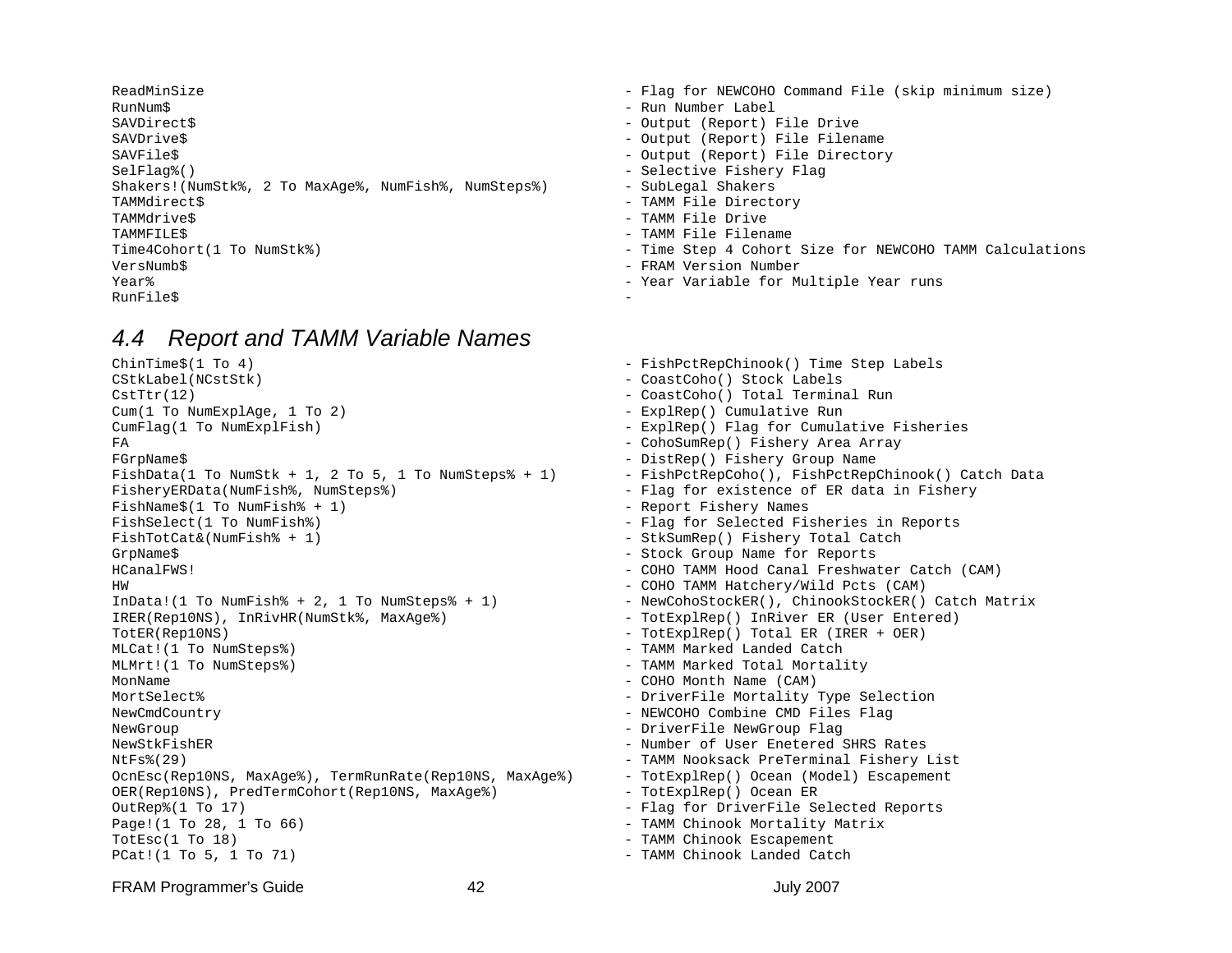FRAM Programmer's Guide 1990 and 13 Ault 2007 and 13 Ault 2007 PointExplAge(1 To 4)  $-$  ExplRep() Flag for Selected Ages PointExplFish(1 To NumExplFish) - ExplRep() Flag for Selected Fisheries PointExplStk(1 To NumExplStk) - ExplRep() Flag for Selected Stocks FishAgeIndex(1 To NumExplStk, NumExplAge, NumExplFish) - ExplRep() Ratio Predicted/Base ER's FishIndex(1 To NumExplStk, 1 To NumExplFish) - ExplRep() Base Stock/Fishery ER PredCohort(1 To NumExplStk, 1 To NumExplAge) - The Stock Predicted Stock/Fishery ER TotIndex(1 To NumExplStk) - ExplRep() Ratio Predicted/Base Stock ER BaseExpl(1 To NumExplStk, 1 To NumExplAge, 1 To NumExplFish) - ExplRep() Base Stock/Age/Fishery ER PredExpl(1 To NumExplStk, 1 To NumExplAge, 1 To NumExplFish) - ExplRep() Predicted Stock/Age/Fishery ER PopStat!(MaxAge% - 1, NumStk%, NumSteps% \*  $2 + 1$ , 2) - PopStatRep() Cohort Matrix PR\_Short\_Name(0 To 29) - BackFRAM() Production Region Names PredAEQCohort(Rep10NS, MaxAge%), TotAEQCohort(Rep10NS) - ExplRep() Predicted Adult Equivalent Cohort PredCohort(1 To NumExplStk, 1 To NumExplAge) - The ExplRep() Predicted Cohort Size PropCatch!(1 To NumStk%) - CompCohoCNR Proportion of Catch by Stock PRStocks(0 To 29)  $-$  BackFRAM() Production Region Numbers SSNetStk%(1 To 34) - COHO TAMM South Sound Net Pcts (CAM) Rep1Fish(1 To NumFish%)  $-$  SumRep() DriverFile Fishery Selections Rep1Mort - SumRep() DriverFile Mortality Type Selection Rep1NF  $-$  SumRep() DriverFile Number of Fishery Selections Rep2Fish(1 To 256, 0 To NumFish%) - TRunRep() DriverFile Terminal Fishery Selections Rep2Fish(1 To NumFish%) - TRunRep() DriverFile Fishery Selections Rep2Flag(1 To Rep2NSG) - TRunRep() DriverFile Flag for Stock Group/Fishery Rep2GName\$(1 To Rep2NSG) - TRunRep() DriverFile Stock Group Name Rep2NF - TRunRep() DriverFile Number of Selected Fisheries Rep2NSG - TRunRep() DriverFile Number of Stock Groups Rep2Stock(1 To 256, 0 To NumStk%) - TRunRep() DriverFile Stock Selections by Group Rep2Time(1 To Rep2NSG, 1 To 2) - TRunRep() DriverFile Terminal TimeStep Selections Rep3Fish(1 To NumFish%) - StkCatRep() DriverFile Fishery Selections Rep3GName\$(1 To Rep3NSG) - StkCatRep() DriverFile Stock Group Names Rep3Mort - StkCatRep() DriverFile Mortality Type Selection Rep3NF - StkCatRep() DriverFile Number of Fisheries Selected Rep3NSG - StkCatRep() DriverFile Number of Stock Groups Rep3Stock(1 To Rep3NSG, 0 To NumStk%) - StkCatRep() DriverFile Stock Selections by Group Rep4AEQCat(1 To Rep4NS, 1 To NumAge, 1 To Rep4NF) - ExplRep() Adult Equivalent Catch Rep4Age(2 To MaxAge%)  $-$  ExplRep() DriverFile Age Selections Rep4Cohort(1 To Rep4NS, 1 To Rep4NA) - FxplRep() DriverFile User Cohort Sizes Rep4CumFlag(1 To NumFish%) - ExplRep() DriverFile Cumulative Fishery Selections Rep4Fish(1 To NumFish%) - The Second Second Second Second Seconds Control of ExplRep() DriverFile Fishery Selections Rep4FishType - ExplRep() DriverFile Mortality Selection Rep4NA - ExplRep() DriverFile Number of Age Selections Rep4NF  $-$  ExplRep() DriverFile Number of Stock Selections Rep4NS - ExplRep() DriverFile Number of Fishery Selections Rep4PFMCFlag(1 To NumFish%) - ExplRep() DriverFile PFMC Selection Rep4Stock(1 To NumStk%)  $-$  ExplRep() DriverFile Stock Selections Rep5Fish(1 To NumFish%) - MortAgeRep() DriverFile Fishery Selections Rep5Mort - MortAgeRep() DriverFile Mortality Type Selection Rep5NF - MortAgeRep() DriverFile Number of Fisheries Selected Rep5NS - MortAgeRep() DriverFile Number of Stocks Selected Rep5Stock(1 To NumStk%) - MortAgeRep() DriverFile Stock Selections

PFMCFlag(1 To NumExplFish) - ExplRep() Flag for PFMC Cumulative Fisheries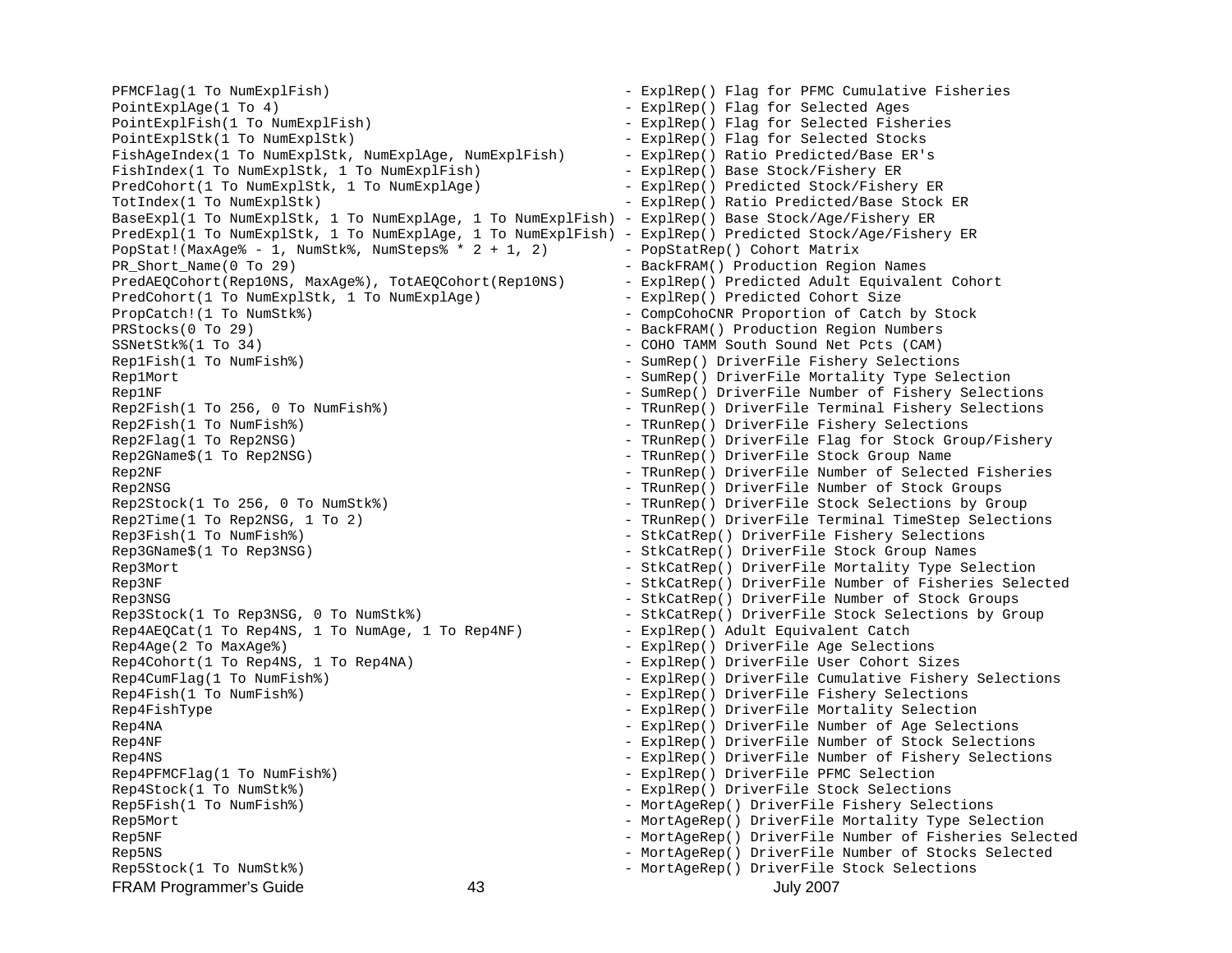FRAM Programmer's Guide 1990 and 14 July 2007 1990 and 14 July 2007 Rep6NF - ExplScaleRep() Number of Fisheries Selected Rep9Fish(1 To Rep9NFG, 0 To NumFish%) - The Section of DistRep() DriverFile Fishery Group Selections Rep9GName\$(1 To Rep9NFG) - DistRep() DriverFile Fishery Group Names Rep9Mort - DistRep() DriverFile Mortality Type Selection Rep9NF - DistRep() DriverFile Number of Selected Fisheries Rep9NFG - Rep9NFG - DistRep() DriverFile Number of Fishery Groups Rep9NS - DistRep() DriverFile Number of Selected Stocks Rep9Stock(1 To NumStk%)  $-$  DistRep() DriverFile Stock Selections Rep10Fish(1 To NumFish%)  $-$  TotExplRep() DriverFile Fishery Selections Rep10InRiverHR(1 To Rep10NS, 2 To MaxAqe%) - TotExplRep() DriverFile InRiver ER (User Entry) Rep10Mort - TotExplRep() DriverFile Mortality Type Selection Rep10NF - TotExplRep() DriverFile Number of Fisheries Selected Rep10NS - TotExplRep() DriverFile Number of Stocks Selected Rep10Stock(1 To NumStk%)  $-$  TotExplRep() DriverFile Stock Selections Rep13Mort - CoastCoho() DriverFile Mortality Type Selection Rep16GName\$(1 To NumStk%) - NewCohoStockER() DriverFile Stock Group Names Rep16NSG - NewCohoStockER() DriverFile Number of Stock Groups Rep16Stock(1 To 256, 0 To NumStk%) - NewCohoStockER() DriverFile Stock Group Selections Rep17Fish(1 To NumFish%)  $-$  FishPctRepNewCoho() DriverFile Fishery Selections Fisheries RepMatrix!(Rep1NF, NumSteps% + 2, 5) - - SumRep() Mortality Matrix RepOpt\$ - DriverFile Report Option (Y/N) RepTMort(1 To Rep10NS)  $-$  TotExplRep() Stock Total Mortality TotTermMort(1 To Rep10NS, 2 To MaxAge%)  $-$  TotExplRep() Total Terminal Mortality RepTMort(1 To Rep9NS)  $-$  DistRep() Total Mortality RepType% - DriverFile Mortality Type Selection SelectedAEOMort(1 To NumStk%, 2 To NumSteps%) As Double - FisheryExplRep() Total AEO Mortality SideBar!(6, 19, 3, 2), SideLabel\$(19) - CoastCoho() Landed Catch Table SpecFish(1 To NumFish%, 1 To NumSteps%, 1 To 3) - SelectFish() Flag for Selective Fisheries StartStk(1 To 7) - TAMM Stock List StopStk(1 To 9) - TAMM Stock List StepName\$(13) - COHO TimeStep Names (CAM) Stk10Cat!(1 To 34, 1 To 2) - COHO PS Area 10 Stock Catch (CAM) Stk10Num%(1 To 28)  $-$  COHO PS Area 10 Stock Numbers (CAM) Stk10Prop!(1 To 28, 1 To 2) - COHO PS Area 10 Stock Catch Proportions (CAM) StkCatch(1 To NumFish%, 1 To NumSteps%) - BackFRAM() Stock Catch StkEscpmnt(NSumStk \* 2) - CohoTRunRep() Stock Escapement (CAM) StkLabel - CohoTRunRep() Stock Labels (CAM) StkLp - CHKSPRCHSF() Loop Variable StkPos - Variable for Position in Stock Selection Arrays StkSelect(1 To NumStk%)  $-$  DriverMenu() Stock Selection Array StkSum - FisheryExplRep() Stock Selections StkTotal - FisheryExplRep() Stock Total Mortality StkTotCat&(NumStk%, NumFish% + 1) - - StkSumRep() Stock Total Catch StkVal% - TCHNSFTran() Model Stock Number SumFish(NumFish%) - CoastCoho() Fishery Landed Catch SumTotAEOMort! - ChinookStockER() Total AEO Mortality SumTotStkMort! - ChinookStockER() Stock/TimeStep Total Mortality

Rep6Fish(1 To NumFish%) - ExplScaleRep() DriverFile Fishery Selections Rep17NF - FishPctRepNewCoho() DriverFile Number of Selected